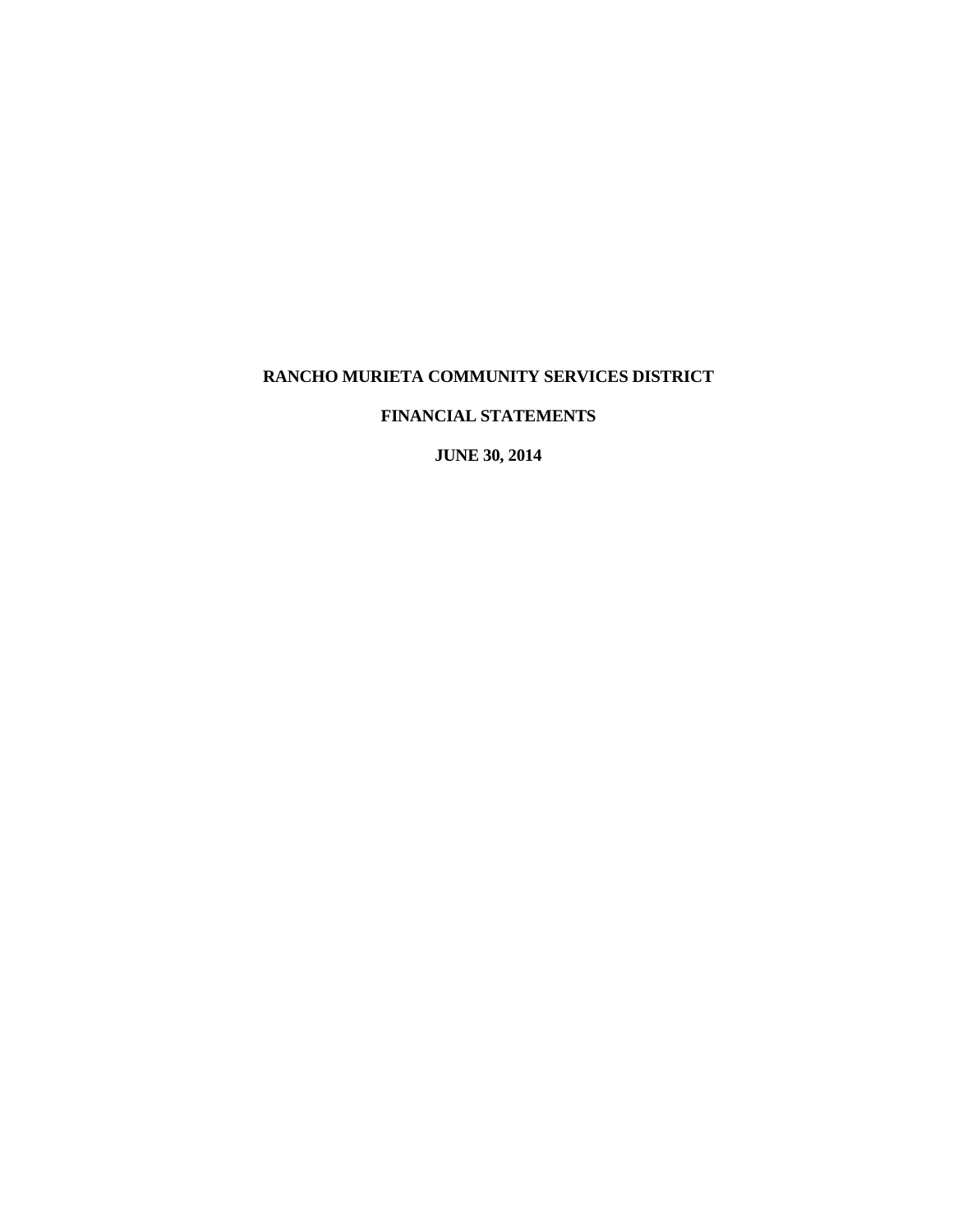# **TABLE OF CONTENTS**

| Independent Auditor's Report [100] and the contract of the Report of the Report of the contract of the contract of the contract of the contract of the contract of the contract of the contract of the contract of the contrac |    |
|--------------------------------------------------------------------------------------------------------------------------------------------------------------------------------------------------------------------------------|----|
|                                                                                                                                                                                                                                | 3  |
| <b>Fund Financial Statements:</b>                                                                                                                                                                                              |    |
| Proprietary Funds:                                                                                                                                                                                                             |    |
|                                                                                                                                                                                                                                |    |
| Statement of Revenues, Expenses and Changes in Net Position <b>Manual</b> 11 and 11                                                                                                                                            |    |
|                                                                                                                                                                                                                                |    |
| <b>Fiduciary Funds:</b>                                                                                                                                                                                                        |    |
|                                                                                                                                                                                                                                |    |
| Notes to Basic Financial Statements 18                                                                                                                                                                                         |    |
| Supplementary Information                                                                                                                                                                                                      |    |
|                                                                                                                                                                                                                                |    |
| Schedules of Operating Expenses Water Fund<br>132                                                                                                                                                                              |    |
| Schedules of Operating Revenues Sewer Fund <b>Martin Communication</b> and the set of 34                                                                                                                                       |    |
| Schedules of Operating Expenses Sewer Fund<br>15                                                                                                                                                                               |    |
|                                                                                                                                                                                                                                |    |
|                                                                                                                                                                                                                                |    |
|                                                                                                                                                                                                                                |    |
| Schedules of Operating Expenses Solid Waste Fund Martingham and Martin Martin 40                                                                                                                                               |    |
| Schedules of Operating Revenues Security Fund<br>11                                                                                                                                                                            |    |
| Schedules of Operating Expenses Security Fund<br>12                                                                                                                                                                            |    |
|                                                                                                                                                                                                                                | 44 |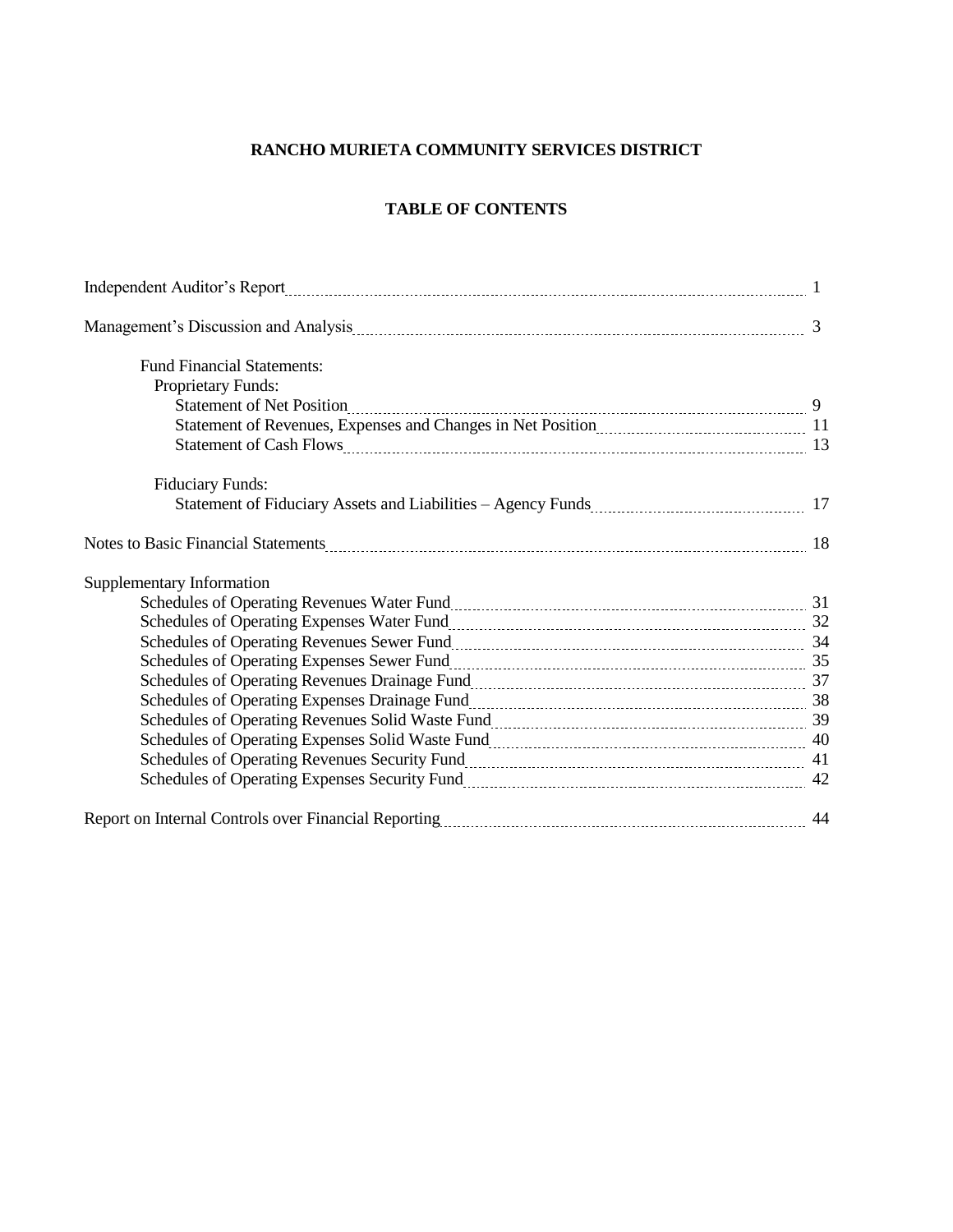# LARRY BAIN, CPA

An Accounting Corporation

2148 Frascati Drive, El Dorado Hills, CA 95762 / 916.601-8894 [lpbain@sbcglobal.net](mailto:auditor@marcello-cpa.com)

# **INDEPENDENT AUDITOR'S REPORT**

To the Board of Directors Rancho Murieta Community Services District Rancho Murieta, California

We have audited the accompanying financial statements of each major fund, and the fiduciary fund of the Rancho Murieta Community Services District (District) as of and for the fiscal year ended June 30, 2014, which collectively comprise the District's basic financial statements as listed in the table of contents, and the related notes to the financial statements.

# **Management's Responsibility for the Financial Statements**

Management is responsible for the preparation and fair presentation of these financial statements in accordance with the accounting principles generally accepted in the United States of America; this includes the design, implementation and maintenance of internal control relevant to the preparation and fair presentation of financial statements that are free from material misstatement, whether due to fraud or error.

# **Auditors' Responsibility**

Our Responsibility is to express an opinion on these financial statements based on our audit. We conducted our audit in accordance with auditing standards generally accepted in the United States of America. Those standards require that we plan and perform the audit to obtain reasonable assurance about whether the financial statements are free of material misstatement.

An audit includes performing procedures to obtain audit evidence about the amounts and disclosures in the financial statements. The procedures selected depend on the auditor's judgment, including the assessment of the risks of material misstatement of the financial statements, whether due to fraud or error. In making those risk assessments, the auditor considers internal control relevant to the District's preparation and fair presentation of the financial statements in order to design audit procedures that are appropriate in the circumstances, but not for the purpose of expressing an opinion on the effectiveness of the District's internal control. Accordingly, we express no such opinion. An audit also includes evaluating the appropriateness of accounting policies used and the reasonableness of significant accounting estimates made by management, as well as evaluating the overall financial statement presentation.

We believe that the audit evidence we have obtained is sufficient and appropriate to provide a basis for our audit opinion.

# **Opinion**

In our opinion, the financial statements referred to above present fairly, in all material respects, the respective financial position of each major fund of the Rancho Murieta Community Services District, California, as of June 30, 2014, and the respective changes in financial position and where applicable, cash flows thereof for the fiscal year then ended in conformity with U.S. generally accepted accounting principles.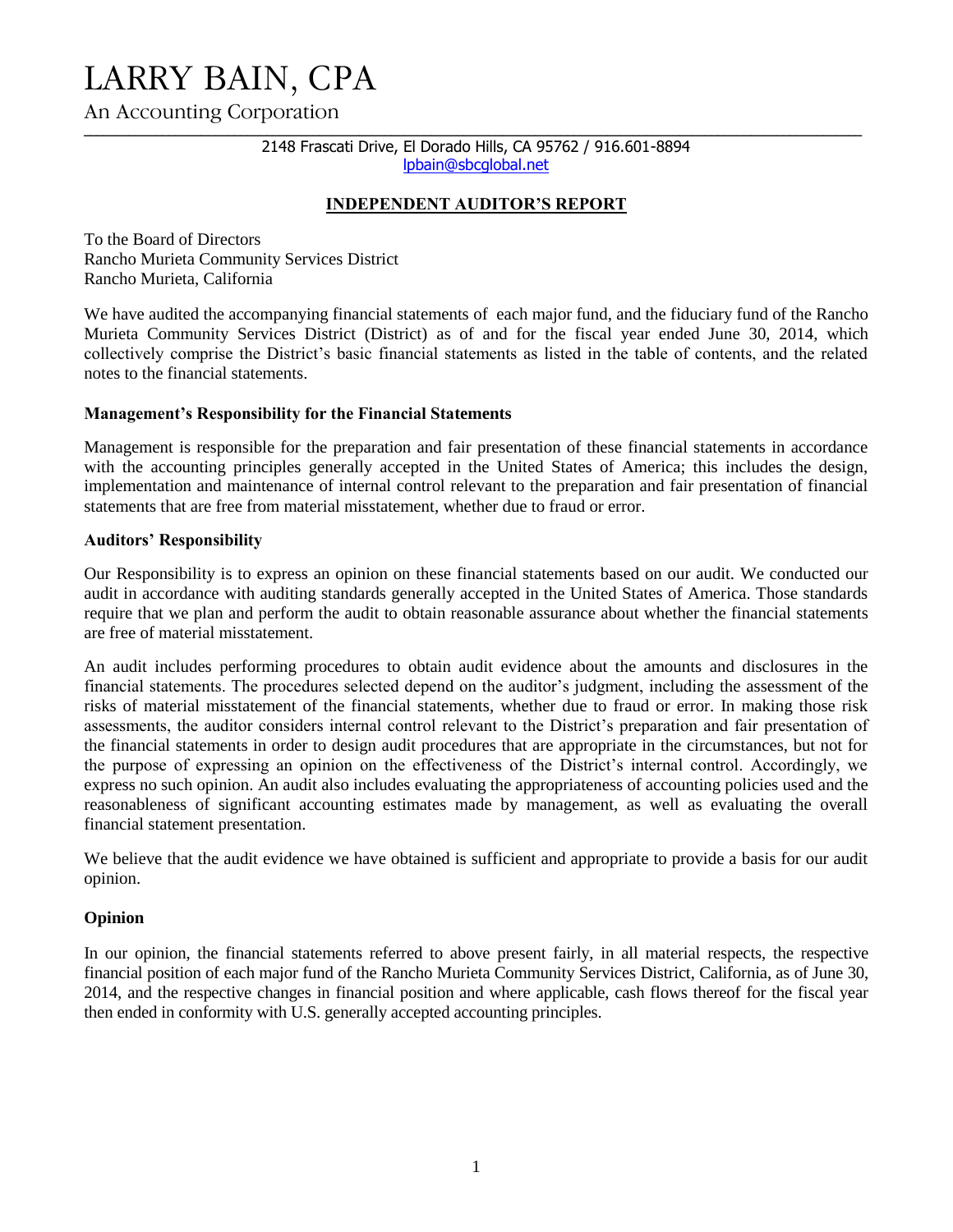# **Other Matters**

#### *Required Supplementary Information*

Accounting principles generally accepted in the United States of America require that the management's discussion and analysis on pages 3–8 be presented to supplement the basic financial statements. Such information, although not a part of the basic financial statements, is required by the Governmental Accounting Standards Board, who considers it to be an essential part of financial reporting for placing the basic financial statements in an appropriate operational, economic, or historical context. We have applied certain limited procedures to the required supplementary information in accordance with auditing standards generally accepted in the United States of America, which consisted of inquiries of management about the methods of preparing the information and comparing the information for consistency with management's responses to our inquiries, the basic financial statements, and other knowledge we obtained during our audit of the basic financial statements. We do not express an opinion or provide any assurance on the information because the limited procedures do not provide us with sufficient evidence to express an opinion or provide any assurance.

#### **Other Information**

We have also issued our report dated February 18, 2015 on our consideration of the District's internal control over financial reporting. That report should be read in conjunction with this report in considering our audit.

The Schedules of Operating Revenues and Operating Expenses for the Water, Sewer, Drainage, Solid Waste and Security Funds, are the responsibility of management and were derived from and relate directly to the underlying accounting and other records used to prepare the basic financial statements. Such information has been subjected to the auditing procedures applied in the audit of the basic financial statements and certain additional procedures, including comparing and reconciling such information directly to the underlying accounting and other records used to prepare the basic financial statements or to the basic financial statements themselves, and other additional procedures in accordance with auditing standards generally accepted in the United States of America and in our opinion, are fairly presented in all material respects in relation to the basic financial statements taken as a whole.

Larry Bain, CPA, An Accounting Corporation February 18, 2015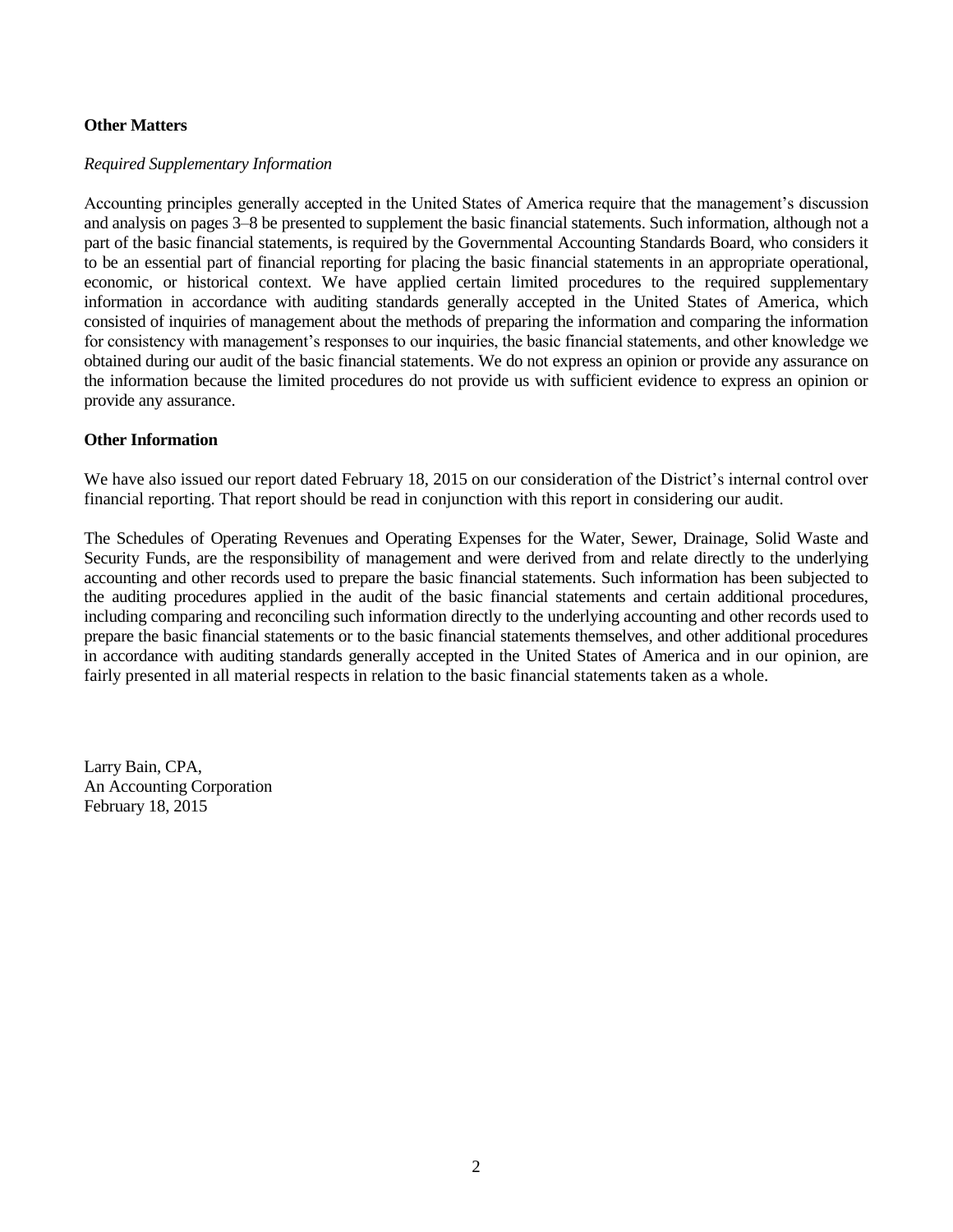As management of the Rancho Murieta Community Services District (District), we offer readers of the District's financial statements this narrative overview and analysis of the financial activities of the District for the fiscal year ended June 30, 2014. We encourage readers to consider the information presented here in conjunction with the District's financial statements which follow this section.

# **Financial Highlights**

- The assets of the District exceeded its liabilities at the close of the most recent fiscal year by \$29,890,606 (net position). Of this amount, \$9,964,148 (unrestricted net position) may be used to meet the District's ongoing obligation to customers and creditors.
- The District's total net position increased by \$5,002.

# **Overview of the Basic Financial Statements**

This annual financial report consists of four parts: Management's Discussion and Analysis, the Basic Financial Statements, Notes to Basic Financial Statements, and optional Supplementary Information.

This discussion and analysis provides an introduction and brief description of the District's basic financial statements, which include:

- Statement of Net Position
- Statement of Revenues, Expenses and Changes in Net Position
- Statement of Cash Flows

The *Statement of Net Position*, commonly referred to as the Balance Sheet, presents information on all of the District's assets and liabilities, with the difference between the two reported as net position. Over time, increases or decreases in net position may serve as a useful indicator of whether the financial position of the District is improving or deteriorating. The Statement of Net Position also provides the basis for computing rate of return, evaluating the capital structure of the District and assessing the liquidity and financial flexibility of the District.

The *Statement of Revenues, Expenses and Changes in Net Position* reflects all of the current year's revenues and expenses. All of the current year's revenues and expenses are recorded using the accrual basis of accounting by recognizing revenues in the period they are earned and expenses in the period they are incurred without regard to the timing of the related cash flows. This statement measures the success of the District's operations over the past year and determines whether the District has recovered its costs through its rates, fees and other charges. The District's profitability and creditworthiness can also be determined from this statement.

The *Statement of Cash Flows* provides information about the District's cash receipts and cash payments during the reporting period as well as net changes in cash resulting from operations, non-capital financing, capital and related financing activities, and investing. The statement explains where cash came from and where cash was used and the change in the cash balance during the reporting period.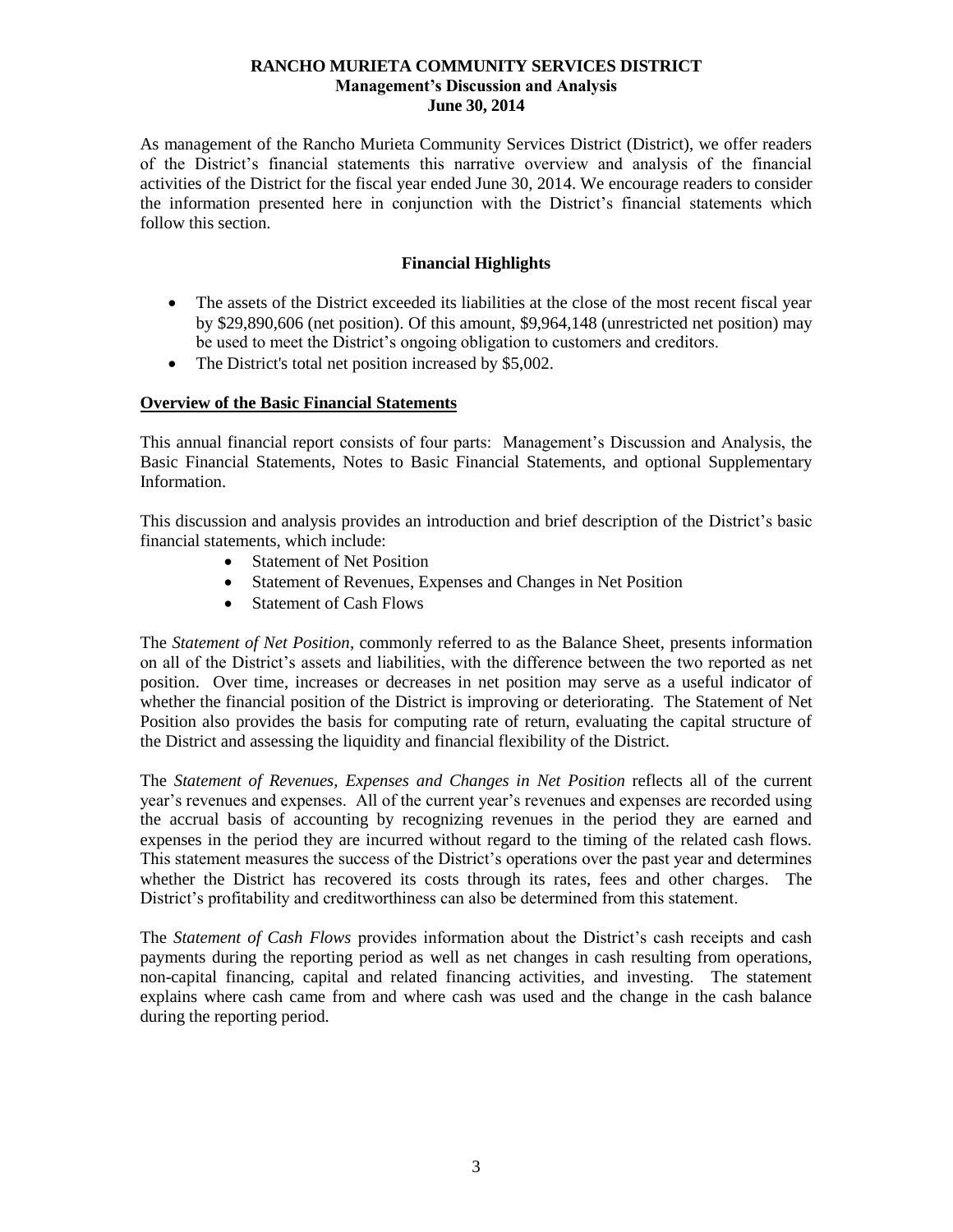#### **Overview of the Basic Financial Statements (Continued)**

The District's basic financial statements are organized by fund. **Fund Financial Statements**  report on groupings of related funds that are used to maintain control over resources that have been segregated for specific activities or objectives. The accounts of the District are organized on the basis of funds, each of which is considered a separate entity. The operations of each fund are accounted for with a separate set of accounts that comprise its assets, liabilities, fund equity, revenues, and expenses. Government resources are allocated to, and accounted for, in individual funds based upon the purposes for which they are to be spent and the means by which spending activities are controlled. The various funds are grouped in these basic financial statements into two broad categories which, in aggregate, include two fund types as follows:

#### 1. PROPRIETARY FUND TYPE

#### *Enterprise Funds*

Enterprise Funds are used to account for operations (a) that are financed and operated in a manner similar to private business enterprises where the intent of the governing body is that the costs (expenses, including depreciation) of providing goods or services to the general public on a continuing basis be financed or recovered primarily through user charges and special taxes; and (b) where the governing body has decided that periodic determination of revenues earned, expenses incurred, and/or net income is appropriate for capital maintenance, public policy, management control, accountability, or other purposes. Revenues are fully accrued to include unbilled services at fiscal year-end. The District uses enterprise funds to account for the Water, Sewer, Drainage, Solid Waste and Security activities of the District.

#### 2. FIDUCIARY FUND TYPE

#### *Agency Funds*

Agency Funds are used to account for assets held by the District in a trustee capacity or as an agent for individuals, private organizations, and other governmental, and/or other funds. Since the resources of these funds are not available to support the District's own activities, they are not reflected in the government-wide financial statements.

The basic financial statements can be found on pages 9-17 of this report.

**Notes to the financial statements** provide additional information that is essential to a full understanding of the data provided in the government-wide and fund financial statements. The notes to the financial statements can be found on pages 18-30 of this report.

#### **Government-wide Financial Analysis**

As noted earlier, net position may serve over time as a useful indicator of a government's financial position. In the case of the District, assets exceeded liabilities by \$29,890,606 (net position) at the close of the most recent fiscal year.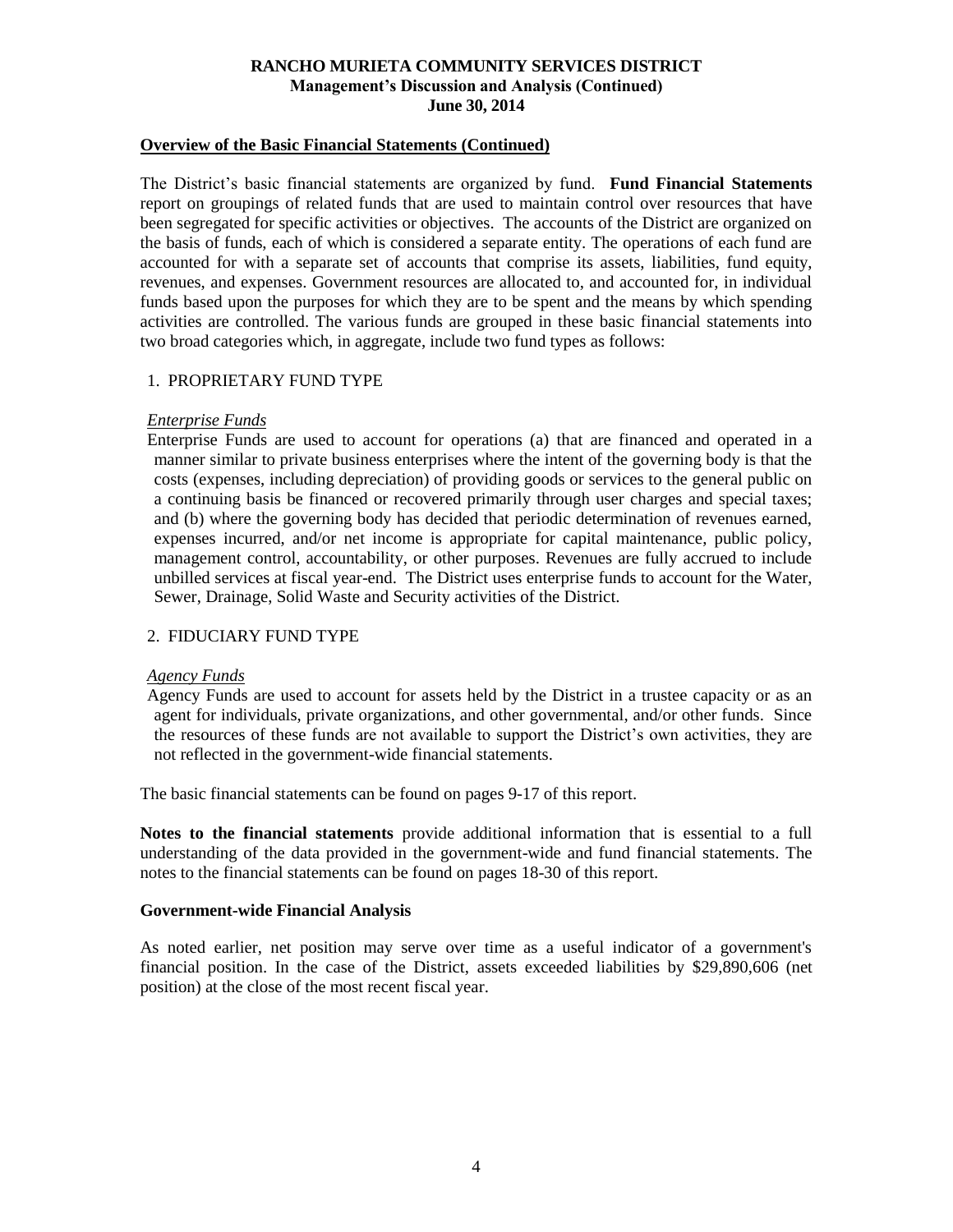|                                                                                        | June 30, 2014                 | June 30, 2013              |
|----------------------------------------------------------------------------------------|-------------------------------|----------------------------|
| Assets<br>Current and other assets<br>Capital Assets - net of accumulated depreciation | 11,102,005<br>S<br>19,926,458 | \$10,792,791<br>19,757,798 |
| <b>Total Assets</b>                                                                    | 31,028,463                    | 30,550,589                 |
| Liabilities                                                                            |                               |                            |
| Other liabilities                                                                      | 1,033,661                     | 558,664                    |
| Longterm liabilities                                                                   | 104,196                       | 106,321                    |
| <b>Total Liabilities</b>                                                               | 1,137,857                     | 664,985                    |
| <b>Net Position</b>                                                                    |                               |                            |
| Net investment in capital assets                                                       | 19,926,458                    | 19,757,798                 |
| <b>Unrestricted Net Position</b>                                                       | 9,964,148                     | 10,127,806                 |
| <b>Total Net Position</b>                                                              | 29,890,606                    | \$29,885,604               |

#### **Condensed Financial Information Rancho Murieta Community Services District Net Position**

- The District's total net position increased by \$5,002. Unrestricted net position decreased \$163,658 while capital assets, net of accumulated depreciation increased \$168,660 The increase in capital assets is the net result of asset additions/deletions of \$1,271,105 and depreciation expense of \$1,102,445.
- Designated cash and investments, which are designated for capital improvement uses, decreased due to the investment in capital improvements in the Water and Sewer funds.
- Other liabilities increased due to an increase in the amount of deposits held related to the Water Treatment Plant #1 (WTP#1) Expansion and Upgrade Project.

By far the largest portion of the District's net position (66%) reflects its investment in capital assets (e.g., land, buildings, machinery, and equipment) (Net Capital Assets \$19,926,458/Total Net Position \$29,890,606 = .667%). Some of those assets are from contributed capital. The District uses these capital assets to provide services to customers; consequently, these assets are not available for future spending.

# **Enterprise-type activities – Water, Sewer, Drainage, Solid Waste and Security Rancho Murieta Community Services District's Changes in Net Position**

|                                        | June 30, 2014    | June 30, 2013    |  |
|----------------------------------------|------------------|------------------|--|
| <b>Revenues</b>                        |                  |                  |  |
| Operating revenues                     | \$.<br>5,112,857 | \$.<br>5,157,564 |  |
| Nonoperating revenues                  | 1,605,495        | 1,140,457        |  |
| <b>Total Revenues</b>                  | 6,718,352        | 6,298,021        |  |
| <b>Operating Expenses</b>              |                  |                  |  |
| Water                                  | 1,250,290        | 1,113,969        |  |
| Sewer                                  | 704.670          | 880,140          |  |
| Drainage                               | 124,830          | 122,880          |  |
| Security                               | 928,016          | 887,252          |  |
| Solid waste                            | 580,068          | 593,003          |  |
| Other                                  | 2,023,030        | 1,887,139        |  |
| Depreciation                           | 1,102,446        | 1,115,662        |  |
| <b>Total Operating Expenses</b>        | 6,713,350        | 6.600.045        |  |
| <b>Change in Net Position</b>          | 5,002            | (302, 024)       |  |
| Net Position, Beginning of Fiscal Year | 29,885,604       | 30,209,377       |  |
| Prior Period Adjustment                |                  | (21,749)         |  |
| Net Position, End of Fiscal Year       | 29,890,606       | 29,885,604<br>S  |  |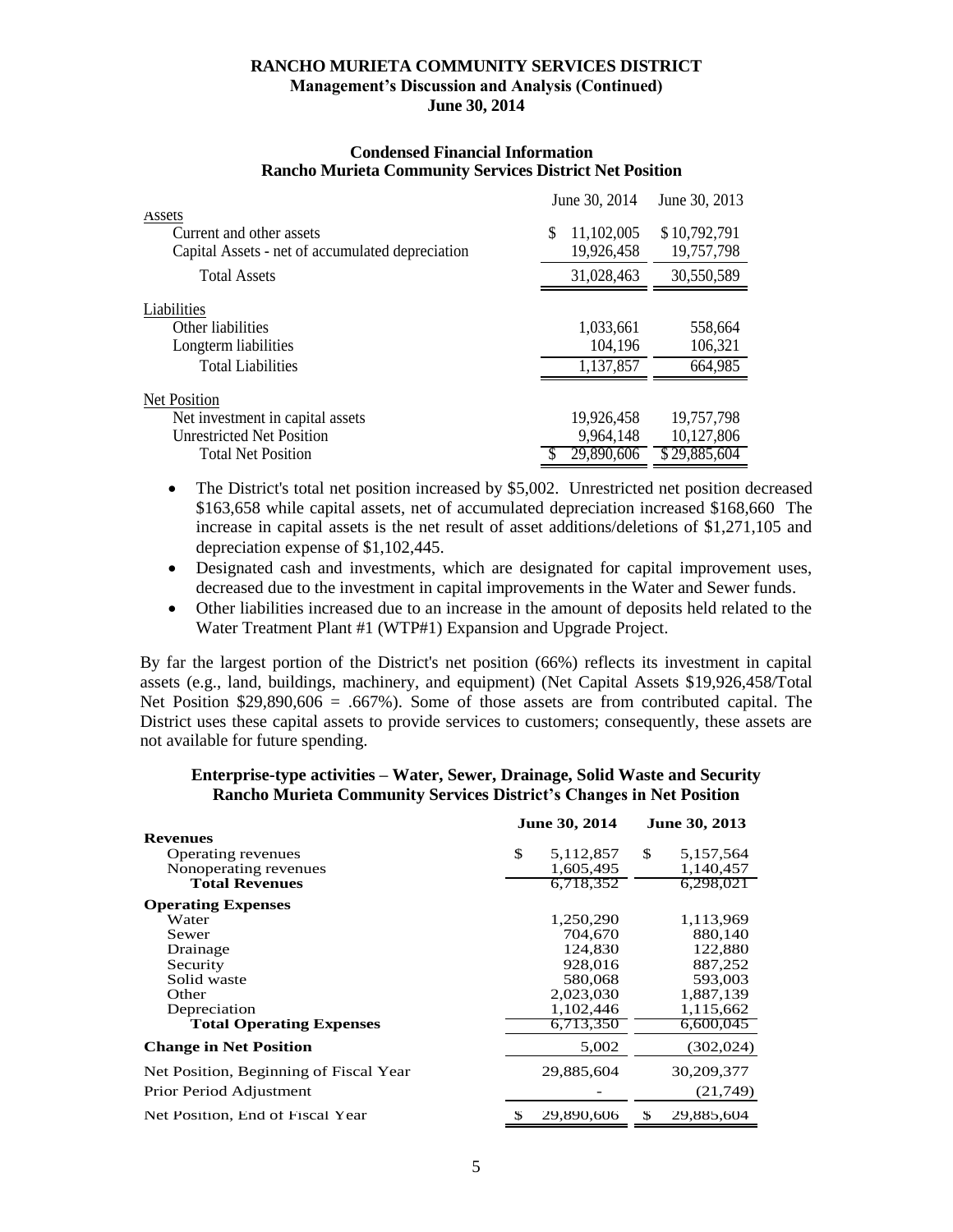Key elements of the enterprise activities are as follows:

- Operating revenues decreased slightly, 0.867%. Water operating revenues decreased by \$61,979 or (3.3%) due to the combination of the approved rate increase and reduced water consumption as a result of the implementation of water conservation measures. Sewer operating revenues decreased by \$7,047 or (0.56%) due to a slight decrease in the Sewer service charge rates and a decrease in late charges assessed, Security operating revenues increased \$15,115 or 1.2% due to the approved rate increase, Drainage operating revenues increased \$3,656 or 2.0% due to the approved rate increase, and Solid Waste operating revenues increased \$5,547 or 0.09% due to approved rate increase.
- Nonoperating revenues had a net increase of \$465,038 or 40.78% due primarily to the increase in debt reserve fees collected for Sewer, the increase in property tax revenues received and an increase in CFD #1 Project Reimbursement revenue related to the WTP#1 Expansion and Upgrade Project.
- The Water Department collects, treats, and distributes potable drinking water to the Rancho Murieta community. Water operating expenses increased \$136,321 or 12.2%. This increase is related to increased power costs for running larger horse power pumps for diverting raw water to the treatment plant, which was done as a measure to divert as much water supply as possible during the limited period of sufficient river flows, increased wages and employers costs for operating the treatment plant, and Transmission and Distribution maintenance projects.
- The Sewer Department collects, treats, and disposes the Rancho Murieta community waste water. Sewer operating expenses decreased \$175,470 or (19.94%). This decrease is primarily related to reduced expenditures for the Treatment and Disposal of waste water, which is directly correlated to the reduction in Water consumption (i.e., less water used results in less waste water supplied to the waste water treatment plant).
- The Drainage Department provides and maintains the drainage system for Rancho Murieta. Drainage operating expenses increased \$1,950 or 1.6%. This increase is related to increased wages and employer costs.
- Solid Waste services are provided by contract with California Waste Recovery Services. Operating expenses for Solid Waste decreased \$12,935 or (2.2%). This decrease is related to the combination of the contract rate increase and the reduction in E-waste disposal cost.
- The Security department provides gate and patrol services. Operating expenses for Gate services increased \$27,946 or 5.75%. This increase is related to increased employers cost. Operating expenses for Patrol services increased \$12,818 or 3.19%. This increase is related to increased wages and vehicle maintenance.
- The Administration department covers the remaining staff located in the District's administration building excluding the Director of Field Operations and the Security Chief. However, all general administration type costs relating to the Water, Sewer, Drainage, Solid Waste and Security departments are combined with the administration department on the Statement of Revenues, Expenses, and Changes in Net Position and are shown as General and Administrative costs. General and Administrative costs increased \$135,891 or 7.2%. This increase is predominately due to increased wages and employers cost, clerical services, insurance, and water conservation expenditures. These increases were partially offset by reductions in maintenance and repairs, consulting and legal services.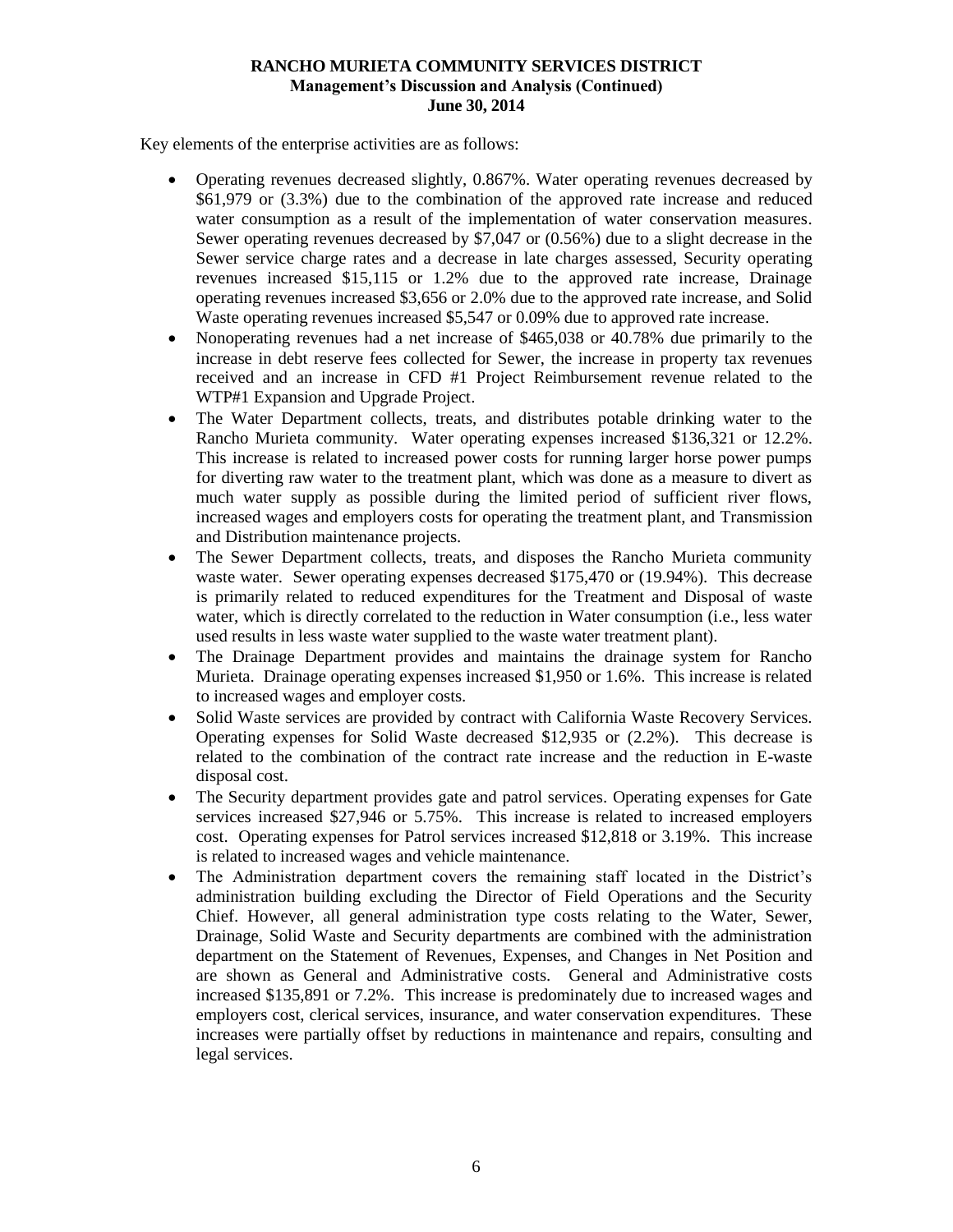|                                             |              |                |           |             |            | Adjustments |               |                |
|---------------------------------------------|--------------|----------------|-----------|-------------|------------|-------------|---------------|----------------|
|                                             | July 1, 2013 |                | Additions |             | /Deletions |             | June 30, 2014 |                |
| <b>Depreciable Capital Assets</b>           |              |                |           |             |            |             |               |                |
| Water Transmission                          | \$           | 7,311,340      | \$        | 14,757      | \$         |             | \$            | 7,326,097      |
| Water Treatment                             |              | 9,587,515      |           | 14,239      |            |             |               | 9,601,754      |
| <b>Studies</b>                              |              | 687,530        |           | 8,355       |            |             |               | 695,885        |
| <b>Collection Facilities</b>                |              | 4,236,287      |           |             |            |             |               | 4,236,287      |
| Sewer treatment and disposal                |              | 16,040,329     |           |             |            |             |               | 16,040,329     |
| Lake Chesbro Protection                     |              | 270,020        |           |             |            |             |               | 270,020        |
| Waste Discharge                             |              | 549,152        |           |             |            |             |               | 549,152        |
| Buildings and improvements                  |              | 817,907        |           |             |            |             |               | 817,907        |
| Vehicles & Equipment                        |              | 1,712,525      |           | 14,137      |            |             |               | 1,726,662      |
| <b>Total Depreciable Capital Assets</b>     |              | 41,212,605     |           | 51,488      |            |             |               | 41,264,093     |
| Less - Accumulated Depreciation             |              | (22, 322, 025) |           | (1,102,445) |            |             |               | (23, 424, 470) |
| <b>Net Depreciable Capital Assets</b>       |              | 18,890,580     |           | (1,050,957) |            |             |               | 17,839,623     |
| <b>Non-Depreciable Capital Assets</b>       |              |                |           |             |            |             |               |                |
| Construction in Progress                    |              | 275,528        |           | 1,219,617   |            |             |               | 1,495,145      |
| Land                                        |              | 591,690        |           |             |            |             |               | 591,690        |
| <b>Total Non-Depreciable Capital Assets</b> |              | 867,218        |           | 1,219,617   |            |             |               | 2,086,835      |
| Net Capital Assets                          | \$           | 19,757,798     | \$        | 168,660     | \$         |             | \$            | 19,926,458     |

## **Capital Assets**

The District's investment in capital assets as of June 30, 2014, amounts to \$19,926,458 (net of accumulated depreciation). This investment in capital assets includes land, buildings, improvements, vehicles, and equipment. The total increase in the District's investment in capital assets for the current fiscal year was 0.85%.

Major capital asset events during the current fiscal year included the following; both of which are projects in process and therefore are reflected in Construction in Progress:

- Augmentation Well Project
- Water Treatment Plant #1 Expansion and Upgrade Project

# **Economic Factors and Next Year's Budget and Rates**

The Board of Directors adopted the District's 2014/2015 annual budget on June 18, 2014 which provides for the District's operating and capital costs for the 2014/2015 fiscal year. The beginning of recovery in the housing market has slowed the reductions in property taxes associated with Prop 8 revaluations of assessed property values.

The District entered into a Financing and Services Agreement with area developers in May 2014. It is anticipated that some of those developers will begin new development within Rancho Murieta sometime in 2015. In preparation for future development, the District began work on the Water Treatment Plant #1 (WTP#1) Expansion and Upgrade Project, which increases the plant's potable water production from 1.5 million gallons per day (mgd) to a future capability of 6.0 mgd and upgrades the treatment process to submerged membrane technology. The cost of the WTP#1 Expansion and Upgrade Project is projected at \$12.8 million, which is shared between the District, previous developers of Murieta South via Letter of Credit Financing, and developers of Murieta Gardens and Rancho Murieta North properties (CRL/RMP). At the request of CRL/RMP the District formed a Community Facilities District, CFD 2014-1, to finance the CRL/RMP share of construction. These tax exempt bonds were sold on January 29, 2015 and provided \$4,358,245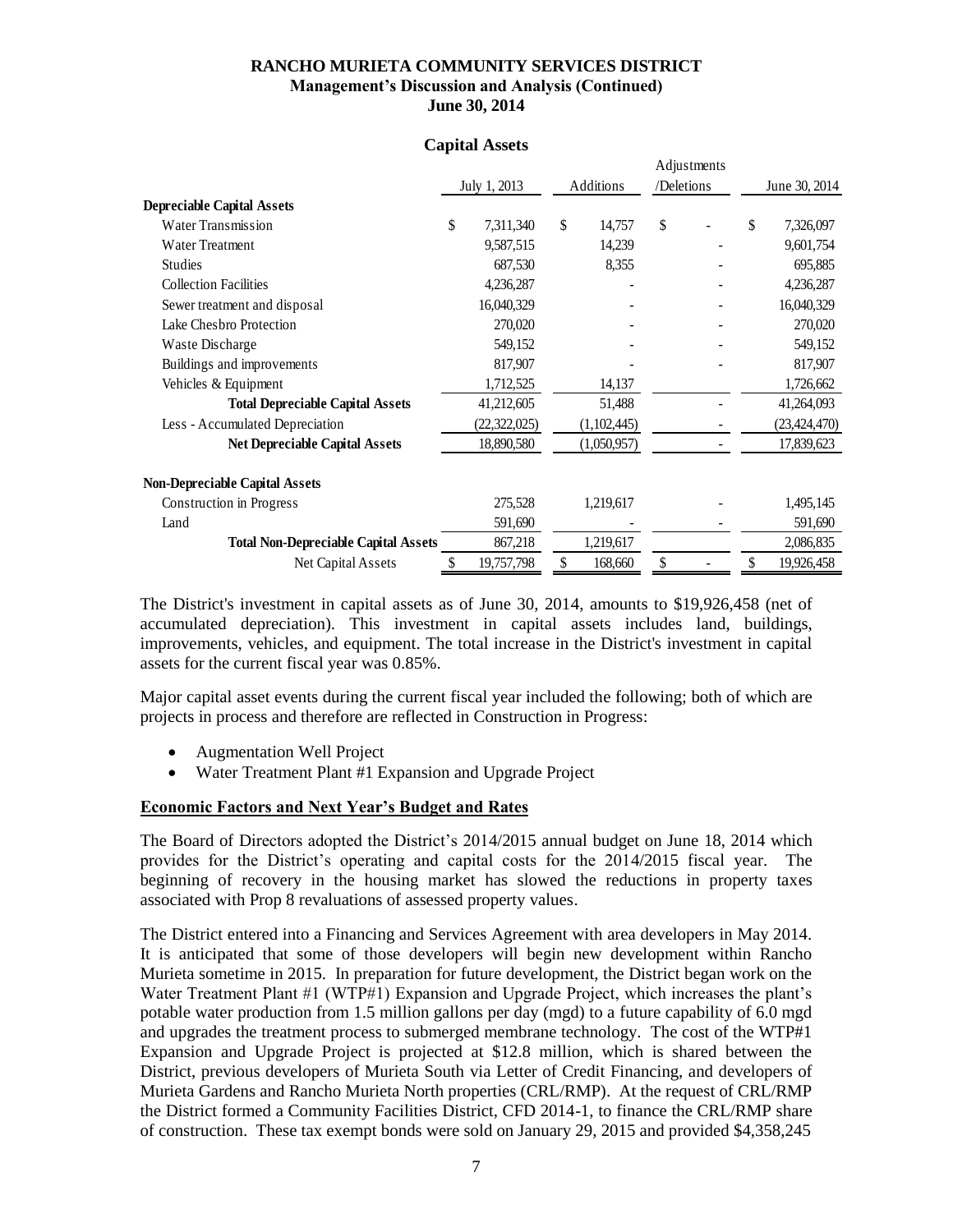## **Economic Factors and Next Year's Budget and Rates (Continued)**

of bond revenue for the WTP#1 Expansion and Upgrade Project construction. The CFD 2014-1 will assess Mello-Roos taxes on the subject properties beginning in 2017 for repayment to the bond investors. The District is financing its \$4.35 million share of the project by inter-fund borrowing of \$2.0 million and using the remainder from Water Capital Replacement Reserves. The inter-fund borrowing carries an annual interest rate of 2.0% and will be repaid through a monthly debt service charge of \$6.00 per account/water connection. It will be repaid in less than eleven years.

Capital projects that are included in this annual budget are:

- 1) Continuation of Hole 13 North Culvert Replacement
- 2) Water Treatment Plant #1 Expansion and Upgrade Project
- 3) Augmentation Well Development
- 4) Wastewater Recovery Plant Filter PLC Replacement
- 5) Main Lift North Generator Replacement; and
- 6) Granlees Forebay Repairs.

The District's rates for water, sewer, drainage, security and solid waste services are reviewed annually by staff and the Board of Directors. The District increased rates approximately 6.6% for Water services, which includes the addition of the \$6.00 debt service charge. The rates for Sewer service decreased (8.4%), which is related to the elimination of the prefunding debt service charge for the construction of the permanent irrigation fields at Van Vleck Ranch, which was reinstated for 2013/2014. The completion of the permanent irrigation fields is no longer required with the District's newly obtained Master Reclamation Permit in December 2014. Rates for Security services increased approximately 3.9%, 1.9% for Drainage, and 1.7% for Solid Waste.

# **Requests for Information**

This financial report is designed to provide a general overview of the Rancho Murieta Community Services District's finances for all those with an interest in the government's finances. Questions concerning any of the information provided in this report or requests for additional financial information should be addressed to the Rancho Murieta Community Services District, General Manager, P.O. Box 1050, Rancho Murieta, CA, 95683.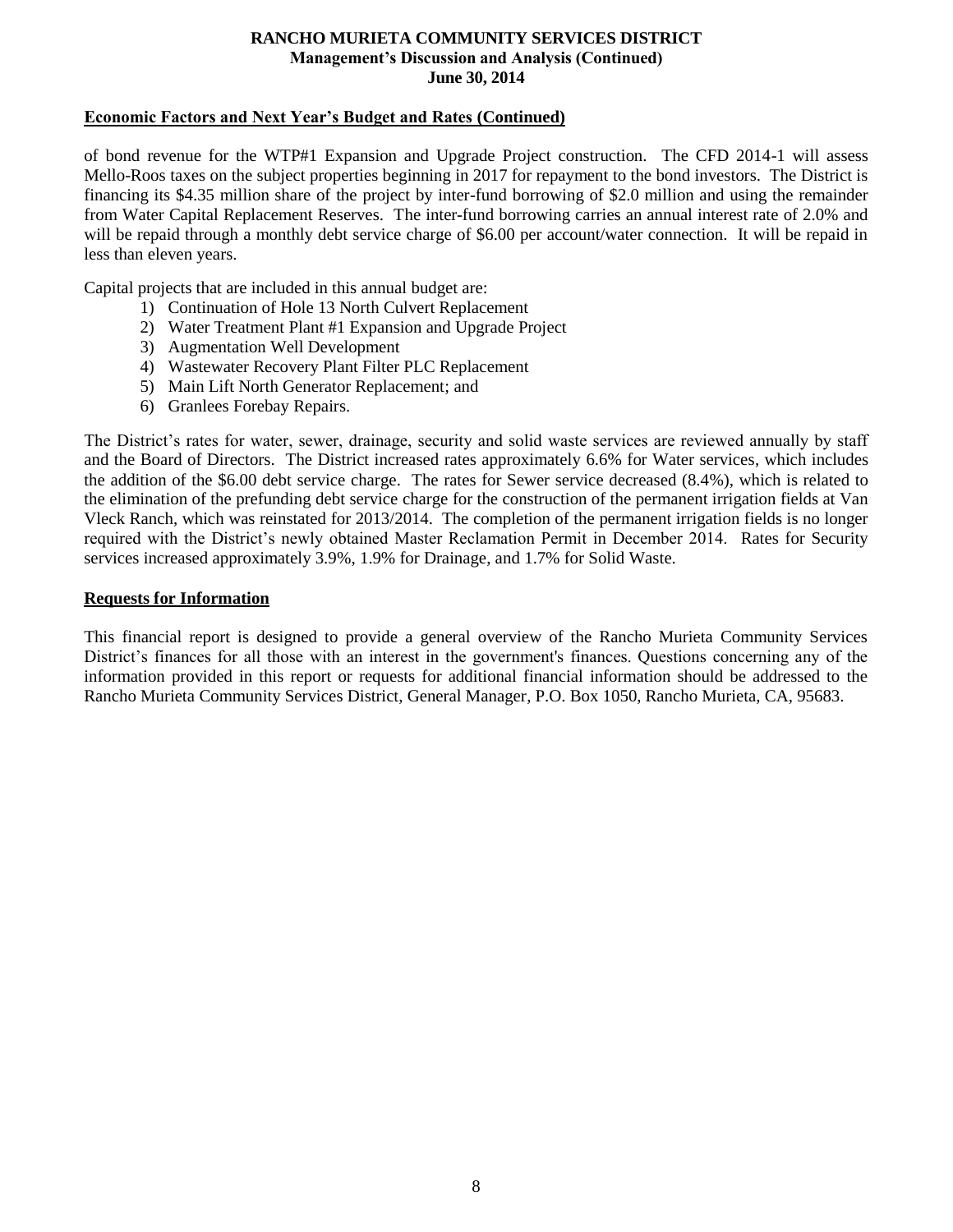# **Statement of Net Position - Proprietary Funds June 30, 2014 (With Comparative Totals for June 30, 2013)**

|                                                  | Major Enterprise Funds |            |              |            |    |          |  |
|--------------------------------------------------|------------------------|------------|--------------|------------|----|----------|--|
|                                                  |                        | Water      |              | Sewer      |    | Drainage |  |
| <b>Assets</b>                                    |                        | Fund       |              | Fund       |    | Fund     |  |
|                                                  |                        |            |              |            |    |          |  |
| <b>Current Assets:</b>                           |                        |            |              |            |    |          |  |
| Cash and investments                             | \$                     | 681,369    | \$           | 398,183    | \$ | 66,597   |  |
| Accounts receivable                              |                        | 264,561    |              | 204,793    |    | 26,720   |  |
| Grants receivable                                |                        | 52,085     |              |            |    |          |  |
| Interest receivable                              |                        | 107        |              | 201        |    | 216      |  |
| Prepaid Expenses                                 |                        | 51,708     |              | 12,711     |    | 2,228    |  |
| Due from developers                              |                        | 47,519     |              | 7,393      |    |          |  |
| <b>Total Current Assets</b>                      |                        | 1,097,349  |              | 623,281    |    | 95,761   |  |
| Capital Assets - net of accumulated depreciation |                        | 8,315,508  |              | 11,334,380 |    |          |  |
| Other Assets:                                    |                        |            |              |            |    |          |  |
| Cash and investments -designated                 |                        | 5,184,766  |              | 2,754,963  |    | 389,633  |  |
| Interest receivable - designated                 |                        | 1,898      |              | 468        |    |          |  |
|                                                  |                        |            |              |            |    |          |  |
| <b>Total Other Assets</b>                        |                        | 5,186,664  |              | 2,755,431  |    | 389,633  |  |
| <b>Total Assets</b>                              |                        | 14,599,521 |              | 14,713,092 |    | 485,394  |  |
| <b>Liabilities</b>                               |                        |            |              |            |    |          |  |
| <b>Current Liabilities:</b>                      |                        |            |              |            |    |          |  |
| Accounts payable                                 |                        | 79,390     |              | 66,644     |    | 4,805    |  |
| Accrued payroll                                  |                        | 30,562     |              | 42,864     |    | 9,265    |  |
| Post retirement medical liability                |                        | 29,829     |              | 20,942     |    | 3,870    |  |
| Deposits                                         |                        | 540,912    |              | 88         |    | 18       |  |
| Deferred revenue                                 |                        | 7,382      |              | 5,636      |    | 1,158    |  |
| Capital lease                                    |                        |            |              |            |    |          |  |
| <b>Total Current Liabilities</b>                 |                        | 688,075    |              | 136,174    |    | 19,116   |  |
| Noncurrent Liabilities:                          |                        |            |              |            |    |          |  |
| Capital lease                                    |                        |            |              |            |    |          |  |
| Compensated absences                             |                        | 31,161     |              | 23,111     |    | 4,439    |  |
| <b>Total Liabilities</b>                         |                        | 719,236    |              | 159,285    |    | 23,555   |  |
| <b>Net Position</b>                              |                        |            |              |            |    |          |  |
| Net investment in capital assets                 |                        | 8,315,508  |              | 11,334,380 |    |          |  |
| Net Position:<br>Unrestricted                    |                        |            |              |            |    |          |  |
|                                                  |                        | 5,564,777  |              | 3,219,427  |    | 461,839  |  |
| <b>Total Net Position</b>                        | \$                     | 13,880,285 | $\mathbb{S}$ | 14,553,807 | \$ | 461,839  |  |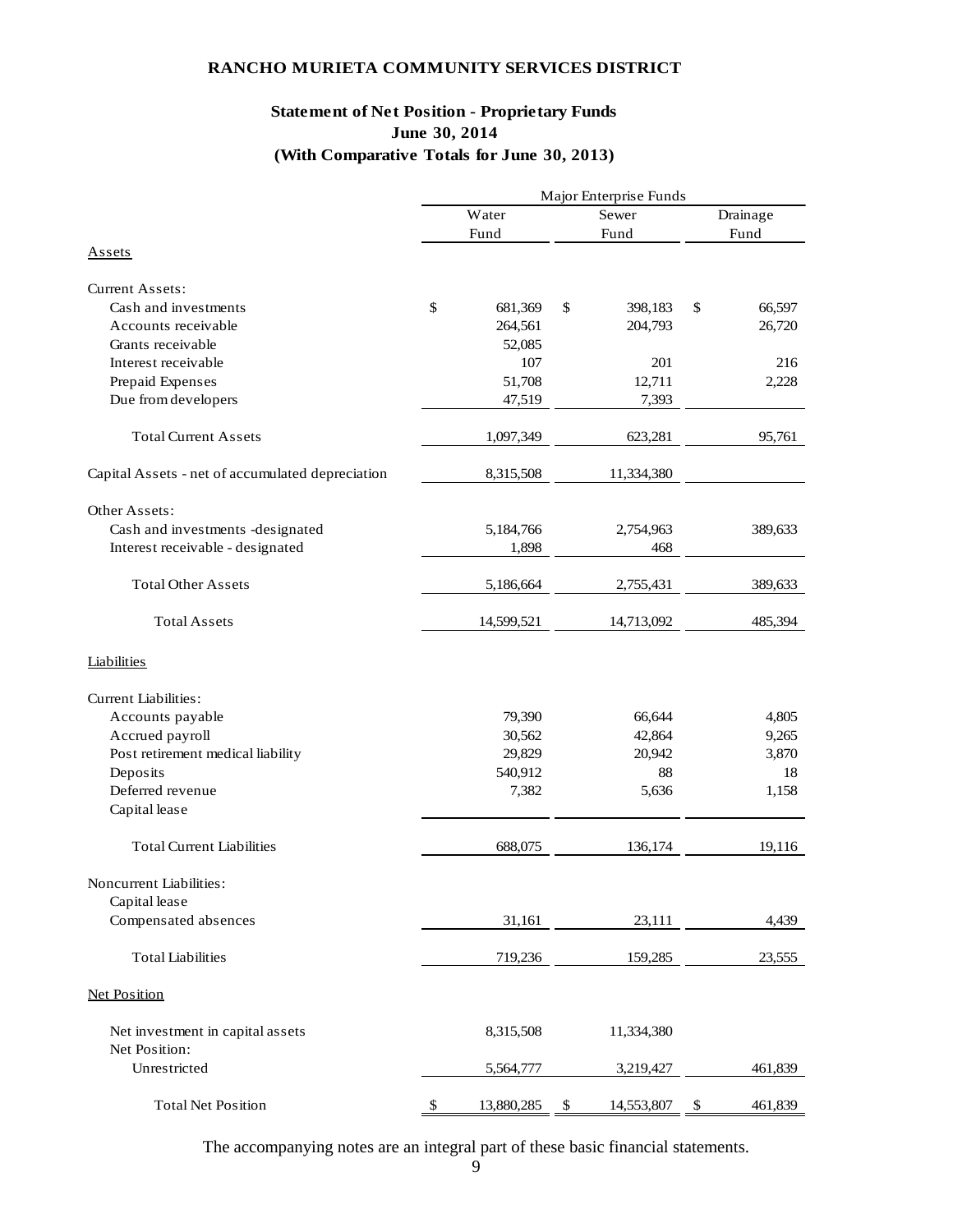|               |               | <b>Totals</b> |               |    |               |  |
|---------------|---------------|---------------|---------------|----|---------------|--|
| Solid Waste   | Security      |               |               |    |               |  |
| Fund          | Fund          |               | 2014          |    | 2013          |  |
|               |               |               |               |    |               |  |
| \$<br>218,326 | \$<br>384,365 | \$            | 1,748,840     | \$ | 1,168,872     |  |
| 63,049        | 163,453       |               | 722,576       |    | 813,896       |  |
|               |               |               | 52,085<br>712 |    | 52,085        |  |
| 83<br>1,345   | 105<br>13,723 |               | 81,715        |    | 582<br>69,261 |  |
|               |               |               | 54,912        |    | 144,347       |  |
|               |               |               |               |    |               |  |
| 282,803       | 561,646       |               | 2,660,840     |    | 2,249,043     |  |
|               | 276,570       |               | 19,926,458    |    | 19,757,798    |  |
|               |               |               |               |    |               |  |
| 1,921         | 107,457       |               | 8,438,740     |    | 8,540,993     |  |
|               | 59            |               | 2,425         |    | 2,755         |  |
| 1,921         | 107,516       |               | 8,441,165     |    | 8,543,748     |  |
| 284,724       | 945,732       |               | 31,028,463    |    | 30,550,589    |  |
|               |               |               |               |    |               |  |
| 101,196       | 11,722        |               | 263,757       |    | 389,414       |  |
| 3,001         | 36,638        |               | 122,330       |    | 71,672        |  |
| 1,023         | 29,608        |               | 85,272        |    | 42,313        |  |
| 15            | 59            |               | 541,092       |    | 34,534        |  |
| 949           | 3,852         |               | 18,977        |    | 18,498        |  |
|               | 2,233         |               | 2,233         |    | 2,233         |  |
| 106,184       | 84,112        |               | 1,033,661     |    | 558,664       |  |
|               |               |               |               |    |               |  |
|               | 2,635         |               | 2,635         |    | 5,065         |  |
| 1,889         | 40,961        |               | 101,561       |    | 101,256       |  |
| 108,073       | 127,708       |               | 1,137,857     |    | 664,985       |  |
|               |               |               |               |    |               |  |
|               | 276,570       |               | 19,926,458    |    | 19,757,798    |  |
| 176,651       | 541,454       |               | 9,964,148     |    | 10,127,806    |  |
| \$<br>176,651 | \$<br>818,024 | \$            | 29,890,606    | \$ | 29,885,604    |  |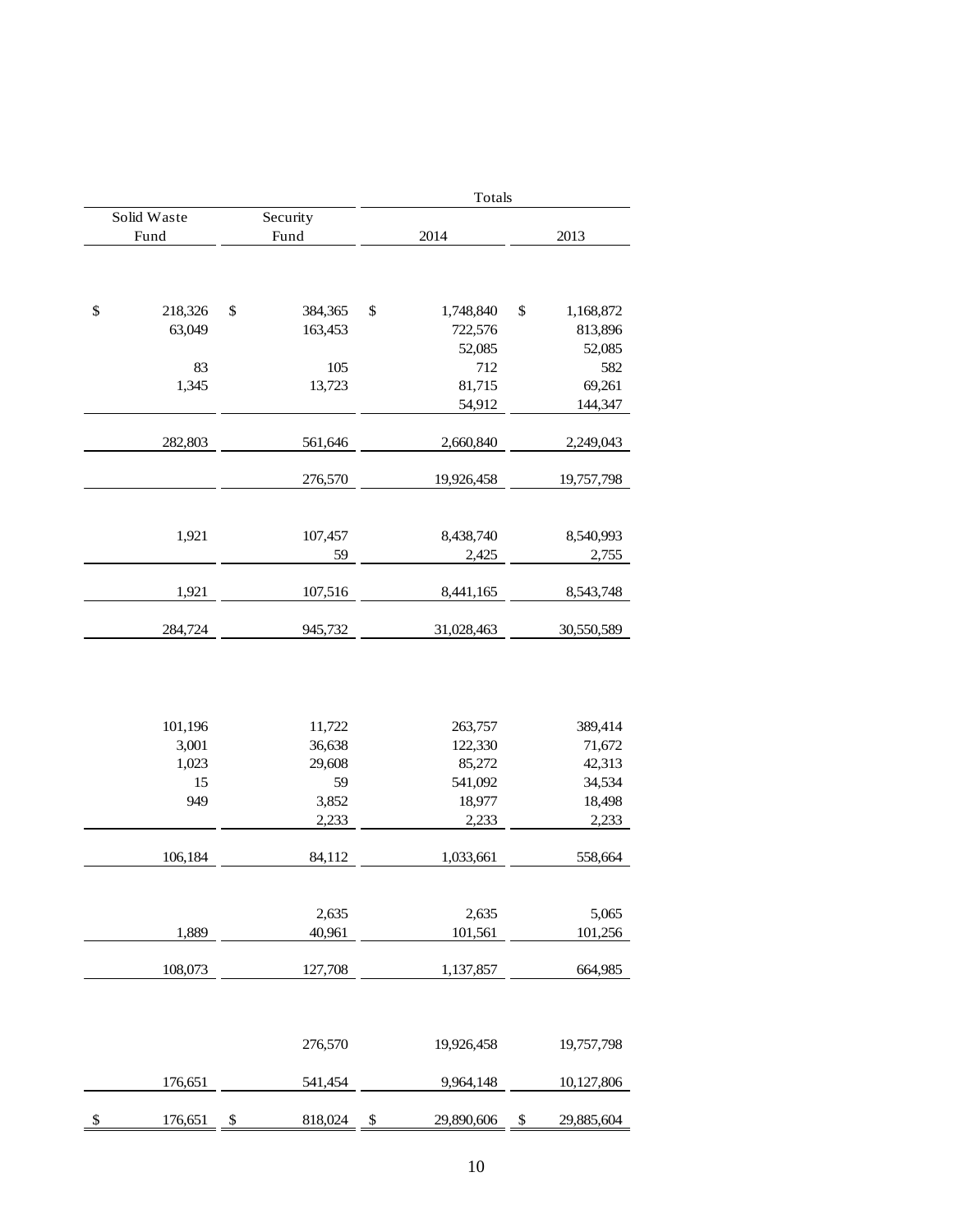# **Statement of Revenues, Expenses, and Changes in Net Position**

#### **Proprietary Funds**

**For the Fiscal Year Ended June 30, 2014**

# **(With Comparative Totals for the Fiscal Year Ended June 30, 2013)**

|                                           | Major Enterprise Funds |               |    |               |    |                  |
|-------------------------------------------|------------------------|---------------|----|---------------|----|------------------|
|                                           |                        | Water<br>Fund |    | Sewer<br>Fund |    | Drainage<br>Fund |
| <b>Operating Revenues:</b>                |                        |               |    |               |    |                  |
| Service charges                           | \$                     | 1,779,863     | \$ | 1,238,471     | \$ |                  |
| Special taxes                             |                        |               |    |               |    | 180,097          |
| Other charges                             |                        | 27,311        |    | 22,494        |    | 698              |
| <b>Total Operating Revenues</b>           |                        | 1,807,174     |    | 1,260,965     |    | 180,795          |
| Operating Expenses:                       |                        |               |    |               |    |                  |
| Source of supply                          |                        | 181,790       |    |               |    |                  |
| Treatment                                 |                        | 516,405       |    |               |    |                  |
| Transmission and distribution             |                        | 552,095       |    |               |    |                  |
| Sewer collection                          |                        |               |    | 219,090       |    |                  |
| Sewer treatment and disposal              |                        |               |    | 485,580       |    |                  |
| Drainage                                  |                        |               |    |               |    | 124,830          |
| Gate services                             |                        |               |    |               |    |                  |
| Patrol services                           |                        |               |    |               |    |                  |
| Solid waste                               |                        |               |    |               |    |                  |
| General and administrative                |                        | 878,821       |    | 597,779       |    | 82,685           |
| Depreciation                              |                        | 482,665       |    | 586,403       |    |                  |
| <b>Total Operating Expenses</b>           |                        | 2,611,776     |    | 1,888,852     |    | 207,515          |
| Operating Income (Loss)                   |                        | (804, 602)    |    | (627, 887)    |    | (26, 720)        |
| Non-operating Revenues (Expenses):        |                        |               |    |               |    |                  |
| Taxes                                     |                        | 202,603       |    | 154,686       |    | 31,771           |
| Capital reserve fees                      |                        | 183,059       |    | 271,281       |    |                  |
| Debt reserve fee                          |                        | 177,700       |    | 120,313       |    |                  |
| Interest revenue                          |                        | 9,843         |    | 4,366         |    | 963              |
| Rent                                      |                        |               |    |               |    |                  |
| Water augmentation                        |                        |               |    |               |    |                  |
| Gain (Loss) on disposal of capital assets |                        |               |    |               |    |                  |
| Refunds and reimbursements                |                        |               |    |               |    |                  |
| Interest expense                          |                        |               |    |               |    |                  |
| Grant revenue                             |                        |               |    |               |    |                  |
| Miscellaneous                             |                        | 31,170        |    | 3,278         |    | 966              |
| Total Non-operating Revenues (Expenses)   |                        | 604,375       |    | 553,924       |    | 33,700           |
| Special Item                              |                        |               |    |               |    |                  |
| CFD #1 Project Reimbursement              |                        | 279,978       |    |               |    |                  |
| Change in Net Position                    |                        | 79,751        |    | (73,963)      |    | 6,980            |
| Net Position, Beginning of Fiscal Year    |                        | 13,800,534    |    | 14,627,770    |    | 454,859          |
| Prior Period Adjustments                  |                        |               |    |               |    |                  |
| Net Position, End of Fiscal Year          | \$                     | 13,880,285    |    | \$14,553,807  | \$ | 461,839          |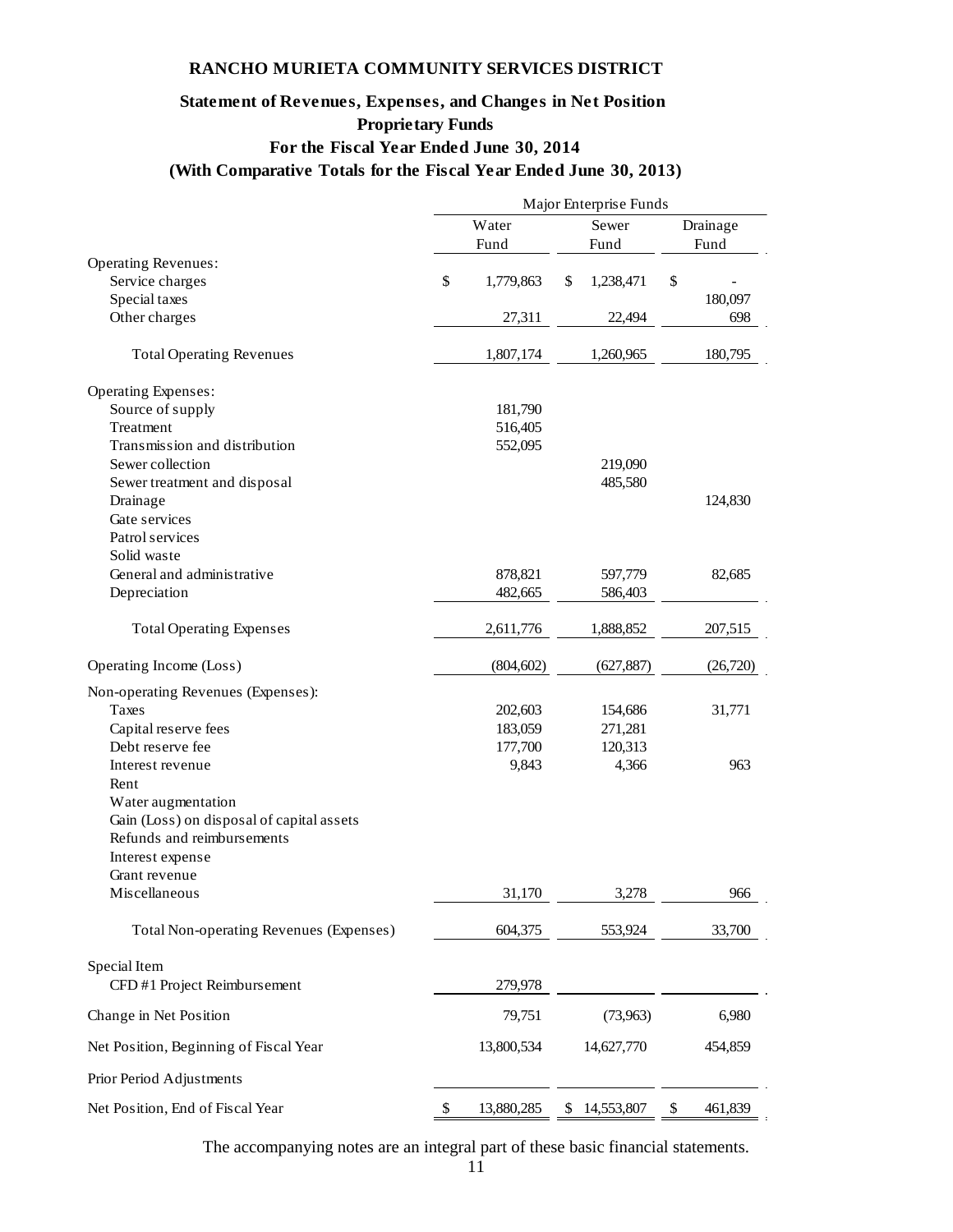|    |             |              | Totals          |                  |  |  |  |  |
|----|-------------|--------------|-----------------|------------------|--|--|--|--|
|    | Solid Waste | Security     |                 |                  |  |  |  |  |
|    | Fund        | Fund         | 2014            | 2013             |  |  |  |  |
|    |             |              |                 |                  |  |  |  |  |
| \$ | 622,521     | \$           | \$<br>3,640,855 | \$<br>3,701,611  |  |  |  |  |
|    |             | 1,186,112    | 1,366,209       | 1,343,985        |  |  |  |  |
|    |             | 55,289       | 105,792         | 111,968          |  |  |  |  |
|    |             |              |                 |                  |  |  |  |  |
|    | 622,521     | 1,241,401    | 5,112,857       | 5,157,564        |  |  |  |  |
|    |             |              |                 |                  |  |  |  |  |
|    |             |              |                 |                  |  |  |  |  |
|    |             |              | 181,790         | 143,990          |  |  |  |  |
|    |             |              | 516,405         | 454,874          |  |  |  |  |
|    |             |              | 552,095         | 515,105          |  |  |  |  |
|    |             |              | 219,090         | 222,430          |  |  |  |  |
|    |             |              | 485,580         | 657,710          |  |  |  |  |
|    |             |              | 124,830         | 122,880          |  |  |  |  |
|    |             | 513,651      | 513,651         | 485,705          |  |  |  |  |
|    |             | 414,365      | 414,365         | 401,547          |  |  |  |  |
|    |             |              | 580,068         | 593,003          |  |  |  |  |
|    | 580,068     |              | 2,023,030       |                  |  |  |  |  |
|    | 63,712      | 400,033      |                 | 1,887,139        |  |  |  |  |
|    |             | 33,378       | 1,102,446       | 1,115,662        |  |  |  |  |
|    |             |              |                 |                  |  |  |  |  |
|    | 643,780     | 1,361,427    | 6,713,350       | 6,600,045        |  |  |  |  |
|    |             |              |                 |                  |  |  |  |  |
|    | (21,258)    | (120, 026)   | (1,600,493)     | (1,442,481)      |  |  |  |  |
|    |             |              |                 |                  |  |  |  |  |
|    | 26,041      | 105,728      | 520,829         | 491,660          |  |  |  |  |
|    |             |              | 454,340         | 455,030          |  |  |  |  |
|    |             |              | 298,013         | 78,544           |  |  |  |  |
|    | 376         | 756          | 16,304          | 26,091           |  |  |  |  |
|    |             |              |                 |                  |  |  |  |  |
|    |             |              |                 | 4,521            |  |  |  |  |
|    |             |              |                 | 3,574            |  |  |  |  |
|    |             |              |                 | 12,225           |  |  |  |  |
|    |             | (387)        | (387)           | (534)            |  |  |  |  |
|    |             |              |                 | 52,085           |  |  |  |  |
|    |             | 1.004        | 36.418          | 17.261           |  |  |  |  |
|    |             |              |                 |                  |  |  |  |  |
|    | 26,417      | 107,101      | 1,325,517       | 1,140,457        |  |  |  |  |
|    |             |              |                 |                  |  |  |  |  |
|    |             |              |                 |                  |  |  |  |  |
|    |             |              | 279,978         |                  |  |  |  |  |
|    | 5,159       | (12, 925)    | 5,002           | (302,024)        |  |  |  |  |
|    |             |              |                 |                  |  |  |  |  |
|    | 171,492     | 830,949      | 29,885,604      | 30,209,377       |  |  |  |  |
|    |             |              |                 | (21,749)         |  |  |  |  |
| S  | 176,651     | 818,024<br>2 | 29,890,606<br>S | 29,885,604<br>\$ |  |  |  |  |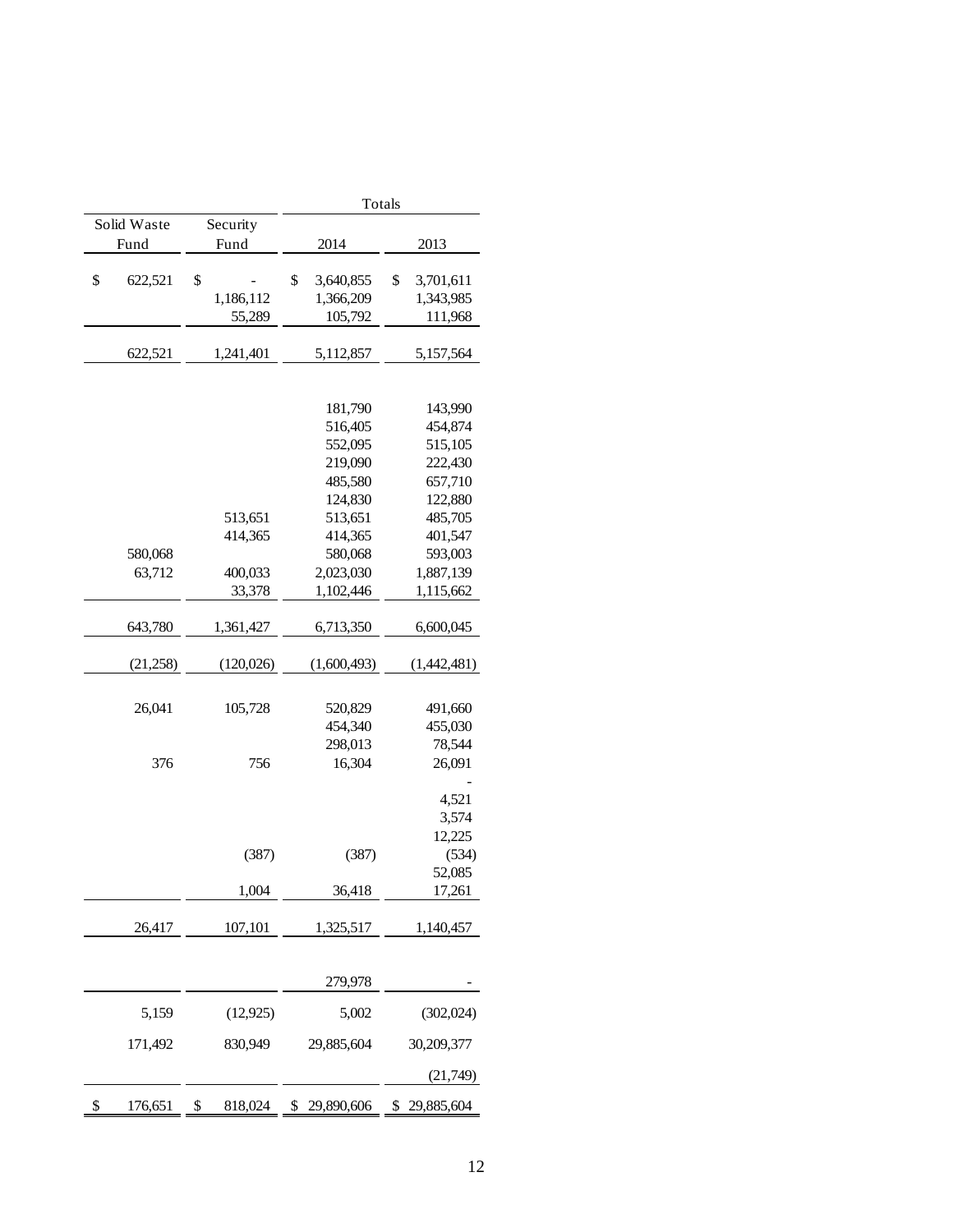# **Statement of Cash Flows Proprietary Funds For the Fiscal Year Ended June 30, 2014 (With Comparative Totals for the Fiscal Year Ended June 30, 2013)**

|                                                                                                                              | Major Enterprise Funds                    |                                         |                                    |
|------------------------------------------------------------------------------------------------------------------------------|-------------------------------------------|-----------------------------------------|------------------------------------|
|                                                                                                                              | Water                                     | Sewer                                   | Drainage                           |
|                                                                                                                              | Fund                                      | Fund                                    | Fund                               |
| Cash Flows from Operating Activities:<br>Receipts from customers<br>Payments to employees<br>Payments to suppliers           | \$2,423,153<br>(1,000,909)<br>(1,200,441) | \$1,276,864<br>(614, 144)<br>(696, 337) | \$186,115<br>(117,269)<br>(83,009) |
| Net Cash Provided By (Used In) Operating Activity                                                                            | 221,803                                   | (33,617)                                | (14,163)                           |
| Cash Flows from Non-capital Financing Activities:<br>Taxes received<br>Grants                                                | 202,603                                   | 154,686                                 | 31,771                             |
| Debt reserve fee<br>Miscellaneous                                                                                            | 177,700<br>31,170                         | 120,313<br>3,278                        | 966                                |
| Net Cash Provided By (Used In) Non-capital<br><b>Financing Activities</b>                                                    | 411,473                                   | 278,277                                 | 32,737                             |
| Cash Flows from Capital and Related Financing Activities:<br>Purchase of capital assets<br>Cash received from sale of assets | (573,825)                                 | (697,280)                               |                                    |
| CFD #1 project reimbursement<br>Reduction of debt                                                                            | 279,978                                   |                                         |                                    |
| Capital reserve fees                                                                                                         | 183,059                                   | 271,281                                 |                                    |
| Net Cash Provided By (Used In) Capital<br>and Related Financing Activities                                                   | (110,788)                                 | (425,999)                               |                                    |
| Cash Flows from Investing Activities:<br>Interest received                                                                   | 9,928                                     | 4,433                                   | 985                                |
| Net Cash Provided by Investing Activities                                                                                    | 9,928                                     | 4,433                                   | 985                                |
| Net Increase (Decrease) in Cash and Cash Equivalents                                                                         | 532,416                                   | (176,906)                               | 19,559                             |
| Cash and Cash Equivalents, July 1                                                                                            | 5,333,719                                 | 3,330,052                               | 436,671                            |
| Cash and Cash Equivalents, June 30                                                                                           | 5,866,135                                 | \$3,153,146                             | \$456,230                          |
| Reconciliation of Cash and Cash Equivalents to<br>the Statement of Net Assets:                                               |                                           |                                         |                                    |
| Cash and investments<br>Restricted cash and investments                                                                      | \$<br>681,369<br>5,184,766                | \$<br>398,183<br>2,754,963              | \$66,597<br>389,633                |
| <b>Total Cash and Cash Equivalents</b>                                                                                       | 5,866,135<br>S                            | \$3,153,146                             | \$456,230                          |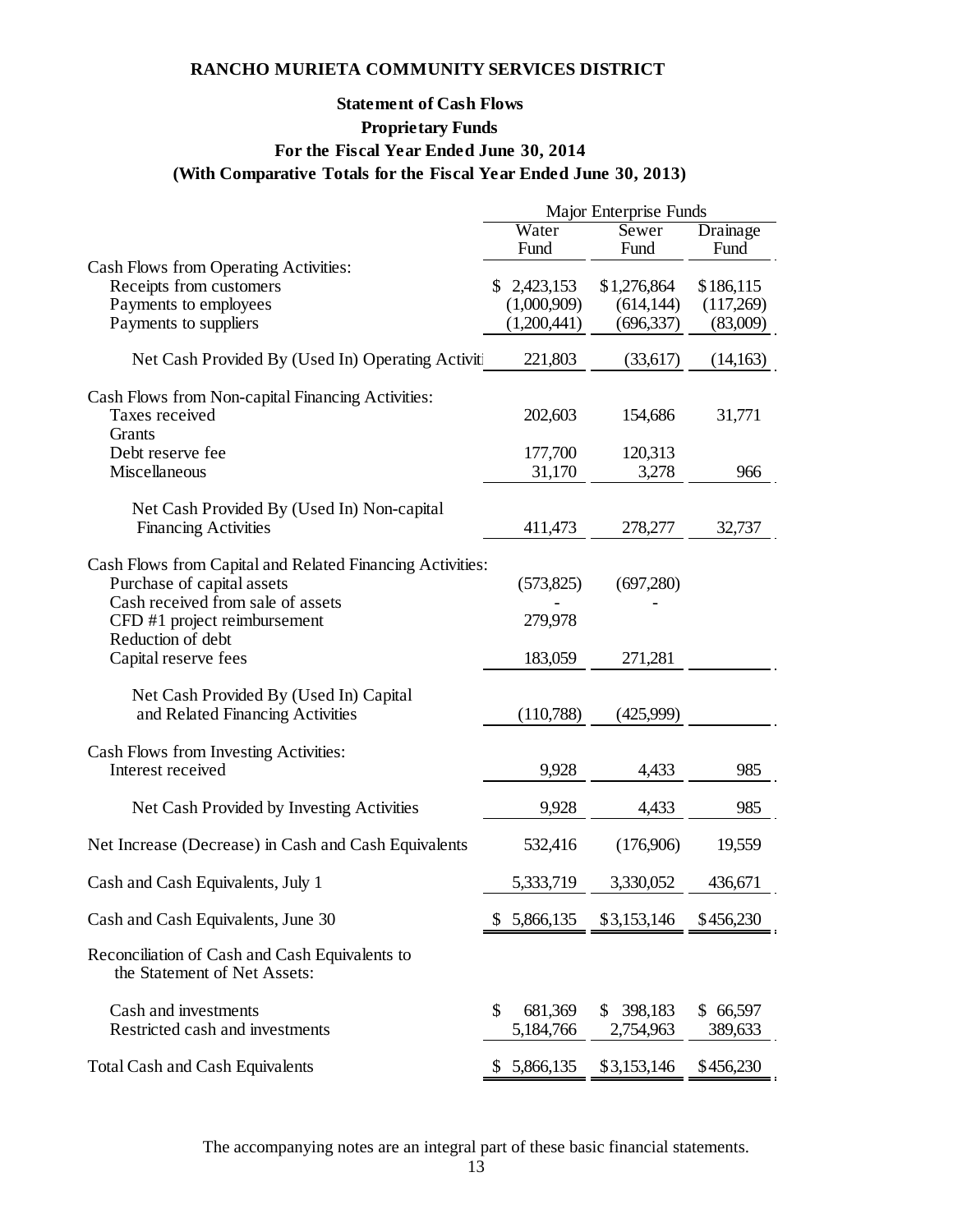|                                          |                                         | Totals                                    |                                           |  |  |  |
|------------------------------------------|-----------------------------------------|-------------------------------------------|-------------------------------------------|--|--|--|
| Solid Waste<br>Fund                      | Security<br>Fund                        | 2014                                      | 2013                                      |  |  |  |
| \$<br>625,500<br>(38, 945)<br>(599, 499) | \$1,289,016<br>(1,109,231)<br>(195,309) | \$5,800,649<br>(2,880,498)<br>(2,774,595) | \$5,125,724<br>(2,820,375)<br>(2,621,387) |  |  |  |
| (12, 943)                                | (15,524)                                | 145,556                                   | (316,038)                                 |  |  |  |
| 26,041                                   | 105,728                                 | 520,829                                   | 491,660                                   |  |  |  |
|                                          | 1,004                                   | 298,013<br>36,418                         | 78,544<br>34,007                          |  |  |  |
| 26,041                                   | 106,732                                 | 855,260                                   | 604,211                                   |  |  |  |
|                                          |                                         | (1,271,105)                               | (287, 885)<br>3,574                       |  |  |  |
|                                          | (2,817)                                 | 279,978<br>(2,817)<br>454,340             | (2,817)<br>455,030                        |  |  |  |
|                                          | (2,817)                                 | (539, 604)                                | 167,902                                   |  |  |  |
| 385                                      | 772                                     | 16,503                                    | 27,298                                    |  |  |  |
| 385                                      | 772                                     | 16,503                                    | 27,298                                    |  |  |  |
| 13,483                                   | 89,163                                  | 477,715                                   | 483,373                                   |  |  |  |
| 206,764                                  | 402,659                                 | 9,709,865                                 | 9,226,492                                 |  |  |  |
| \$<br>220,247                            | \$<br>491,822                           | \$10,187,580                              | \$9,709,865                               |  |  |  |
|                                          |                                         |                                           |                                           |  |  |  |
| 218,326<br>\$<br>1,921                   | \$<br>384,365<br>107,457                | \$<br>1,748,840<br>8,438,740              | 1,168,872<br>\$<br>8,540,993              |  |  |  |
| \$<br>220,247                            | \$<br>491,822                           | \$10,187,580                              | \$9,709,865                               |  |  |  |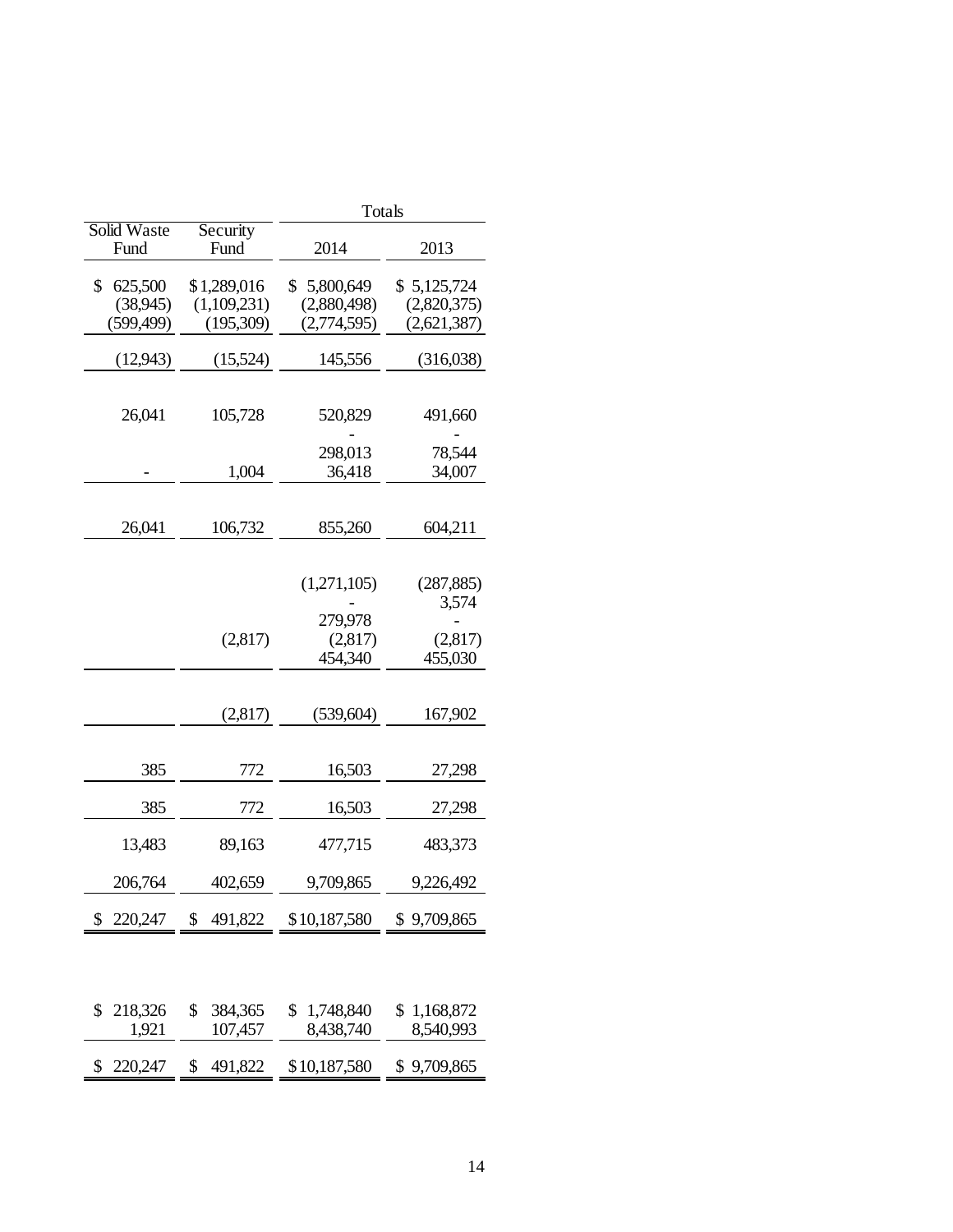# **(With Comparative Totals for the Fiscal Year Ended June 30, 2013) Statement of Cash Flows Proprietary Funds (Continued) For the Fiscal Year Ended June 30, 2014**

|                                                       | Major Enterprise Funds |            |              |            |
|-------------------------------------------------------|------------------------|------------|--------------|------------|
|                                                       |                        | Water      | Sewer        | Drainage   |
|                                                       |                        | Fund       | Fund         | Fund       |
| Reconciliation of Operating Loss to Net Cash Provided |                        |            |              |            |
| (Used) by Operating Activities                        |                        |            |              |            |
| Operating loss                                        | $\mathcal{S}$          | (804, 602) | \$ (627,887) | \$(26,720) |
| Noncash items included in operating loss              |                        |            |              |            |
| Depreciation                                          |                        | 482,665    | 586,403      |            |
| Changes in assets and liabilities                     |                        |            |              |            |
| Decrease (increase) in operating assets               |                        |            |              |            |
| Accounts receivable                                   |                        | 19,800     | 15,757       | 5,290      |
| Prepaid expenses                                      |                        | (6,523)    | (3,246)      | (355)      |
| Due from others                                       |                        | 89,435     |              |            |
| Increase (decrease) in operating liabilities          |                        |            |              |            |
| Accounts payable                                      |                        | (87,503)   | (40, 604)    | (343)      |
| Accrued payroll                                       |                        | 4,476      | 23,192       | 5,565      |
| Post retirement medical liability                     |                        | 14,654     | 10,621       | 1,969      |
| Customer deposits                                     |                        | 506,558    |              |            |
| Compensated absences                                  |                        | 2,657      | 2,005        | 401        |
| Deferred revenue                                      |                        | 186        | 142          | 30         |
| Net Cash Provided By (Used In) Operating Activiti \$  |                        | 221,803    | (33,617)     | \$(14,163) |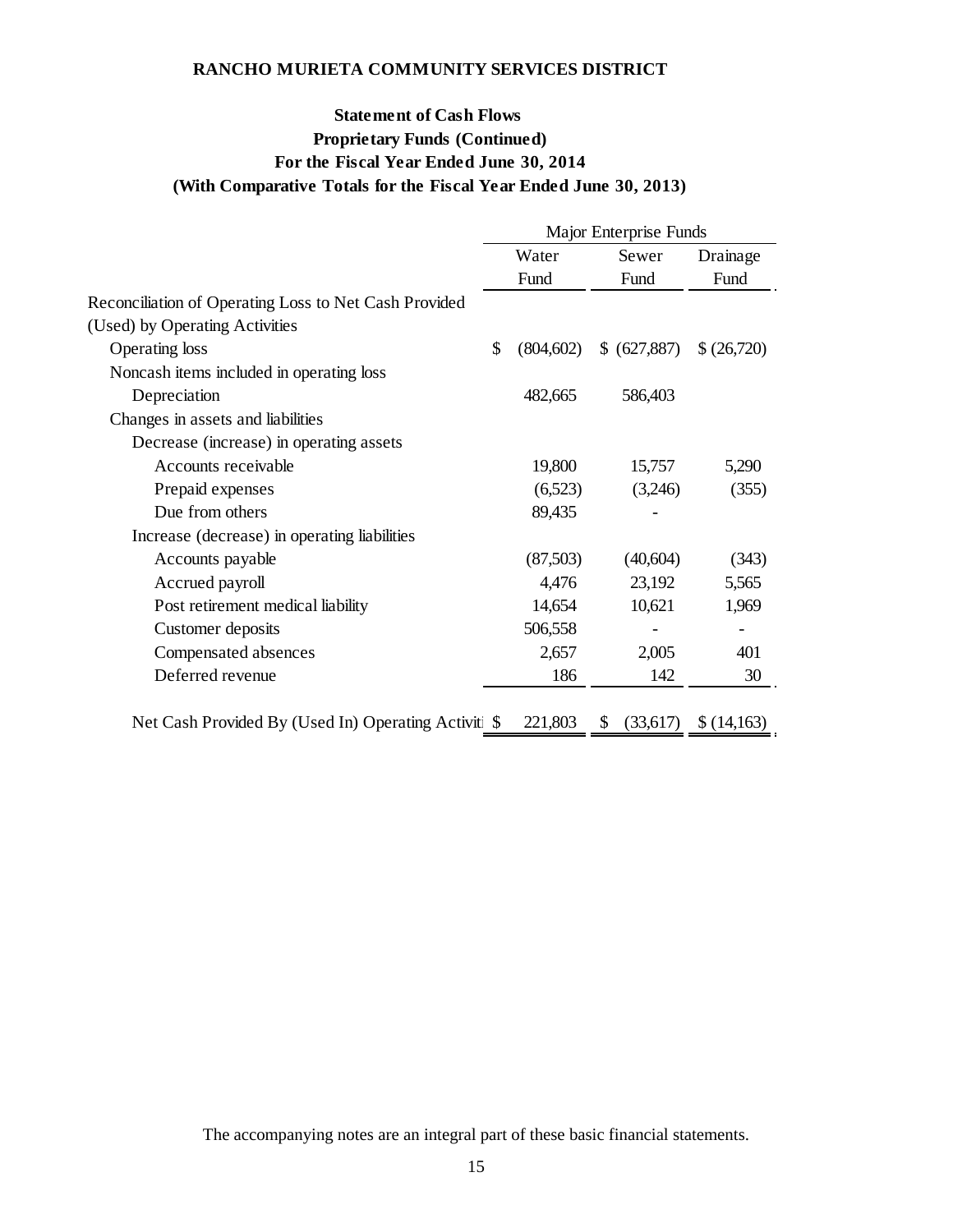|                 |                | Totals        |                 |  |  |  |
|-----------------|----------------|---------------|-----------------|--|--|--|
| Solid Waste     | Security       |               |                 |  |  |  |
| Fund            | Fund           | 2014          | 2013            |  |  |  |
|                 |                |               |                 |  |  |  |
| \$<br>(21,258)  | \$(120,026)    | \$(1,600,493) | \$(1,442,481)   |  |  |  |
|                 | 33,378         | 1,102,446     | 1,115,662       |  |  |  |
|                 |                |               |                 |  |  |  |
| 2,955           | 47,518         | 91,320        | (38, 438)       |  |  |  |
| (201)           | (2,129)        | (12, 454)     | (34,758)        |  |  |  |
|                 |                | 89,435        | 11,592          |  |  |  |
| 2,926           | (133)          | (125, 657)    | 86,895          |  |  |  |
| 1,783           | 15,642         | 50,658        | (2,931)         |  |  |  |
| 559             | 15,156         | 42,959        | (12,159)        |  |  |  |
|                 |                | 506,558       | (7,050)         |  |  |  |
| 269             | (5,027)        | 305           | 5,574           |  |  |  |
| 24              | 97             | 479           | 2,056           |  |  |  |
|                 |                |               |                 |  |  |  |
| \$<br>(12, 943) | \$<br>(15,524) | \$<br>145,556 | \$<br>(316,038) |  |  |  |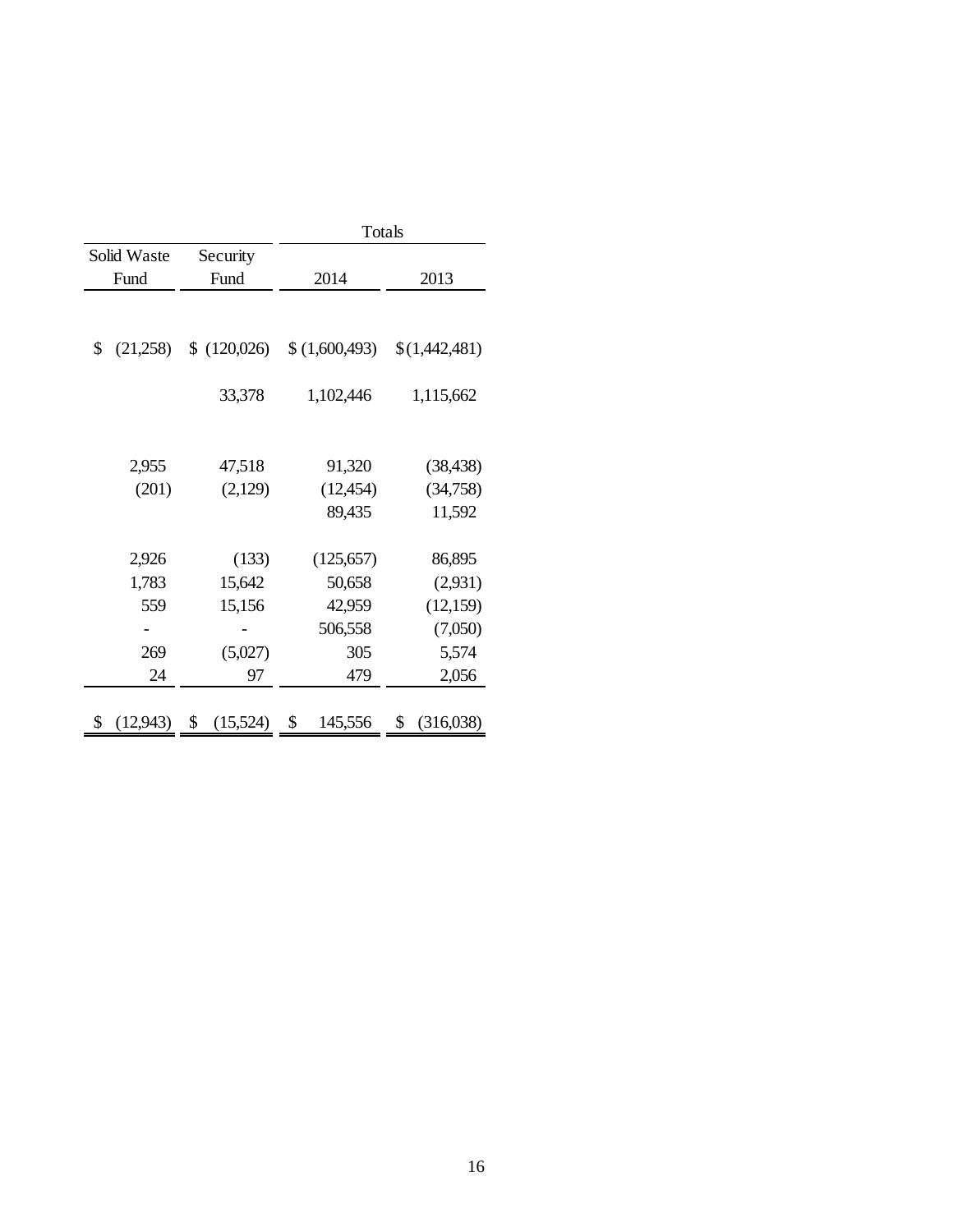# **Statement of Fiduciary Net Position June 30, 2014**

|                                           |    | <b>PARS</b>              |                        |        |
|-------------------------------------------|----|--------------------------|------------------------|--------|
|                                           |    |                          | Trust Fund Agency Fund |        |
| Assets                                    |    |                          |                        |        |
| Cash and investments                      | \$ | 677,511                  | \$                     | 34,871 |
| <b>Total Assets</b>                       | \$ | 677,511                  | \$                     | 34,871 |
| Liabilities                               |    |                          |                        |        |
| Due to others                             | \$ | $\overline{\phantom{a}}$ | \$                     | 34,871 |
| <b>Total Liabilities</b>                  |    |                          |                        | 34,871 |
| <b>Net Position</b>                       |    |                          |                        |        |
| Held in trust for OPEB benefits           |    | 677,511                  |                        |        |
| <b>Total Liabilities and Net Position</b> | \$ | 677,511                  | \$                     | 34,871 |

# **Changes in Fiduciary Net Position-PARS Retirement Fund**

| Additions:                                  |               |
|---------------------------------------------|---------------|
| <b>Employer contributions</b>               | \$<br>153,000 |
| Total contributions                         | 153,000       |
| Investment income (loss):                   |               |
| Net adjustment to fair value of investments | 32,972        |
| <b>Total Additions (Deductions)</b>         | 32,972        |
| Change in plan net position                 | 185,972       |
| <b>Net Position:</b>                        |               |
| Held in trust for OPEB benefits:            |               |
| Beginning of year                           | 491,539       |
| End of year                                 | 677,511       |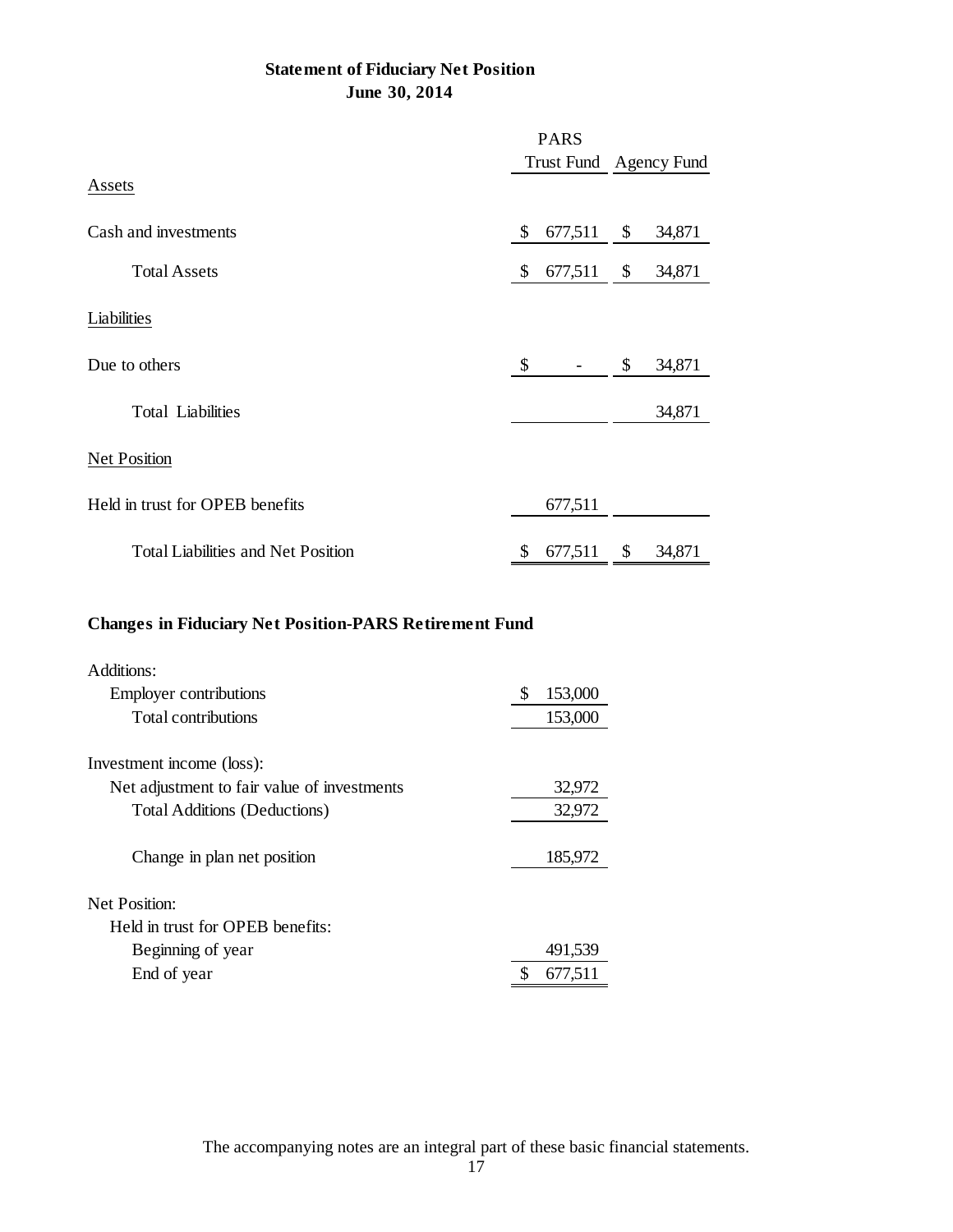#### Note 1: Significant Accounting Policies

The Rancho Murieta Community Services District (District) was formed in 1982, under California State Government Code 61600 and currently provides water, sewer, drainage, solid waste and security service throughout the Rancho Murieta Community. The District's financial and administrative functions are governed by a five member Board of Directors elected by the voting population within the District.

The accounting policies of the Rancho Murieta Community Services District conform to accounting principles generally accepted in the United States of America as prescribed by the Governmental Accounting Standards Board (GASB) and the American Institute of Certified Public Accountants (AICPA).

## A. Reporting Entity

The District's basic financial statements include the operations of all organizations for which the District's Board of Directors exercises oversight responsibility. Oversight responsibility is demonstrated by financial interdependency, selection of governing authority, designation of management, ability to significantly influence operations, and accountability for fiscal matters.

Based upon the aforementioned oversight criteria, the following entities have been included within the reporting entity as blended component units:

Special Assessment District **–** The special assessment district is the Community Facilities District No. 1. This Special Assessment District was created for the purpose of acquiring, constructing and maintaining water and sewer facilities within the Rancho Murieta boundaries. The District is not obligated to repay debt of the Special Assessment District but functions as an agent for the property owners by collecting assessments, forwarding collections to special assessment debt holders, and, if appropriate, begin foreclosures on delinquent property owners. Because of the special financing relationships, the Community Facilities District No. 1 has been included in the financial statements as a fiduciary fund type.

#### B. Basis of Presentation

The District's basic financial statements are prepared in conformity with accounting principles generally accepted in the United States of America. The Governmental Accounting Standards Board is the acknowledged standard setting body for establishing accounting and financial reporting standards followed by governmental entities in the United States of America.

#### Fund Financial Statements

The proprietary fund financial statements provide information about the District's funds. Separate statements for each fund category - *proprietary and fiduciary* - are presented. The emphasis of fund financial statements is on major individual funds, each of which is displayed in a separate column. All remaining funds are aggregated and reported as nonmajor funds.

Proprietary fund financial statements include a Statement of Net Position, a Statement of Revenues, Expenses, and Changes in Net Position, and a Statement of Cash Flows.

Proprietary funds are accounted for using the "*economic resources*" measurement focus and the accrual basis of accounting. Accordingly, all assets and liabilities (whether current or noncurrent) are included on the Statement of Net Position. The Statement of Revenues, Expenses, and Changes in Net Position presents increases (revenues) and decreases (expenses) in total Net Position. Under the accrual basis of accounting, revenues are recognized in the period in which they are earned while expenses are recognized in the period in which the liability is incurred.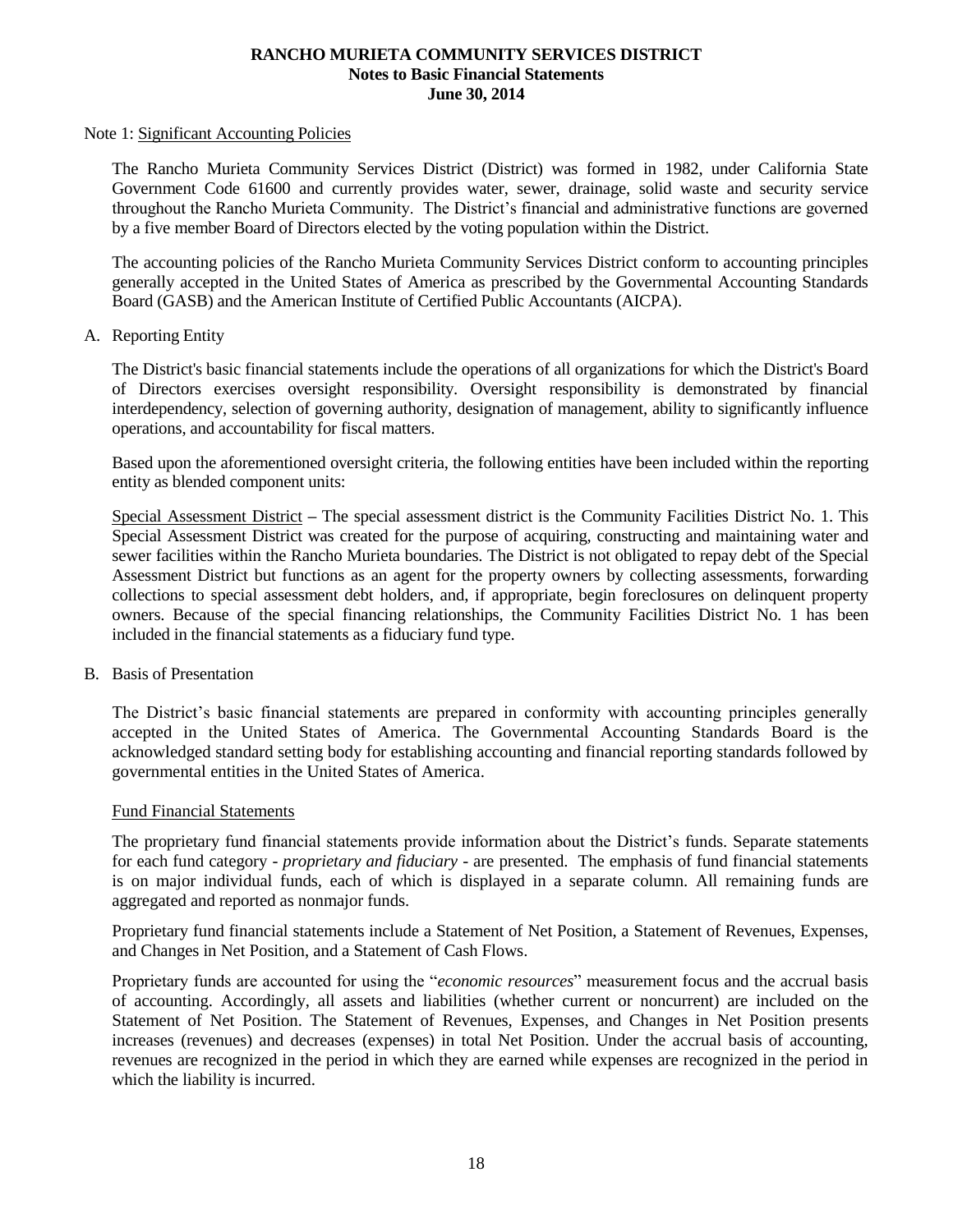#### Note 1: Significant Accounting Policies (Continued)

B. Basis of Presentation (Continued)

Operating revenues in the proprietary funds are those revenues that are generated from the primary operation of the fund. All other revenues are reported as nonoperating revenues. Operating expenses are those expenses that are essential to the primary operations of the fund. All other expenses are reported as nonoperating expenses.

Fiduciary funds are used to account for assets held by the District in a trustee capacity or as an agent for individuals, private organizations, other governmental units, and/or other funds. Fiduciary funds use the "economic resources" measurement focus and the accrual basis of accounting.

C. Major Funds

GASB Statement No. 34 defines major funds and requires that the District's major proprietary funds are identified and presented separately in the fund financial statements. All other funds, called nonmajor funds, are combined and reported in a single column, regardless of their fund-type.

Major funds are defined as funds that have assets, liabilities, revenues, or expenditures/expenses equal to or greater than ten percent of their fund-type total or five percent of all fund-type totals. The District may also select other funds it believes should be presented as major funds. The District reports all of its proprietary funds as major funds.

The District reported the following major proprietary funds:

#### Water

This fund accounts for the activities of providing water to the residents of the District.

Sewer

This fund accounts for the activities of collecting and treating wastewater of the residents in the District.

#### Drainage

This fund accounts for the activities of providing drainage to the residents of the District.

#### Solid Waste

This fund accounts for the activities of collecting solid waste of the residents of the District.

Security

This fund accounts for the activities of providing security to the residents of the District.

The District reports the following additional fund types:

#### PARS *Trust Fund*

Accounts for activities associated with the District's other post-employment benefits (OPEB) trust fund used for administration of health insurance for retirees.

#### Agency Fund

The Agency fund accounts for assets held by the District as an agent for other entities.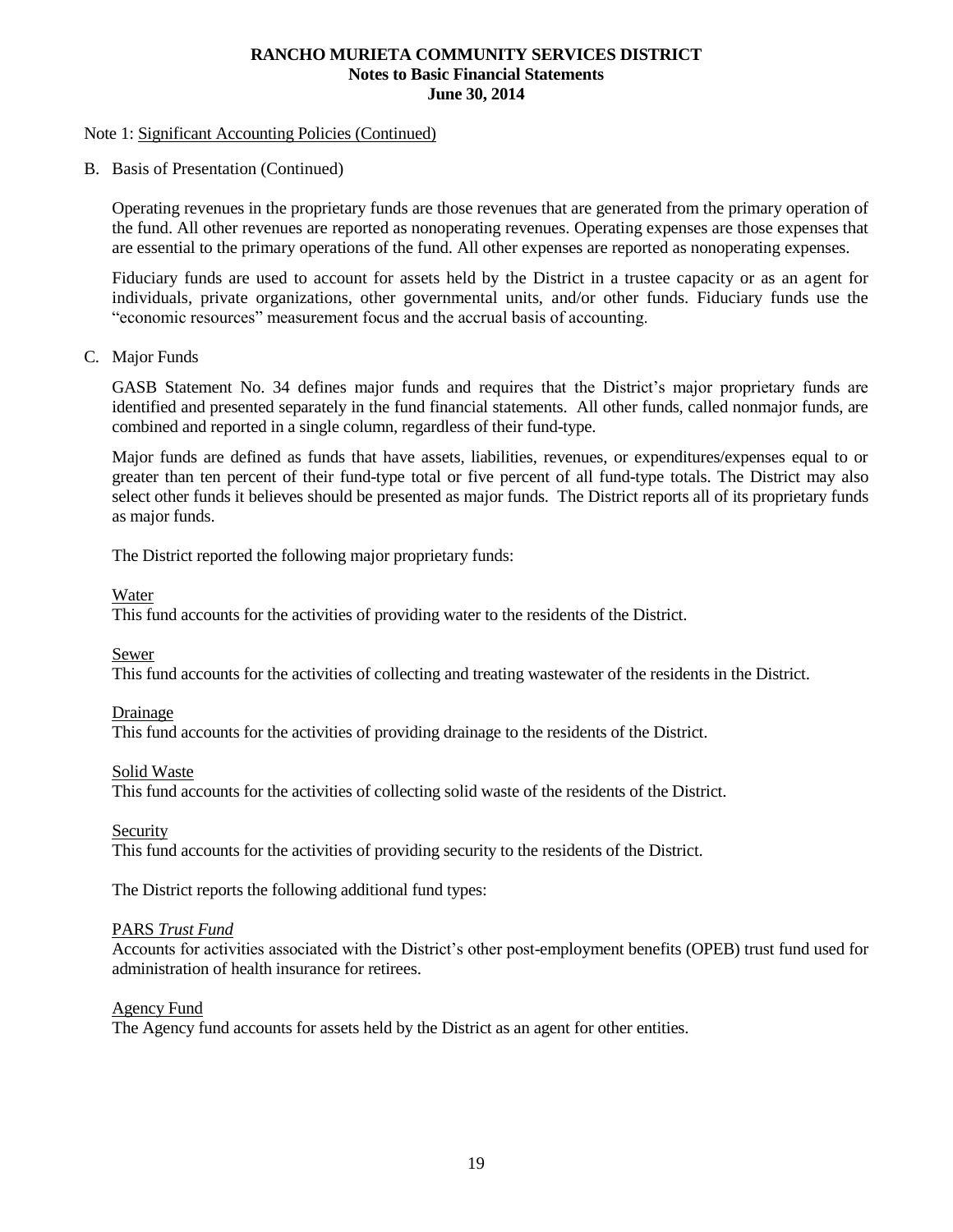#### Note 1: Significant Accounting Policies (Continued)

D. Basis of Accounting

Private-sector standards of accounting and financial reporting issued prior to December 1, 1989, generally are followed in both government-wide financial statements and proprietary funds financial statements to the extent that those standards do not conflict with or contradict guidance of the Governmental Accounting Standards Board. Governments also have the *option* of following subsequent private-sector guidance for their business-type activities and proprietary funds, subject to this same limitation. The government has elected not to follow subsequent private-sector guidance.

E. Budget and Budgeting

Budget integration is employed as a management control device. Budgets are formally adopted by the Board of Directors and take effect the following July 1. The budgets are a management tool and not a legal requirement.

F. Restricted Assets

Restricted assets are financial resources generated for a specific purpose such as construction of improvements and financing of debt obligations. These assets are for the benefit of a distinct group and as such are legally or contractually restricted from an external source.

G. Comparative Data

Comparative total data for the prior fiscal year has been presented in the accompanying basic financial statements in order to provide an understanding of changes in the District's financial position, operations, and cash flows. Certain amounts presented in the prior fiscal year data may have been reclassified in order to be consistent with the current fiscal year.

H. Cash and Cash Equivalents

For purposes of the statement of cash flows, the District considers all highly liquid investments (including restricted assets) with a maturity of three months or less when purchased to be cash equivalents. Amounts held in the State of California Local Agency Investment Fund (LAIF) are considered to be cash and cash equivalents due to their highly liquid nature.

I. Property Taxes

Secured property taxes are levied on January 1 and are payable in two installments on November 1 and February 1, which become delinquent after December 10 and April 10, respectively. Unsecured property taxes are payable in one installment on or before August 31. Sacramento County (County) bills and collects the property taxes and allocates a portion to the District. Property tax revenues are recognized in the fiscal year for which they become available. Available means when due, or past due and receivable within the current period and collected within the current period or expected to be collected soon enough thereafter to be used to pay liabilities of the current period.

The District is under the Teeter Plan and thus can receive 100% of the property tax apportionment each fiscal year, eliminating the need for an allowance for uncollectible tax. The County, in return, receives all penalties and interest. Under the Teeter Plan, the County remits property taxes to the District based on assessments, not on collections, according to the following schedule: 55 percent in December, 40 percent in April, and 5 percent at the end of the fiscal year.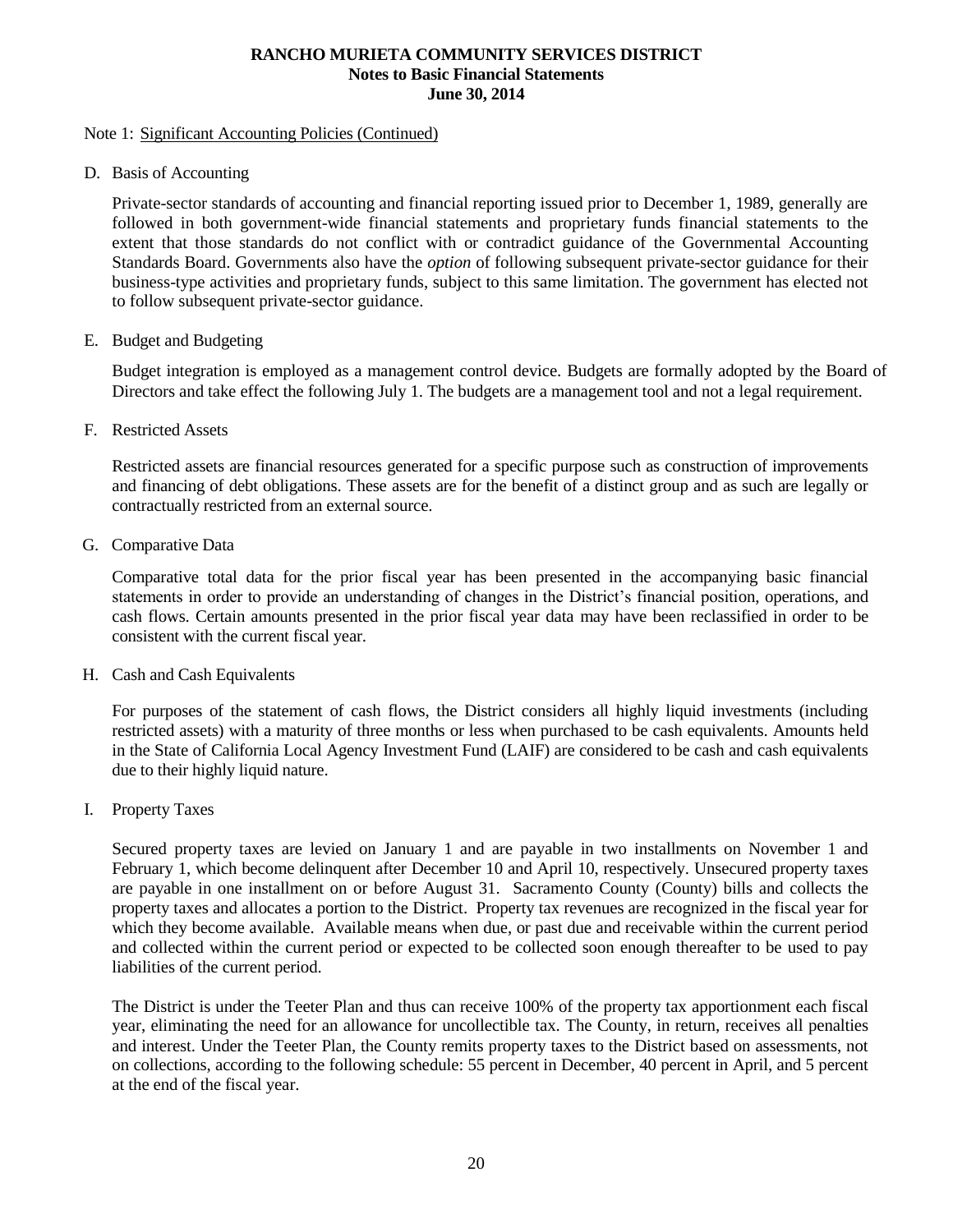#### Note 1: Significant Accounting Policies (Continued)

J. Capital Assets

All capital assets are valued at historical cost or estimated historical cost if actual historical cost is not available. Contributed capital assets are recorded at fair value at the date of donation. The District's policy is to capitalize all capital assets with costs exceeding \$5,000.

The purpose of depreciation is to spread the cost of capital assets equitably among all users over the life of these assets. The amount charged to depreciation expense each fiscal year represents that year's pro rata share of the cost of capital assets. GASB Statement No. 34 requires that all capital assets with limited useful lives be depreciated over their estimated useful lives. Depreciation is provided using the straight line method which means the costs of the capital asset is divided by its expected useful life in years and the result is charged to expense each year until the capital asset is fully depreciated. The District has assigned the useful lives listed below to capital assets:

| <b>Buildings</b> | 40 years      |
|------------------|---------------|
| Improvements     | $20-50$ years |
| Equipment        | 5-15 years    |

K. Compensated Absences

All earned vacation, which is payable upon termination or retirement, is accrued as compensated absences, in accordance with GASB Statement No. 16. Sick leave benefits are not vested to the employee.

L. Net Position

GASB Statement No. 34 requires that the difference between assets and liabilities be reported as net position. Net position are classified as either invested in capital assets, net of related debt, restricted, or unrestricted.

Net position that are invested in capital assets, net of related debt, consist of capital assets, net of accumulated depreciation, and reduced by the outstanding principal of related debt. Restricted net position is the net position that has external constraints placed on them by creditors, grantors, contributors, laws, or regulations of other governments, or through constitutional provisions or enabling legislation. Unrestricted net position consists of net position that does not meet the definition of invested in capital assets, net of related debt, or restricted net position.

M. Deferred Compensation Plan

The District offers its employees a deferred compensation plan created in accordance with Internal Revenue Code Section 457. The plan, available to all employees, permits participants to defer a portion of their salary until future years. The deferred compensation is not available to participants until termination, retirement, death, or unforeseeable emergency. All amounts of compensation deferred under the plan, all property and rights purchased with those amounts, and all income attributed to those amounts, are maintained in a trust. Participants have sole rights under the plan in an amount equal to the fair value of the deferred account for each participant.

N. Use of Estimates

The preparation of financial statements in conformity with accounting principles generally accepted in the United States of America as prescribed by the GASB and the American Institute of Certified Public Accountants (AICPA), requires management to make estimates and assumptions that affect the reported amounts of assets and liabilities, disclosure of contingent assets and liabilities at the date of the financial statements, and the reported amounts of revenues and expenses during the reporting period. Actual results could differ from those estimates.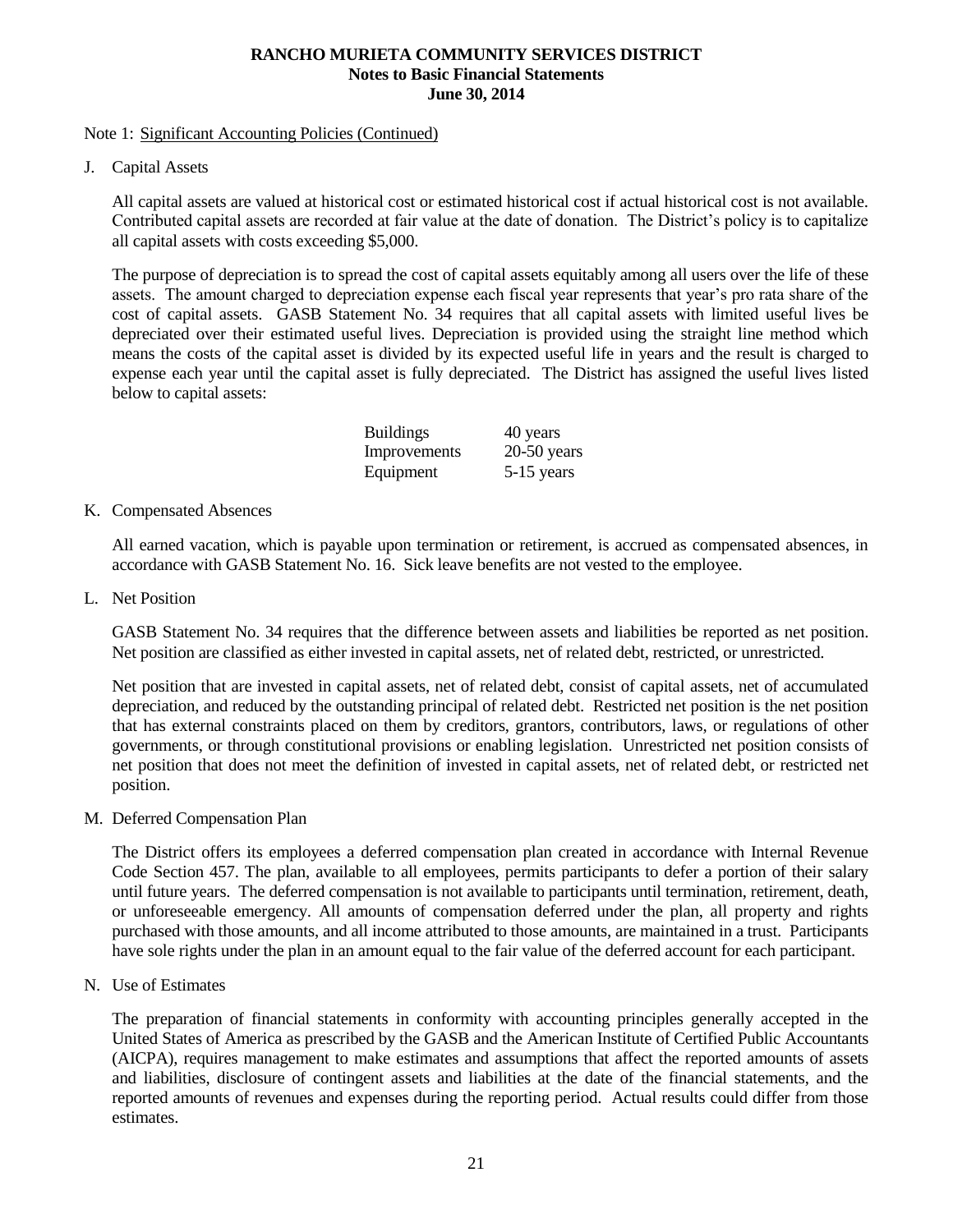# Note 2: Cash and Investments

# Classification

The cash and investments are classified in the financial statements as shown below, based on whether or not their use is restricted under the terms of District debt instruments or District agreements:

| Cash and investments                                    | 1,748,840    |
|---------------------------------------------------------|--------------|
| Designated cash and investments                         | 8,438,740    |
| Cash and investments, Statement of Net Assets           | 10,187,580   |
| Cash and investments, Statement of Fiduciary Net Assets | 712,382      |
| Total cash and investments                              | \$10,899,962 |
|                                                         |              |

Cash and investments as of June 30, 2014 consist of the following:

| Cash on hand                         | 250<br>-SS   |
|--------------------------------------|--------------|
| Deposits with financial institutions | 706.565      |
| Investments                          | 10,193,147   |
| Total cash and investments           | \$10,899,962 |

A. Investments Authorized by the California Government Code and the District's Investment Policy

The table below identifies the **investment types** that are authorized for the Rancho Murieta Community Services District (District) by the California Government Code (or the District's investment policy, where more restrictive). The table also identifies certain provisions of the California Government Code (or the District's investment policy, where more restrictive) that address **interest rate risk, credit risk,** and **concentration of credit risk**. This table does not address investments of debt proceeds held by bond trustee that are governed by the provisions of debt agreements of the District, rather than the general provisions of the California government Code or the District's investment policy

|                                      | Maximum  | Percentage   | Investment    |
|--------------------------------------|----------|--------------|---------------|
| Authorized Investment Type           | Maturity | of Portfolio | in One Issuer |
| Investment pools authorized under CA |          |              |               |
| Statues governed by Government Code  | N/A      | None         | \$40 million  |
| U.S. Treasury Obligations            | 5 years  | None         | None          |
| <b>Bank Savings Account</b>          | N/A      | 25%          | None          |
| <b>Federal Agencies</b>              | 5 years  | 75%          | None          |
| <b>Commercial Paper</b>              | 180 days | 20%          | None          |
| Negotiable Certificates of Deposit   | 180 days | 20%          | None          |
| Re-purchase Agreements               | 180 days | 20%          | None          |
| Corporate Debt                       | 5 years  | 25%          | None          |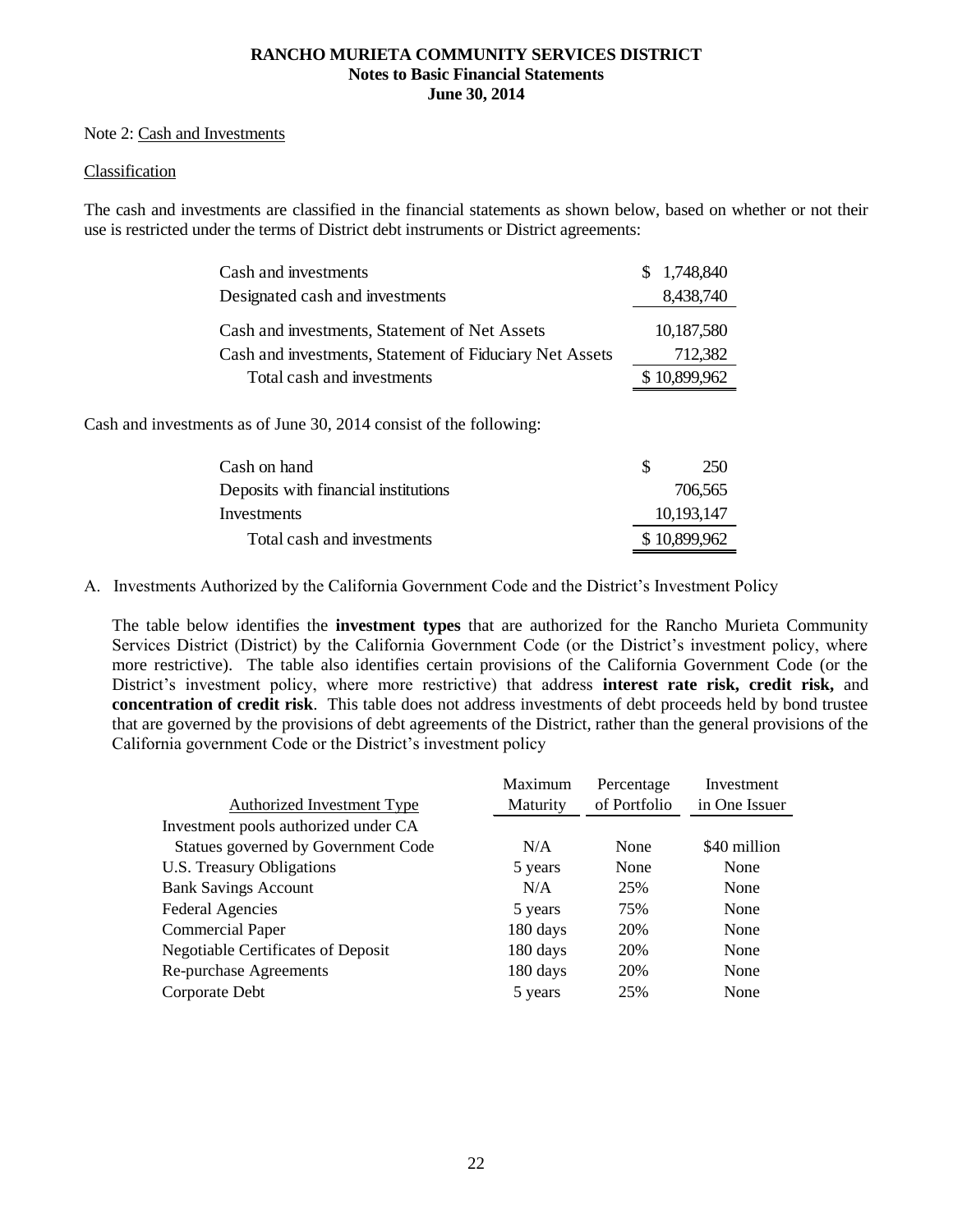## Note 2: Cash and Investments (Continued)

#### B. Investments Authorized by Debt Agreements (Continued)

Investments held by trustees are governed by provisions of the debt agreements, rather than the general provisions of the California Government Code or the District's investment policy. The table below identifies the **investment types** that are authorized for investments held by trustees. The table also identifies certain provisions of these debt agreements that address **interest rate risk, credit risk**, and **concentration of credit risk**.

|                                      |          | Maximum      | Maximum       |
|--------------------------------------|----------|--------------|---------------|
|                                      | Maximum  | Percentage   | Investment    |
| Authorized Investment Type           | Maturity | of Portfolio | in One Issuer |
| Investment pools authorized under CA |          |              |               |
| Statues governed by Government Code  | N/A      | None         | \$40 million  |
| U.S. Treasury Obligations            | 5 years  | None         | None          |
| <b>Bank Savings Account</b>          | N/A      | 25%          | None          |
| <b>Federal Agencies</b>              | 5 years  | 75%          | None          |
| Commercial Paper                     | 180 days | 20%          | None          |
| Negotiable Certificates of Deposit   | 180 days | 20%          | None          |
| Re-purchase Agreements               | 180 days | 20%          | None          |
| Corporate Debt                       | 5 years  | 25%          | None          |
| <b>Money Market Accounts</b>         | N/A      | None         | None          |

C. Disclosures Relating to Interest Rate Risk

Interest rate risk is the risk that changes in market interest rates will adversely affect the fair value of an investment. Generally, the longer the maturity of an investment, the greater the sensitivity of its fair value to changes in market interest rates

Information about the sensitivity of the fair values of the District's investments to market interest rate fluctuations is provided by the following table that shows the distribution of the District's investments by maturity:

|                                |              | Remaining Maturity (in Months) |        |                          |           |                          |    |           |  |
|--------------------------------|--------------|--------------------------------|--------|--------------------------|-----------|--------------------------|----|-----------|--|
|                                |              | 12 Months                      | 13-24  |                          | $25 - 36$ |                          |    | $37 - 48$ |  |
| <b>Investment Type</b>         | Totals       | or Less                        | Months |                          | Months    |                          |    | Months    |  |
| $CAMP^*$                       | \$ 3,605,566 | 3,605,566<br>S.                | \$     | $\overline{\phantom{a}}$ | \$        |                          | \$ |           |  |
| State Investment Pool*         | 5,910,070    | 5,910,070                      |        |                          |           |                          |    |           |  |
| PARS Trust*                    | 677,511      | 677,511                        |        |                          |           |                          |    |           |  |
| Money Market*                  |              |                                |        |                          |           |                          |    |           |  |
| Totals                         | \$10,193,147 | \$10,193,147                   | S      |                          |           | $\overline{\phantom{a}}$ | S. |           |  |
| *Not subject to categorization |              |                                |        |                          |           |                          |    |           |  |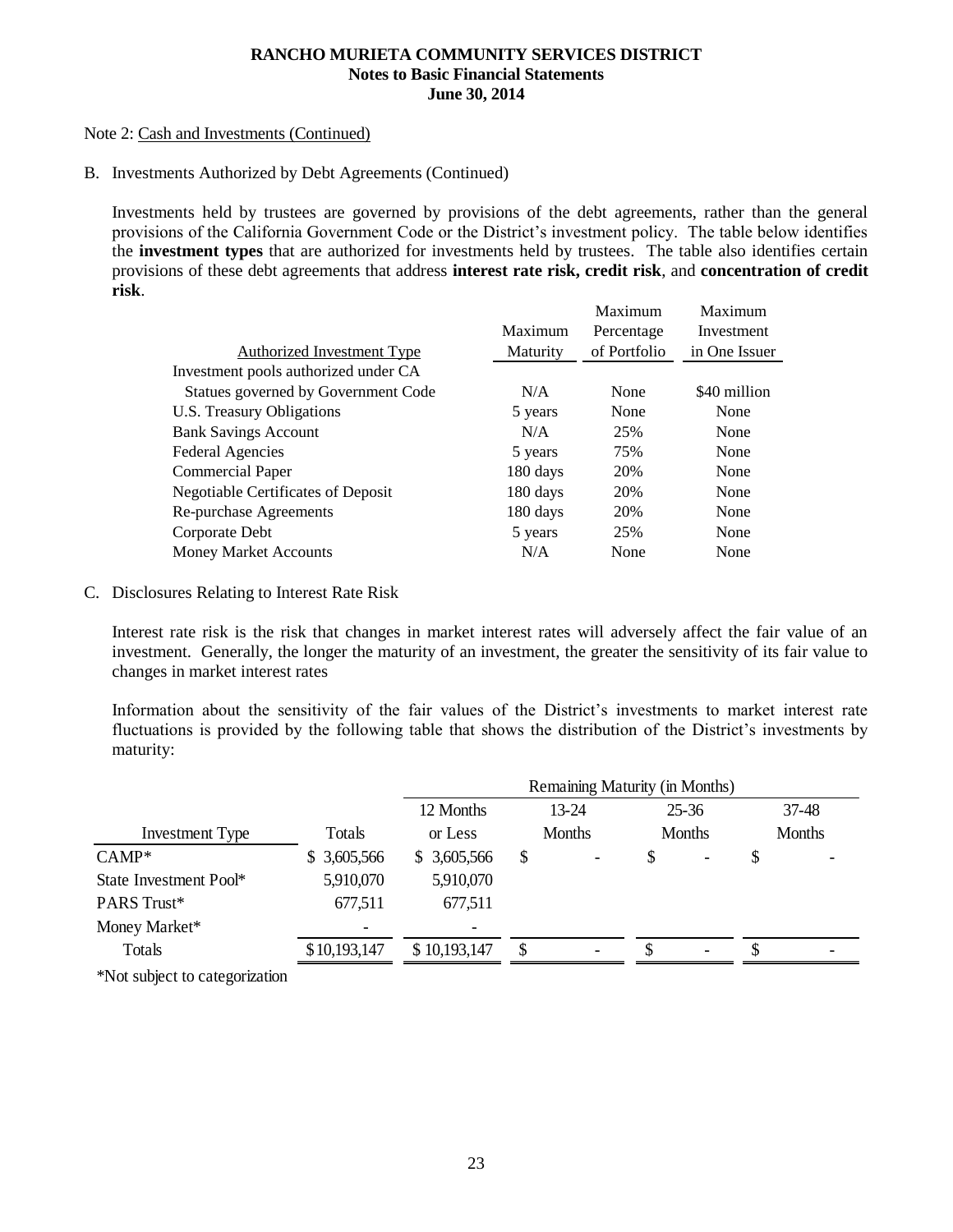# Note 2: Cash and Investments (Continued)

D. Disclosures Relating to Credit Risk

Generally, credit risk is the risk that an issuer of an investment will not fulfil its obligation to the holder of the investment. This is measured by the assignment of a rating by a nationally recognized statistical rating organization. Presented below is the minimum rating required by (where applicable) the California Government Code, the District's investment policy, or debt agreements, and the actual rating as of fiscal year end for each investment type.

|                             |              |              | Rating as of Fisal Year End    |  |     |  |                          |                          |            |
|-----------------------------|--------------|--------------|--------------------------------|--|-----|--|--------------------------|--------------------------|------------|
|                             |              | Minimum      | <b>Exempt</b> From             |  |     |  |                          |                          | Not        |
| <b>Investment Type</b>      | Amount       | Legal Rating | Disclosure                     |  | AAA |  | AA                       | А                        | Rated      |
|                             |              |              |                                |  |     |  |                          |                          |            |
| <b>CAMP</b> Investment Pool | \$3,605,566  | N/A          | \$<br>$\overline{\phantom{a}}$ |  | ۰   |  |                          | $\overline{\phantom{0}}$ | 3,605,566  |
| State Investment Pool       | 5,910,070    | N/A          |                                |  |     |  | $\overline{\phantom{a}}$ |                          | 5,910,070  |
| Pars Trust                  | 677,511      | N/A          |                                |  |     |  |                          |                          | 677,511    |
| Money Market                | ٠            | N/A          |                                |  |     |  |                          |                          |            |
| Total investments           | \$10,193,147 |              | $\overline{\phantom{a}}$       |  | ۰   |  | $\overline{\phantom{a}}$ |                          | 10,193,147 |

# E. Concentration of Credit Risk

The investment policy of the District contains limitations on the amount that can be invested in any one issuer. There are no investments in any one issuer that represent 5% or more of **total District investments.**

F. Custodial Credit Risk

Custodial credit risk for *deposits* is the risk that, in the event of the failure of a depository financial institution, a government will not be able to recover its deposits or will not be able to recover collateral securities that are in the possession of an outside party. The custodial credit risk for *investments* is the risk that, in the event of the failure of the counterparty (e.g. broker-dealer) to a transaction, a government will not be able to recover the value of its investment or collateral securities that are in the possession of another party. The California Government Code and the District's investment policy do not contain legal or policy requirements that would limit the exposure to custodial credit risk for deposits or investments, other than the following provision for deposits; The California Government Code requires that a financial institution secure deposits made by state or local governmental units by pledging securities in an undivided collateral pool held by a depository regulated under state law (unless so waived by the government unit). The fair value of the pledged securities in the collateral pool must equal at least 110% of the total amount deposited by the public agencies. California law also allows financial institutions to secure the District's deposits by pledging first trust deed mortgage notes having a value of 150% of the secured public deposits.

As of June 30, 2014, \$395,219 of the District's deposits with financial institutions in excess of federal depository insurance limits was held in public funds collateralized accounts. As of June 30, 2014, the District did not hold investments in investments held by the same broker-dealer (counterparty) that was used by the District to buy the securities:

G. Investment in State Investment Pool

The District is a voluntary participant in the Local Agency Investment Fund (LAIF) that is regulated by the California Government Code under the oversight of the Treasurer of the State of California. The fair value of the District's investment in this pool is reported in the accompanying financial statements at amounts based upon the District's pro-rata share of the fair value provided by LAIF for the entire LAIF portfolio (in relation to the amortized cost of that portfolio). The balance available for withdrawal is based on the accounting records maintained by LAIF, which are recorded on an amortized cost basis.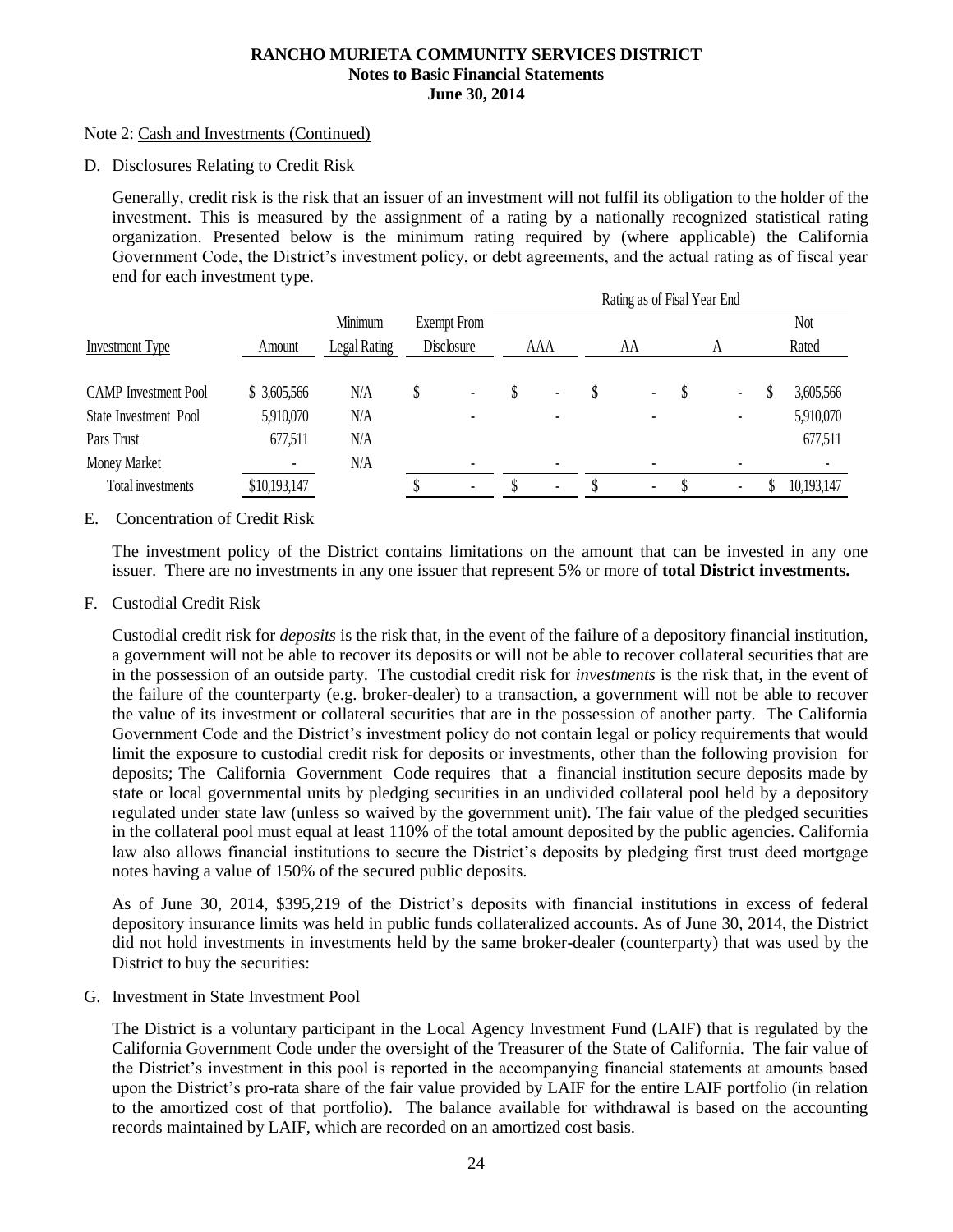# Note 3: Capital Assets

Capital Assets at June 30, 2014, consist of the following:

|                                   | <b>Balance</b> |                          | Adjustments/ | <b>Balance</b>  |
|-----------------------------------|----------------|--------------------------|--------------|-----------------|
| Water                             | July 1, 2013   | <b>Additions</b>         | Deletions    | June 30, 2014   |
| Depreciable assets:               |                |                          |              |                 |
| <b>Water Transmission</b>         | \$7,311,340    | \$<br>14,757             | \$           | 7,326,097<br>\$ |
| <b>Water Treatment</b>            | 9,587,515      | 14,239                   |              | 9,601,754       |
| <b>Studies</b>                    | 687,530        | 8,355                    |              | 695,885         |
| Vehicles and equipment            | 628,122        | 14,137                   |              | 642,259         |
| Subtotal                          | 18,214,507     | 51,488                   |              | 18,265,995      |
| Less: Accumulated Depreciation    | (10,046,131)   | (482, 665)               |              | (10,528,796)    |
| Net Capital Assets                | 8,168,376      | (431, 177)               |              | 7,737,199       |
| Non-depreciable assets:           |                |                          |              |                 |
| Construction in progress          | 42,332         | 522,337                  |              | 564,669         |
| Land                              | 13,640         |                          |              | 13,640          |
| Subtotal                          | 55,972         | 522,337                  |              | 578,309         |
| Net Capital Assets                | \$8,224,348    | \$<br>91,160             | \$           | \$<br>8,315,508 |
| <b>Sewer</b>                      |                |                          |              |                 |
| Depreciable assets:               |                |                          |              |                 |
| <b>Collection Facilties</b>       | \$4,236,287    | \$                       | \$           | \$<br>4,236,287 |
| Pumping facility                  | 42,763         |                          |              | 42,763          |
| <b>Treatment Plant/Facilities</b> | 15,997,566     |                          |              | 15,997,566      |
| Vehicles and equipment            | 672,220        |                          |              | 672,220         |
| Lake Chesbro Protection           | 270,020        |                          |              | 270,020         |
| Waste Discharge                   | 549,152        |                          |              | 549,152         |
| <b>Telemetry Building</b>         | 512,452        |                          |              | 512,452         |
| Subtotal                          | 22,280,460     |                          |              | 22,280,460      |
| Less: Accumulated Depreciation    | (11, 843, 628) | (586, 402)               |              | (12, 430, 030)  |
| Net Capital Assets                | 10,436,832     | (586, 402)               |              | 9,850,430       |
| Non-depreciable assets:           |                |                          |              |                 |
| Construction in progress          | 208,620        | 697,280                  |              | 905,900         |
| Land                              | 578,050        |                          |              | 578,050         |
| Subtotal                          | 786,670        | 697,280                  |              | 1,483,950       |
| <b>Net Capital Assets</b>         | \$11,223,502   | \$<br>110,878            | \$           | \$11,334,380    |
| <b>Security</b>                   |                |                          |              |                 |
| Depreciable assets:               |                |                          |              |                 |
| Vehicle and equipment             | \$<br>412,183  | \$                       | \$           | \$<br>412,183   |
| Buildings and improvements        | 305,455        |                          |              | 305,455         |
| Subtotal                          | 717,638        |                          |              | 717,638         |
| Less: Accumulated Depreciation    | (432, 266)     | (33,378)                 |              | (465, 644)      |
| Net Capital Assets                | 285,372        | (33,378)                 |              | 251,994         |
| Non-depreciable assets:           |                |                          |              |                 |
| Construction in progress          | 24,576         |                          |              | 24,576          |
| Subtotal                          | 24,576         |                          |              | 24,576          |
| Net Capital Assets                | 309,948<br>\$  | $\mathbb{S}$<br>(33,378) | $\$$         | \$<br>276,570   |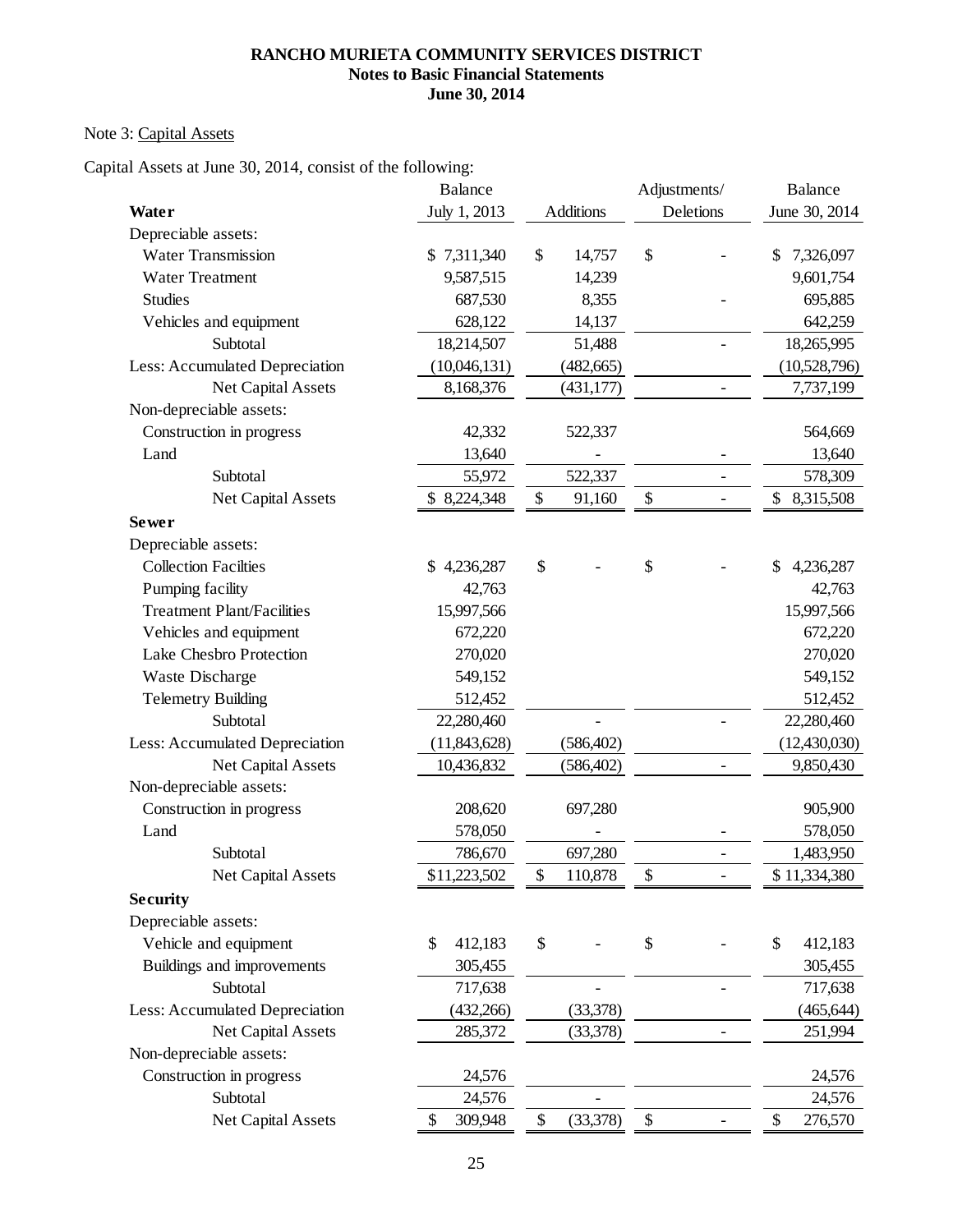# Note 4: Long-Term Liabilities

Long-term liabilities activity for the fiscal year ended June 30, 2014, was as follows:

|                      |              | Balance |                  |        |             |        |               | Balance |
|----------------------|--------------|---------|------------------|--------|-------------|--------|---------------|---------|
|                      | July 1, 2013 |         | <b>Additions</b> |        | Retirements |        | June 30, 2014 |         |
| Compensated absences |              | 101,256 |                  | 97.193 |             | 96,888 |               | 101,561 |
| Total                |              | 101,256 |                  | 97.193 |             | 96,888 |               | 101,561 |

# Note 5: Net Position

Net Position is the excess of all the District's assets over all its liabilities, regardless of fund. Net position is divided into three captions under GASB Statement No. 34. These captions apply only to net position, which is determined at the proprietary funds, and fiduciary funds and are described below.

#### Net Investment in Capital Assets

Net investment in capital assets describes the portion of net position which is represented by the current net book value of the District's capital assets, less the outstanding balance of any debt issued to finance these assets.

#### Restricted Net Position

Restricted net position consists of constraints placed on net position use through external creditors (such as through debt covenants), grants, contributors, or laws or regulations of other governments or constraints imposed by law through constitutional provisions or enabling legislation which the District cannot unilaterally alter. These principally include connection fees received for use on capital projects and debt service requirements.

#### Unrestricted Net Position

Unrestricted net position describes the portion of net position which is not restricted as to use.

#### Note 6: Defined Benefit Pension Plan

#### A. Plan Description

The District's defined benefit pension plan with the California Public Employees' Retirement System (CalPERS) provides retirement and disability benefits, annual cost of living adjustments, and death benefits to plan members and beneficiaries. This CalPERS is part of the Public Agency portion of the CalPERS, an agent multiple-employer plan administered by CalPERS, which acts as a common investment and administrative agent for participating public employers within the State of California. A menu of benefit provisions and other requirements are established by State statutes within the Public Employees' Retirement Law. The District selects optional benefit provisions from the benefit menu by contract with CalPERS and adopts those benefits through local ordinance. CalPERS issues a separate comprehensive annual financial report. Copies of the CalPERS annual financial report may be obtained from the CalPERS Executive Office - 400 P Street - Sacramento, CA 95814.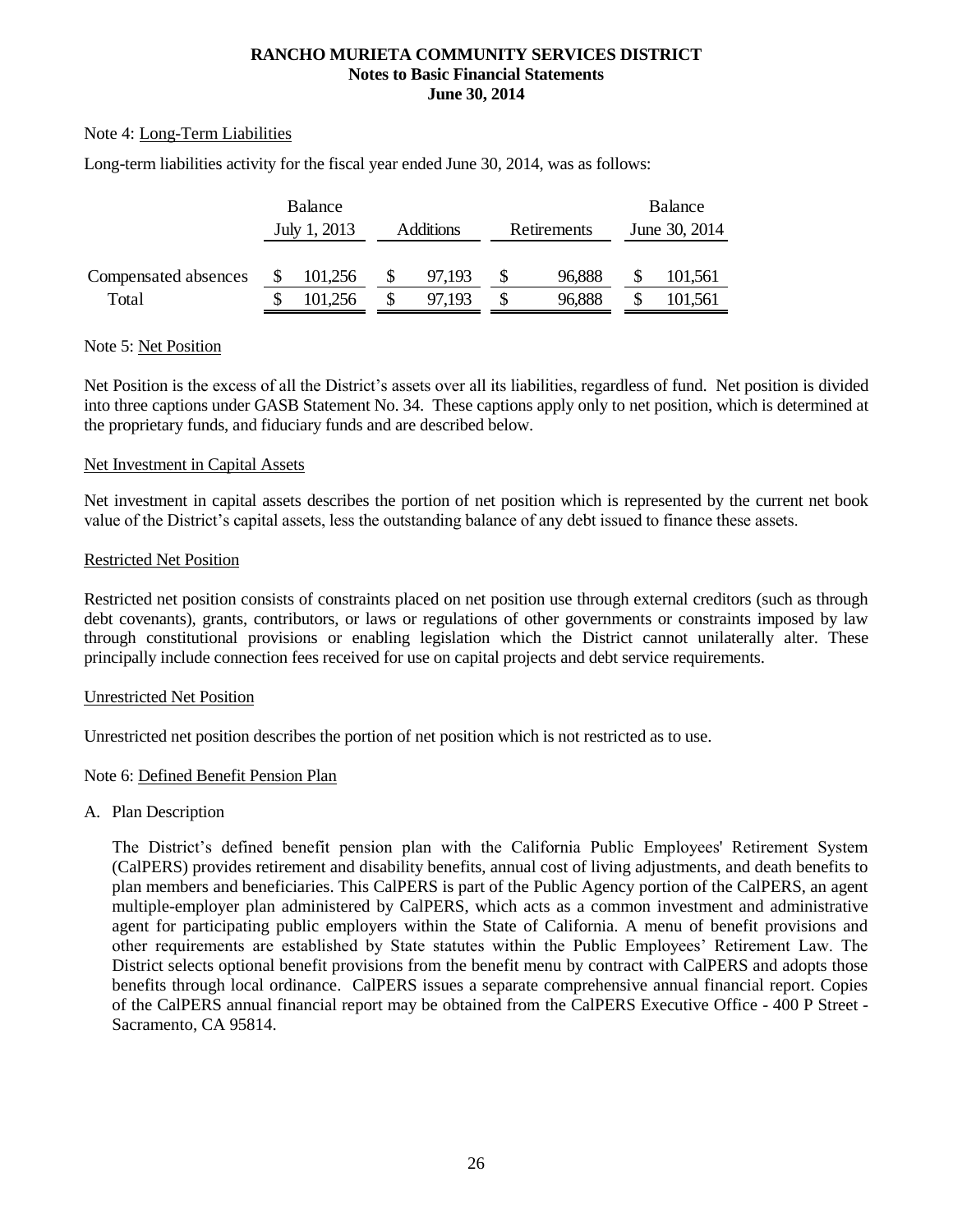#### Note 6: Defined Benefit Pension Plan (Continued)

B. Funding Policy

Active tier 1 plan members in the District's defined pension plan are required to contribute 7% of their annual covered salary and active tier 2 members are required to contribute 6.25% of their annual covered salary. The District is required to contribute the actuarially determined remaining amounts necessary to fund the benefits for its members as required by the defined benefit pension plan. As a benefit to tier 1 plan member the District contributes 4% of the members required contribution. The District is prohibited from contributing any portion of the tier 2 member contribution. The actuarial methods and assumptions used are those adopted by the CalPERS Board of Administration. The required employer contribution rate for fiscal year 2013-14 was 12.608% for tier 1 and 6.25% for tier 2. The contribution requirements of the plan members are established by state statute and the employer contribution rate is established, and may be amended, by CalPERS annually.

#### C. Annual Pension Cost

For fiscal year 2013-14, the District's annual required employer pension cost was \$215,975 and the District actually contributed \$215,975 The District also contributes 4% of the employees' 7% portion of their annual covered salary as a benefit to the employee for tier 1 members and 0% for tier 2 members. The employer's required contribution for fiscal year 2013-14 was determined as part of the June 30, 2011 actuarial valuation using entry age normal actuarial cost method with the contributions determined as a percent of pay. The actuarial assumptions included (a) 7.75% investment rate of return (net of expenses); (b) projected salary increases that vary by duration of service ranging from 3.25% to 14.45% for miscellaneous members; and (c) 3.25% overall payroll growth including 3.0% for inflation.

The actuarial value of the plan's assets was determined using a technique that smooth's the effect of shortterm volatility in the market value of investments over a two to five year period depending on the size of investment gains and losses. The plan's unfunded actuarial accrued liability (or excess assets) is being amortized as a level percentage of projected payroll on a closed basis. The remaining amortization period at July 1, 2011, was 17 years.

#### Trend Information for the District

| Fiscal   | Annual     | Percentage  | Net.                     |
|----------|------------|-------------|--------------------------|
| Year     | Pension    | of APC      | Pension                  |
| Ended    | Cost (APC) | Contributed | Obligation               |
| 06/30/12 | \$199,260  | 100%        |                          |
| 06/30/13 | 205,926    | 100%        | $\overline{\phantom{0}}$ |
| 06/30/14 | 215,975    | 100%        | -                        |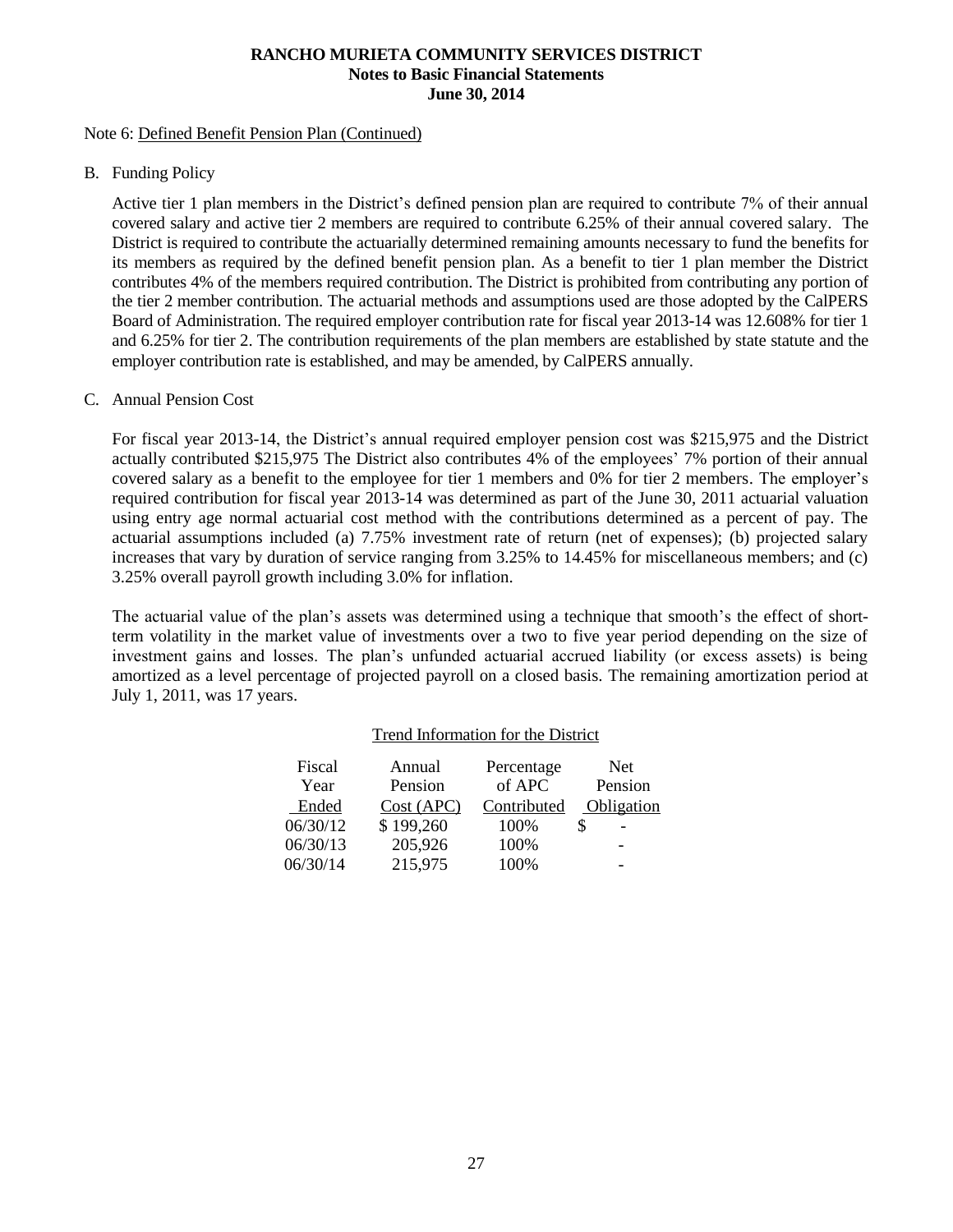# Note 7: Post-Retirement Health Care Benefits

*Plan Description.* Rancho Murieta Community Services District's Post-Retirement Healthcare Plan is a single employer defined benefit healthcare plan administered by Public Employees' Retirement System (PERS). PERS provides medical benefits to eligible retirees and their eligible dependents. Medical benefits are also paid to the surviving spouse of an eligible retiree. The District approved post-retirement health insurance benefits for all of its employees under the Public Employees' Medical and Hospital Care Act (PEMHCA). For an employee retiring from the District with 5 or more years of service with a CalPERS agency, the District will contribute the health benefit cost for the retiree and family members up to 100% of the lowest health benefit plan offered by PERS for unrepresented employees and up to 80% of the lowest health plan offered by PERS for represented employees. A retiree with less than 5 complete years of service with a CalPERS agency who retires at the District receives no benefit. The PERS minimum is set by law. The retiree is on the same medical plan as the District's active employees, however monthly rates for coverage of covered active and retired employees are computed separately.

*Funding Policy.* The contribution requirement of plan members is established by the District's Board of Directors. The 2013-2014 fiscal year annual required contribution is calculated using entry age normal cost (same as CalPERS). For the fiscal year ending June 30, 2014 the District contributed \$153,000 towards the unfunded actuarial accrued liability (UAAL). The District made the net contribution for fiscal year end June 30, 2014 directly to health insurance providers totalling \$55,849.

*Annual OPEB Cost and Net OPEB Obligation.* The District's annual other post-employment benefit (OPEB) cost (expense) is calculated based on the annual required contribution of the employer (ARC), an amount actuarially determined in accordance with the parameters of GASB Statement 45. The ARC represents a level of funding that, if paid on an ongoing basis, is projected to cover normal cost each year and amortize any unfunded actuarial liabilities (or funding excess) over a period not to exceed thirty years. The District chose a 30 year period to amortize the unfunded actuarial liability. The following table shows the components of the District's annual OPEB cost for the year, the amount actually contributed to the plan, and changes in the District's net OPEB obligation to the District's Healthcare Plan:

| Net OPEB obligation-beginning of year                             | 42,313     |
|-------------------------------------------------------------------|------------|
| Annual OPEB cost current fiscal year                              | 251,808    |
| Less: Employer contribution made to trust                         | (153,000)  |
| Less: Unreimbursed retiree premium payments made to plan provider | (55, 849)  |
| Net employer contribution                                         | (208, 849) |
| Net OPEB obligation-end of year                                   | 85,272     |

Three year disclosure of the District's annual OPEB cost, the percentage of annual OPEB cost contributed to the plan and the net OPEB obligation is presented as follows:

| Fiscal   | Annual      | Percentage  | Net.        |
|----------|-------------|-------------|-------------|
| Year     | <b>OPEB</b> | of AOC      | <b>OPEB</b> |
| Ended    | Cost (AOC)  | Contributed | Obligation  |
| 06/30/12 | \$191,639   | 100.00%     | 54,472      |
| 06/30/13 | 199,470     | 100.06%     | 42,313      |
| 06/30/14 | 251,808     | 82.93%      | 85,272      |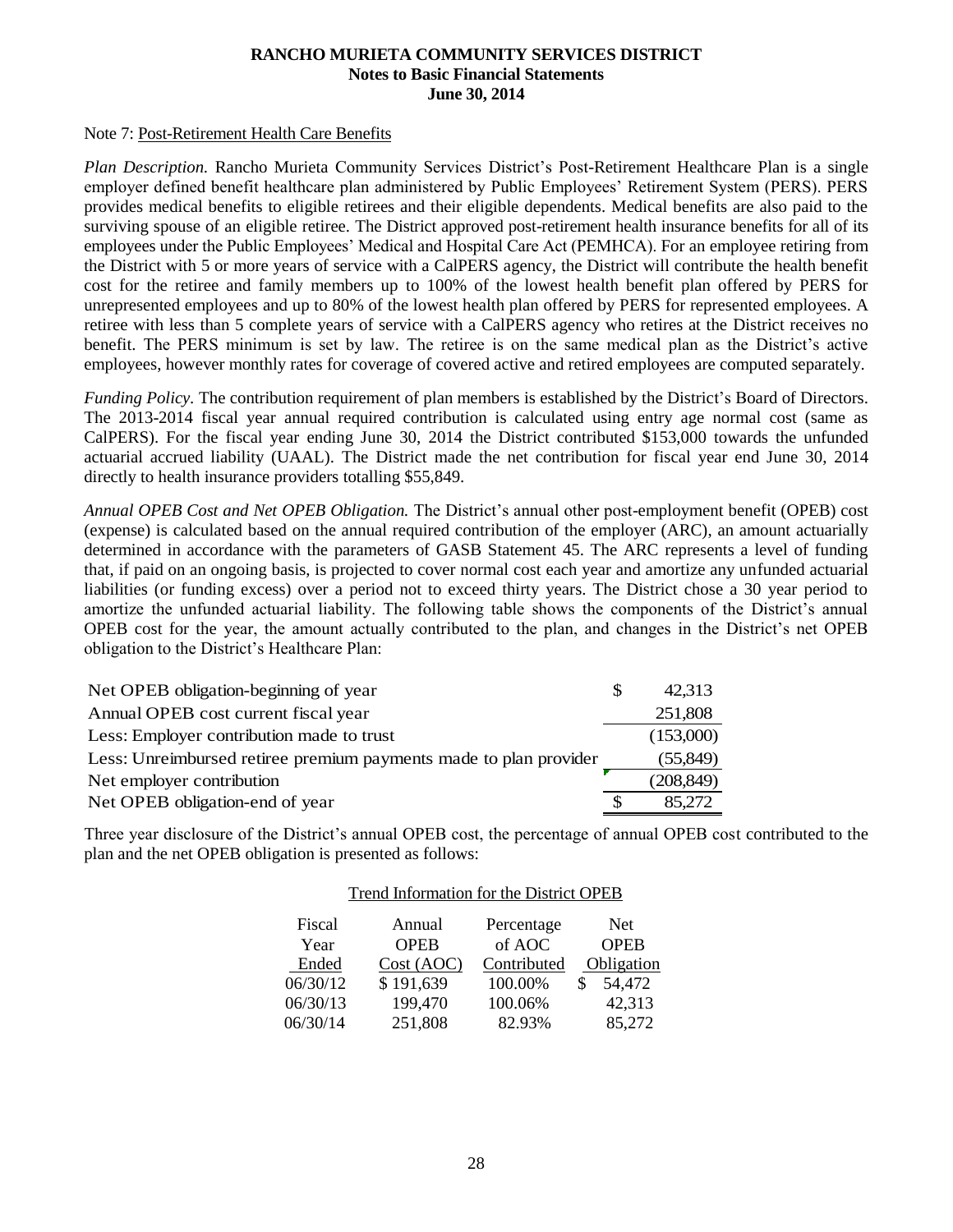#### Note 7: Post-Retirement Health Care Benefits (Continued)

*Funded Status and Funding Progress.* As of June 30, 2014, the actuarial accrued liability (AAL) was \$2,235,060 and the unfunded actuarial accrued liability (UAAL) for benefits was \$1,522,262. Actuarial valuations of an ongoing plan involve estimates of the value of reported amounts and assumptions about the probability of occurrence of events far into the future. Examples include assumptions about future employment, mortality, and the healthcare cost trends. Amounts determined regarding the funded status of the plan and the annual required contributions of the employer are subject to continual revision as actual results are compared with past expectations and new estimates are made about the future. The schedule of funding progress will be presented in the future when multi-year trend information about whether the actuarial value of plan assets is increasing or decreasing over time relative to the actuarial accrued liabilities for benefits is available.

*Actuarial Methods and Assumptions.* Projections of benefits for financial reporting purposes are based on the substantive plan (the plan as understood by the employer and the plan members) and include the types of benefits provided at the time of each valuation and the historical pattern of sharing of benefit costs between the employer and plan members to that point. The actuarial methods and assumptions used include techniques that are designed to reduce the effects of short-term volatility in actuarial accrued liabilities and the actuarial value of assets, consistent with the long-term perspective of the calculations. In the January 1, 2014, actuarial valuation, the entry age normal cost asset valuation method is used. The actuarial assumptions included a 7.00% discount rate and the normal cost component of the ARC increases 5.5% per year throughout the five year projection. The valuation assumes that 100% of eligible retirees will actually participate in the retiree medical benefit. The annual healthcare cost trend rate for represented employees had an assumed cap of 3% per year and the unrepresented had an assumed premium rate increase of 7.9% beginning January 1, 2013, decreasing approximately .3% per year until reaching an ultimate rate of 5.5 percent. It was assumed salary increases will be 3.25% per annum.

#### Note 8: Special Assessment District

The Rancho Murieta Community Services District's Board and management are responsible for the administration of the Community Facilities District (Community Facilities District No. 1) formed under the provisions of Mello-Roos. The District is not obligated to repay the special assessment debt to the special assessment debt holders.

The remaining special assessment debt of \$2,530,000 was paid off during the 2013/14 fiscal year. Separate audited financial statements have been issued for the assessment district.

#### Note 9: Revenue Limitation Imposed by California Proposition 218

Proposition 218, which was approved by the voters in November 1996, will regulate the District's ability to impose, increase, and extend taxes and assessments. Any new, increase, or extended taxes and assessments subject to the provisions of Proposition 218, requires voter approval before they can be implemented. Additionally, Proposition 218 provides that these taxes and assessments are subject to voter initiative process and may be rescinded in the future years by the voters.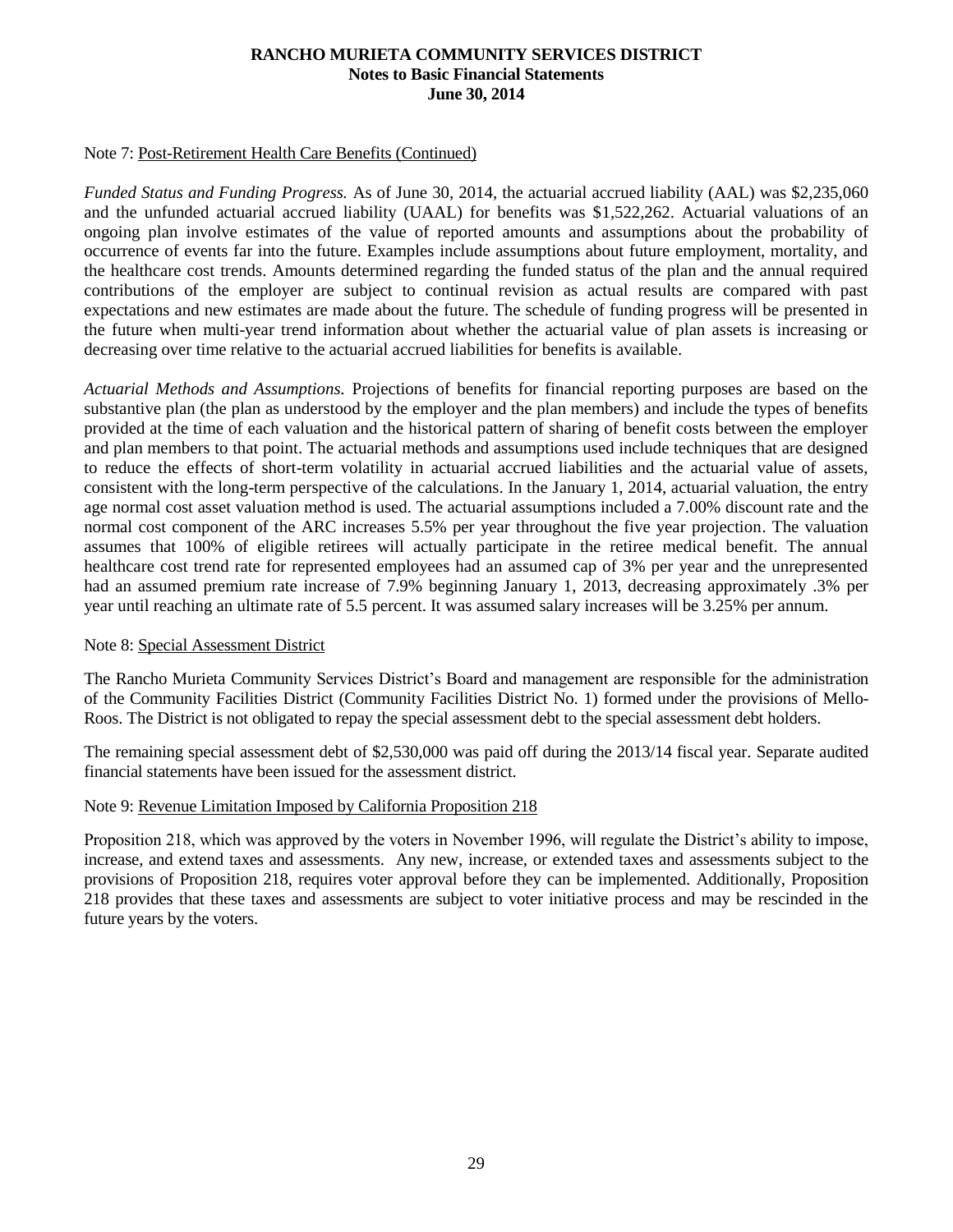#### Note 10: Commitments and Contingencies

#### **Grants**

Amounts received or receivable from grant and lending agencies are subject to audit and adjustment by grantor and lending agencies. Any disallowed claims, including amounts already collected, may constitute a liability of the applicable funds. The amount, if any, of expenditures that may be disallowed by the grantor or lender cannot be determined at this time, although the District expects such amounts, if any, to be immaterial.

#### Commitments

The District had open engineering, construction and professional service contracts as of June 30, 2014, including over \$11,000,000 related to the construction of the new Water Treatment Plant.

## Note 11: Subsequent Event

Subsequent to fiscal year end the Board of Directors of Rancho Murieta Community Services District adopted a resolution for the formation of Rancho Murieta Community Services District Community Facilities District No. 2014-1 (Rancho North/Murieta gardens) ("CFD No. 2014-1"). CFD No. 2014-1 is being formed as part of a financing plan for public infrastructure Facilities and other governmental Facilities to support expected development of a hotel, commercial, residential and mixed use properties being developed on approximately 828 acres of land within the District boundaries. CFD No. 2014-1. On January 29, 2015 bonds in the amount of \$5,960,000 were issued to finance the costs of the Facilities and to finance costs associated with the issuance of bonds. Commencing with the 2014-15 fiscal year a special tax was approved by voters and has been authorized by the Board of Directors to be levied on lots and parcels within CFD No. 2014-1. Proceeds from the Special Tax will be used to repay the bonded indebtedness and associated costs and to pay directly for the acquisition or construction of authorized Facilities.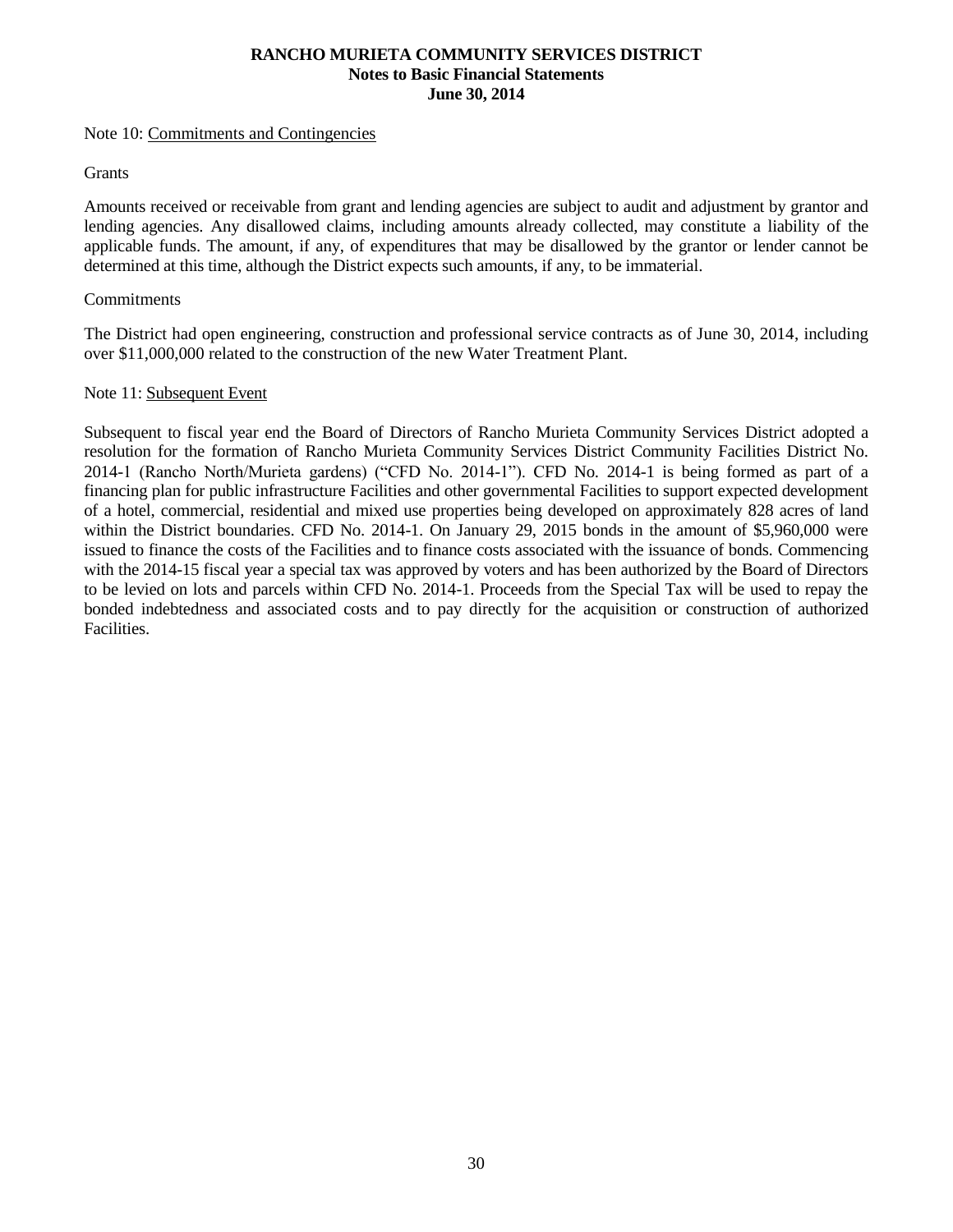# **Schedule of Operating Revenues Water Fund For the Fiscal Year Ended June 30, 2014 (With Comparative Totals for the Fiscal Year Ended June 30, 2013)**

|                                 | 2014 |           |     | 2013      |
|---------------------------------|------|-----------|-----|-----------|
| Service Charges:                |      |           |     |           |
| Water sales - residential       | \$   | 1,602,298 | \$  | 1,643,609 |
| Water sales - commercial        |      | 168,521   |     | 183,167   |
| Water availability charges      |      | 340       |     | 340       |
| Water sales - others            |      | 8,704     |     | 13,430    |
| <b>Total Service Charges</b>    |      | 1,779,863 |     | 1,840,546 |
| Other Charges:                  |      |           |     |           |
| Water telephone line contracts  |      | 5,493     |     | 5,370     |
| Ditch service charge            |      |           |     |           |
| District project charges        |      | 1,924     |     | 400       |
| Late charges                    |      | 15,440    |     | 18,061    |
| Water inspection fees           |      |           |     | 127       |
| Transfer fees                   |      | 4,454     |     | 4,649     |
| <b>Total Other Charges</b>      |      | 27,311    |     | 28,607    |
| <b>Total Operating Revenues</b> |      | 1,807,174 | \$. | 1,869,153 |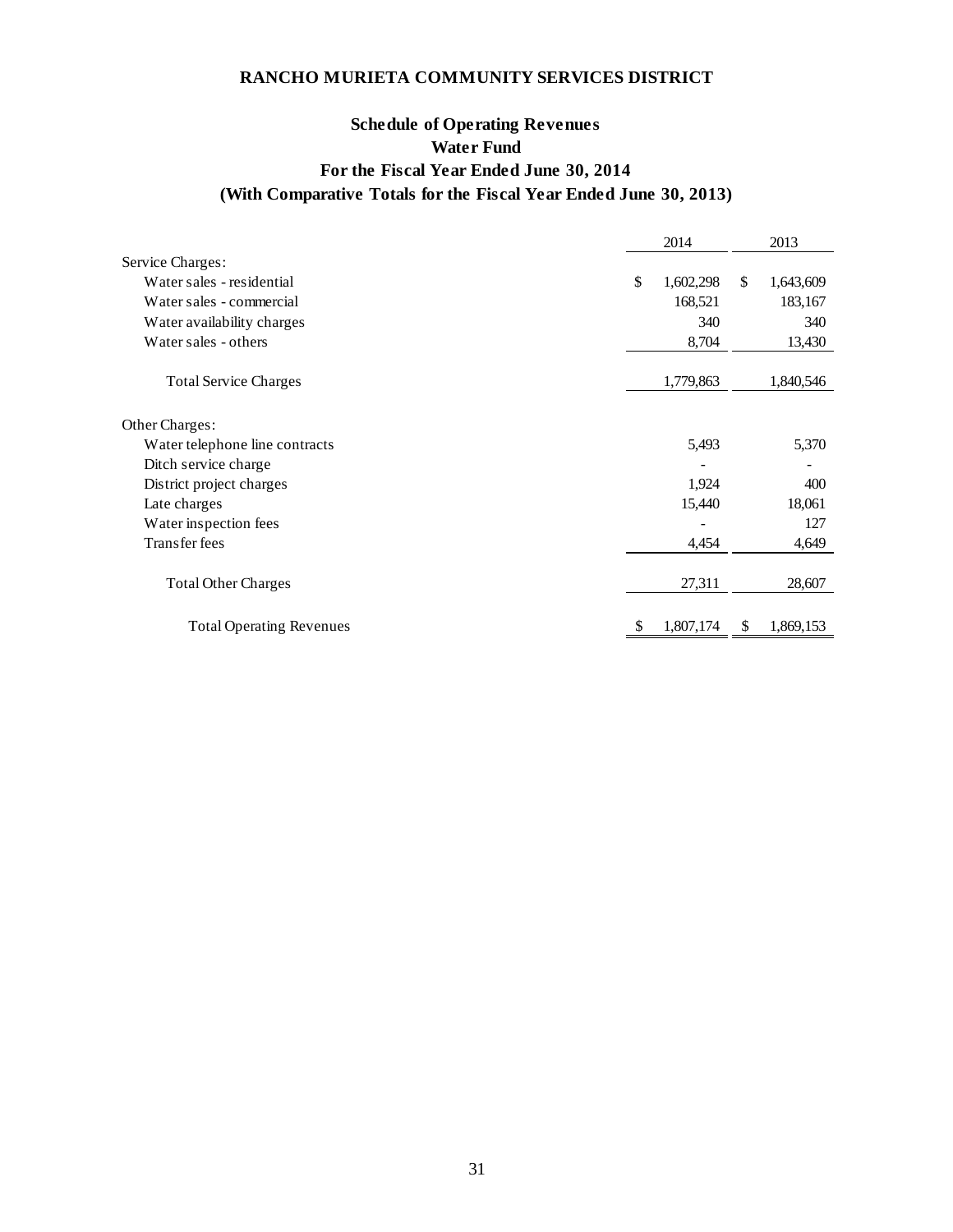# **Schedule of Operating Expenses Water Fund For the Fiscal Year Ended June 30, 2014 (With Comparative Totals for the Fiscal Year Ended June 30, 2013)**

|                                     |              | 2014    |    | 2013    |
|-------------------------------------|--------------|---------|----|---------|
|                                     |              |         |    |         |
| Source of Supply:                   |              |         |    |         |
| Wages and salaries                  | $\mathbb{S}$ | 18,602  | \$ | 14,197  |
| Employer costs                      |              | 11,081  |    | 7,939   |
| Maintenance and repairs             |              | 4,530   |    | 13,642  |
| Purchased power                     |              | 105,969 |    | 55,494  |
| Daminspection costs                 |              | 35,328  |    | 35,856  |
| Chemical                            |              | 5,045   |    | 10,251  |
| Equipment rental                    |              | 1,235   |    | 6,611   |
| <b>Total Source of Supply</b>       |              | 181,790 |    | 143,990 |
| Treatment:                          |              |         |    |         |
| Wages and salaries                  |              | 167,413 |    | 113,794 |
| Employer costs                      |              | 75,093  |    | 52,255  |
| Purchased power                     |              | 80,288  |    | 82,592  |
| Chemicals                           |              | 89,735  |    | 101,163 |
| Maintenance and repairs             |              | 72,663  |    | 82,594  |
| Supplies                            |              | 16      |    | 592     |
| Equipment rental                    |              | 8,870   |    | 3,905   |
| Lab tests                           |              | 20,372  |    | 12,629  |
| Miscellaneous                       |              | 1,955   |    | 5,350   |
| <b>Total Treatment</b>              |              | 516,405 |    | 454,874 |
| Transmission and Distribution:      |              |         |    |         |
| Wages and salaries                  |              | 187,230 |    | 193,393 |
| Employer costs                      |              | 89,839  |    | 87,944  |
| Water meters                        |              | 44,930  |    | 35,867  |
| Maintenance and repairs             |              | 112,697 |    | 91,883  |
| Purchased power                     |              | 42,064  |    | 41,629  |
| Equipment rentals                   |              | 28,484  |    | 20,363  |
| Road paving                         |              | 39,610  |    | 30,637  |
| Supplies                            |              | 3,416   |    | 6,229   |
| Miscellaneous                       |              | 3,825   |    | 7,160   |
|                                     |              |         |    |         |
| Total Transmission and Distribution |              | 552,095 |    | 515,105 |
| General and Administrative:         |              |         |    |         |
| Wages and salaries                  |              | 311,883 |    | 303,835 |
| Employer costs                      |              | 160,867 |    | 144,091 |
| Subtotal General and Administrative |              | 472,750 |    | 447,926 |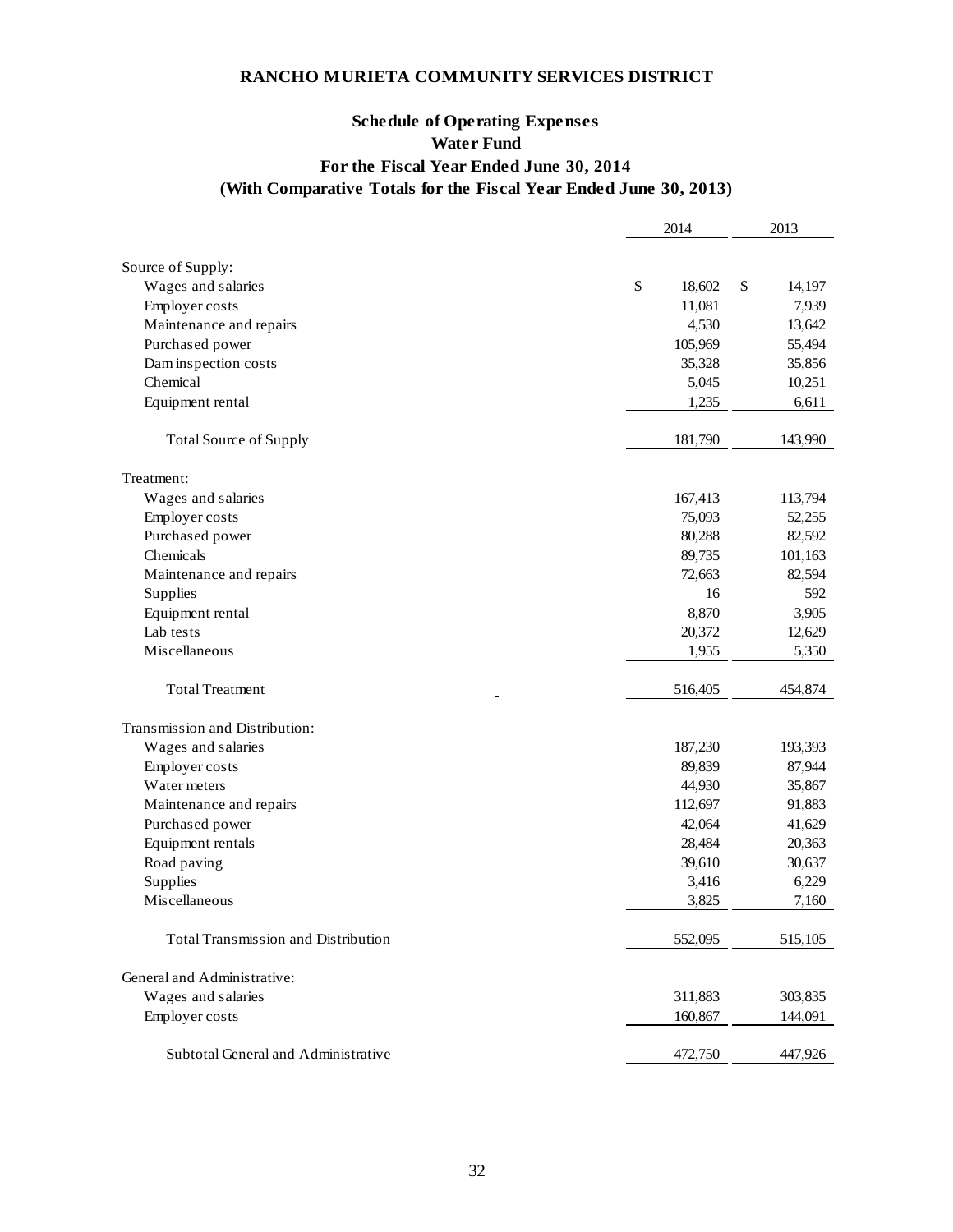# **Schedule of Operating Expenses (Continued) Water Fund For the Fiscal Year Ended June 30, 2014 (With Comparative Totals for the Fiscal Year Ended June 30, 2013)**

|                                      | 2014            |    | 2013      |  |
|--------------------------------------|-----------------|----|-----------|--|
|                                      |                 |    |           |  |
| Subtotal General and Administrative: | \$<br>472,750   | \$ | 447,926   |  |
| Communications                       | 13,072          |    | 11,210    |  |
| Maintenance and repairs              | 78,070          |    | 121,788   |  |
| Insurance                            | 21,350          |    | 17,471    |  |
| Permits                              | 18,081          |    | 16,395    |  |
| Supplies                             | 15,922          |    | 13,800    |  |
| Directors' meeting and expenses      | 8,447           |    | 7,876     |  |
| Elections                            |                 |    | 1,683     |  |
| Legal and audit                      | 37,620          |    | 56,699    |  |
| Training and safety                  | 12,607          |    | 12,524    |  |
| Vehicle expenses                     | 22,620          |    | 38,543    |  |
| Tools                                | 9,743           |    | 9,146     |  |
| Sacramento Water Authority           | 10,836          |    | 10,606    |  |
| Miscellaneous                        | 21,511          |    | 18,710    |  |
| Postage                              | 8,418           |    | 7,706     |  |
| Travel and meetings                  | 5,806           |    | 4,965     |  |
| Tuition reimbursement                | 688             |    | 1,339     |  |
| Clerical services                    | 14,074          |    | 2,886     |  |
| Consulting services                  | 34,553          |    | 52,493    |  |
| Dues and memberships                 | 6,954           |    | 5,827     |  |
| Uniforms                             | 4,762           |    | 3,115     |  |
| Purchased power                      | 3,242           |    | 3,010     |  |
| Equipment lease                      | 905             |    | 1,088     |  |
| Bad debts                            |                 |    |           |  |
| Water conservation                   | 48,702          |    | 23,966    |  |
| Janitorial and pest control          | 8,088           |    | 1,625     |  |
| CIA ditch operations                 |                 |    | 265       |  |
| Total General and Administrative     | 878,821         |    | 892,662   |  |
| Depreciation                         | 482,665         |    | 482,246   |  |
| <b>Total Operating Expenses</b>      | \$<br>2,611,776 | \$ | 2,488,877 |  |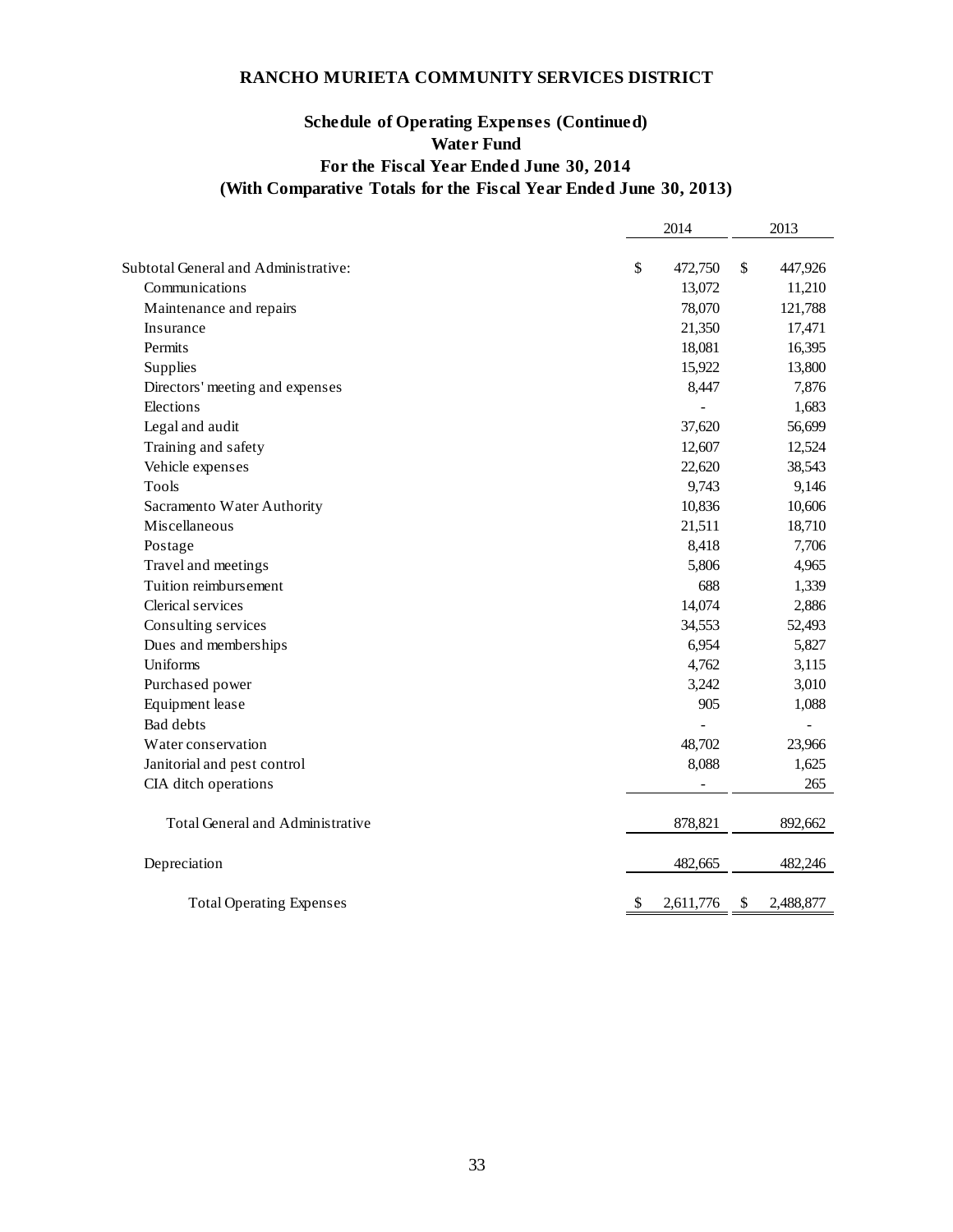# **Schedule of Operating Revenues Sewer Fund For the Fiscal Year Ended June 30, 2014 (With Comparative Totals for the Fiscal Year Ended June 30, 2013)**

|                                 | 2014            |    | 2012      |
|---------------------------------|-----------------|----|-----------|
|                                 |                 |    |           |
| Service Charges:                |                 |    |           |
| Sewer service - residential     | \$<br>1,123,144 | \$ | 1,126,635 |
| Sewer service - commercial      | 114,927         |    | 117,046   |
| Sewer availability charges      | 400             |    | 410       |
|                                 |                 |    |           |
| <b>Total Service Charges</b>    | 1,238,471       |    | 1,244,091 |
|                                 |                 |    |           |
| Other Charges:                  |                 |    |           |
| Sewer inspection fees           |                 |    | 127       |
| District project charges        | 3,653           |    | 2,184     |
| Late charges                    | 15,440          |    | 18,061    |
| Transfer fees                   | 3,401           |    | 3,549     |
|                                 |                 |    |           |
| <b>Total Other Charges</b>      | 22,494          |    | 23,921    |
|                                 |                 |    |           |
| <b>Total Operating Revenues</b> | 1,260,965       |    | 1,268,012 |
|                                 |                 |    |           |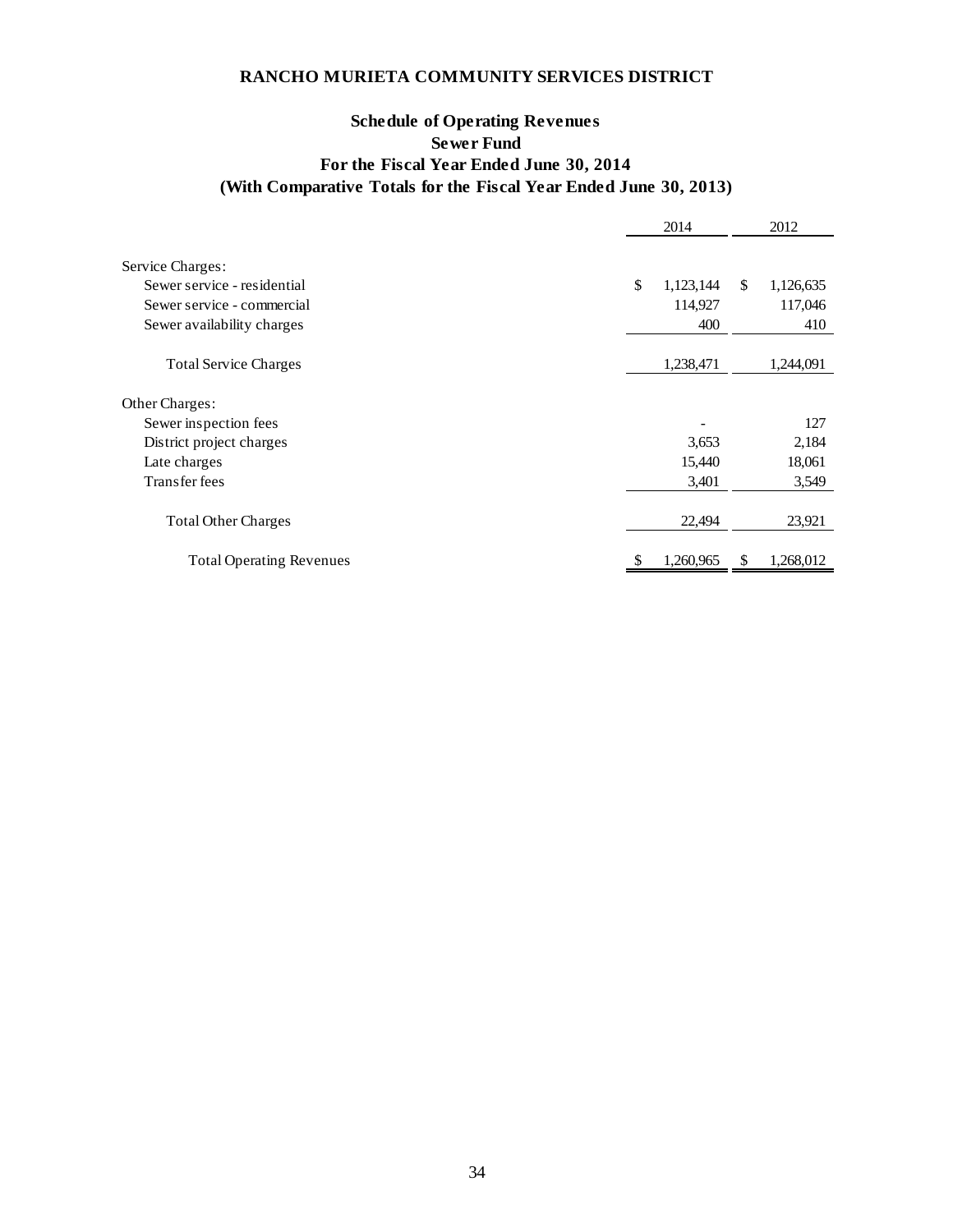# **Schedule of Operating Expenses Sewer Fund For the Fiscal Year Ended June 30, 2014 (With Comparative Totals for the Fiscal Year Ended June 30, 2013)**

|                                            |    | 2014             |    | 2013             |  |  |
|--------------------------------------------|----|------------------|----|------------------|--|--|
|                                            |    |                  |    |                  |  |  |
| Collections:                               |    |                  |    |                  |  |  |
| Wages and salaries                         | \$ | 103,084          | \$ | 85,610           |  |  |
| Employer costs                             |    | 47,425           |    | 41,364           |  |  |
| Maintenance and repairs<br>Purchased power |    | 51,687<br>12,822 |    | 58,625<br>14,207 |  |  |
| Equipment rental                           |    | 1,588            |    | 15,608           |  |  |
| Supplies                                   |    | 2,484            |    | 4,811            |  |  |
| Miscellaneous                              |    | $\overline{a}$   |    | 2,205            |  |  |
|                                            |    |                  |    |                  |  |  |
| <b>Total Collections</b>                   |    | 219,090          |    | 222,430          |  |  |
| Treatment and Disposal:                    |    |                  |    |                  |  |  |
| Purchased power                            |    | 125,400          |    | 140,385          |  |  |
| Chemicals                                  |    | 45,811           |    | 52,541           |  |  |
| Wages and salaries                         |    | 122,693          |    | 165,679          |  |  |
| Employer costs                             |    | 60,220           |    | 75,598           |  |  |
| Lab tests                                  |    | 35,414           |    | 39,038           |  |  |
| Maintenance and repairs                    |    | 84,031           |    | 162,907          |  |  |
| Supplies                                   |    | $\overline{a}$   |    | 903              |  |  |
| Equipment rental                           |    | 12,011           |    | 16,185           |  |  |
| Miscellaneous                              |    |                  |    | 4,474            |  |  |
| Total Treatment and Disposal               |    | 485,580          |    | 657,710          |  |  |
| General and Administrative:                |    |                  |    |                  |  |  |
| Wages and salaries                         |    | 207,932          |    | 199,248          |  |  |
| Employer costs                             |    | 108,490          |    | 95,540           |  |  |
| Communications                             |    | 11,014           |    | 10,049           |  |  |
| Maintenance and repairs                    |    | 69,001           |    | 54,326           |  |  |
| Insurance                                  |    | 16,301           |    | 13,339           |  |  |
| Vehicle expenses                           |    | 22,376           |    | 12,855           |  |  |
| Supplies                                   |    | 12,760           |    | 12,061           |  |  |
| Directors' meetings and expenses           |    | 6,449            |    | 7,299            |  |  |
| Legal and audit                            |    | 16,374           |    | 10,600           |  |  |
| Training and safety                        |    | 14,331           |    | 14,860           |  |  |
| Permits                                    |    | 30,061           |    | 28,098           |  |  |
| Miscellaneous                              |    | 12,843           |    | 8,353            |  |  |
| Postage                                    |    | 6,427            |    | 5,883            |  |  |
| Tools                                      |    | 9,842            |    | 65               |  |  |
| Subtotal General and Administrative        |    | 544,201          |    | 472,576          |  |  |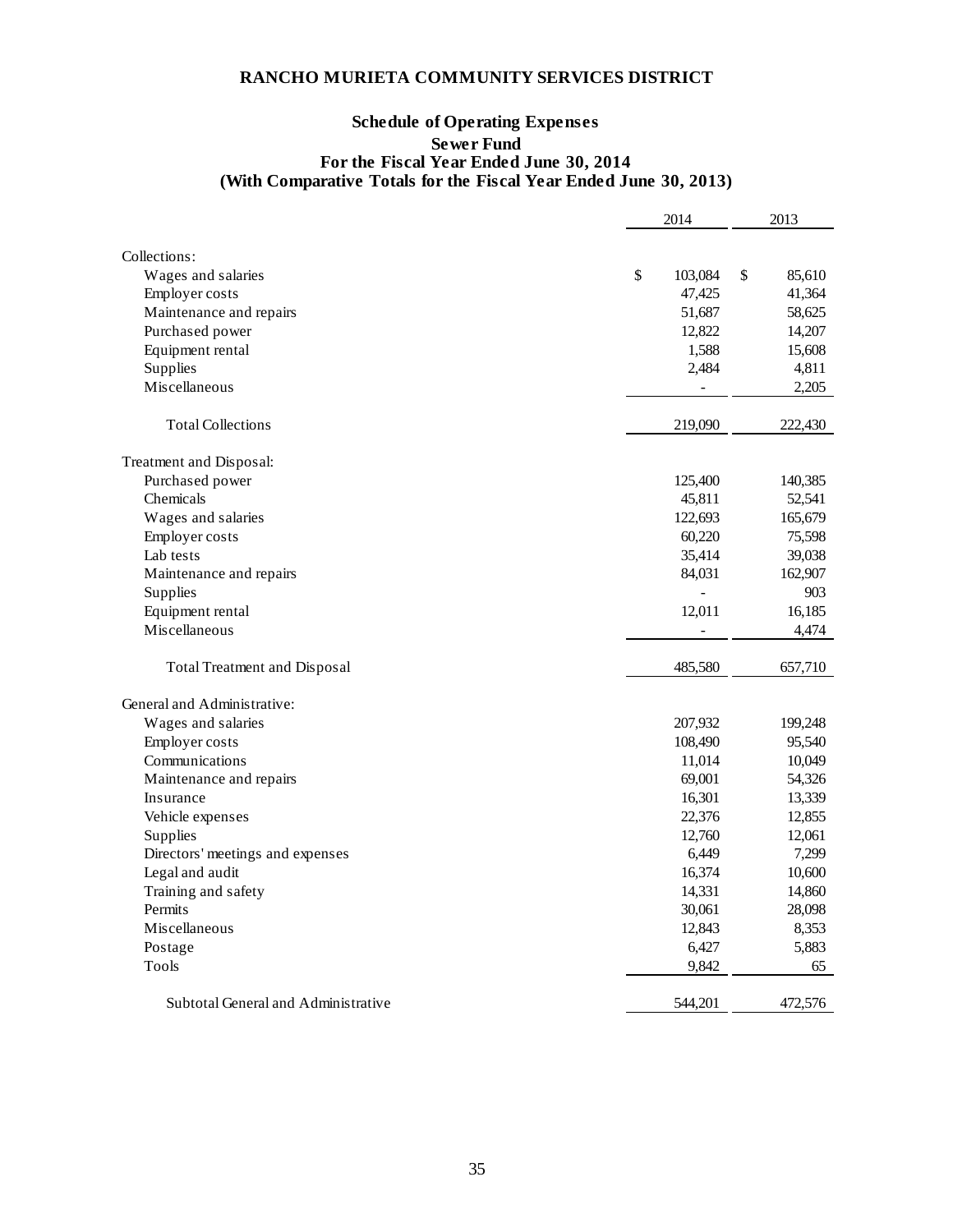# **Schedule of Operating Expenses (Continued) Sewer Fund For the Fiscal Year Ended June 30, 2014 (With Comparative Totals for the Fiscal Year Ended June 30, 2013)**

|                                      | 2014          |    | 2013      |  |
|--------------------------------------|---------------|----|-----------|--|
|                                      |               |    |           |  |
| Subtotal General and Administrative: | \$<br>544,201 | \$ | 472,576   |  |
| Travel and meetings                  | 4,682         |    | 4,254     |  |
| Tuition reimbursement                | 118           |    | 227       |  |
| <b>Clerical Services</b>             | 10,745        |    | 2,203     |  |
| Consulting                           | 18,920        |    | 16,393    |  |
| Uniforms                             | 5,271         |    | 3,115     |  |
| Dues and memberships                 | 4,131         |    | 3,614     |  |
| Purchased power                      | 2,475         |    | 2,298     |  |
| Janitorial and pest control          | 6,545         |    | 1,625     |  |
| Equipment lease                      | 691           |    | 831       |  |
| Total General and Administrative     | 597,779       |    | 507,136   |  |
| Depreciation                         | 586,403       |    | 595,854   |  |
| <b>Total Operating Expenses</b>      | 1,888,852     | Ж  | 1,983,130 |  |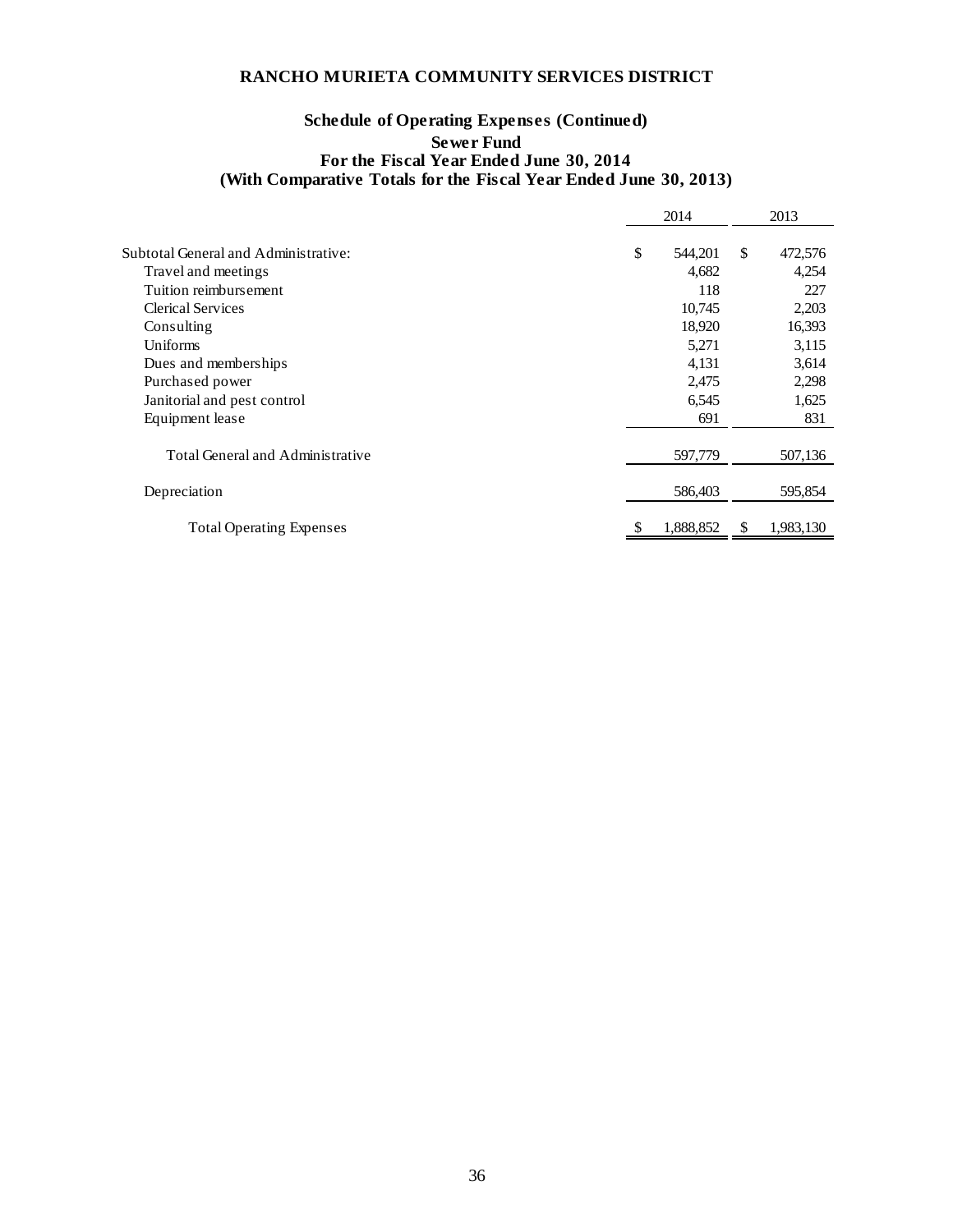# **Schedule of Operating Revenues Drainage Fund For the Fiscal Year Ended June 30, 2014 (With Comparative Totals for the Fiscal Year Ended June 30, 2013)**

|                                 |    | 2014    |     | 2013    |
|---------------------------------|----|---------|-----|---------|
| Special Taxes:                  |    |         |     |         |
| Drainage service - residential  | \$ | 150,894 | \$. | 147,780 |
| Drainage service - commercial   |    | 29,203  |     | 28,630  |
| <b>Total Special Taxes</b>      |    | 180,097 |     | 176,410 |
| Other Charges:                  |    |         |     |         |
| Transfer fees                   |    | 698     |     | 729     |
| <b>Total Operating Revenues</b> | \$ | 180,795 |     | 177,139 |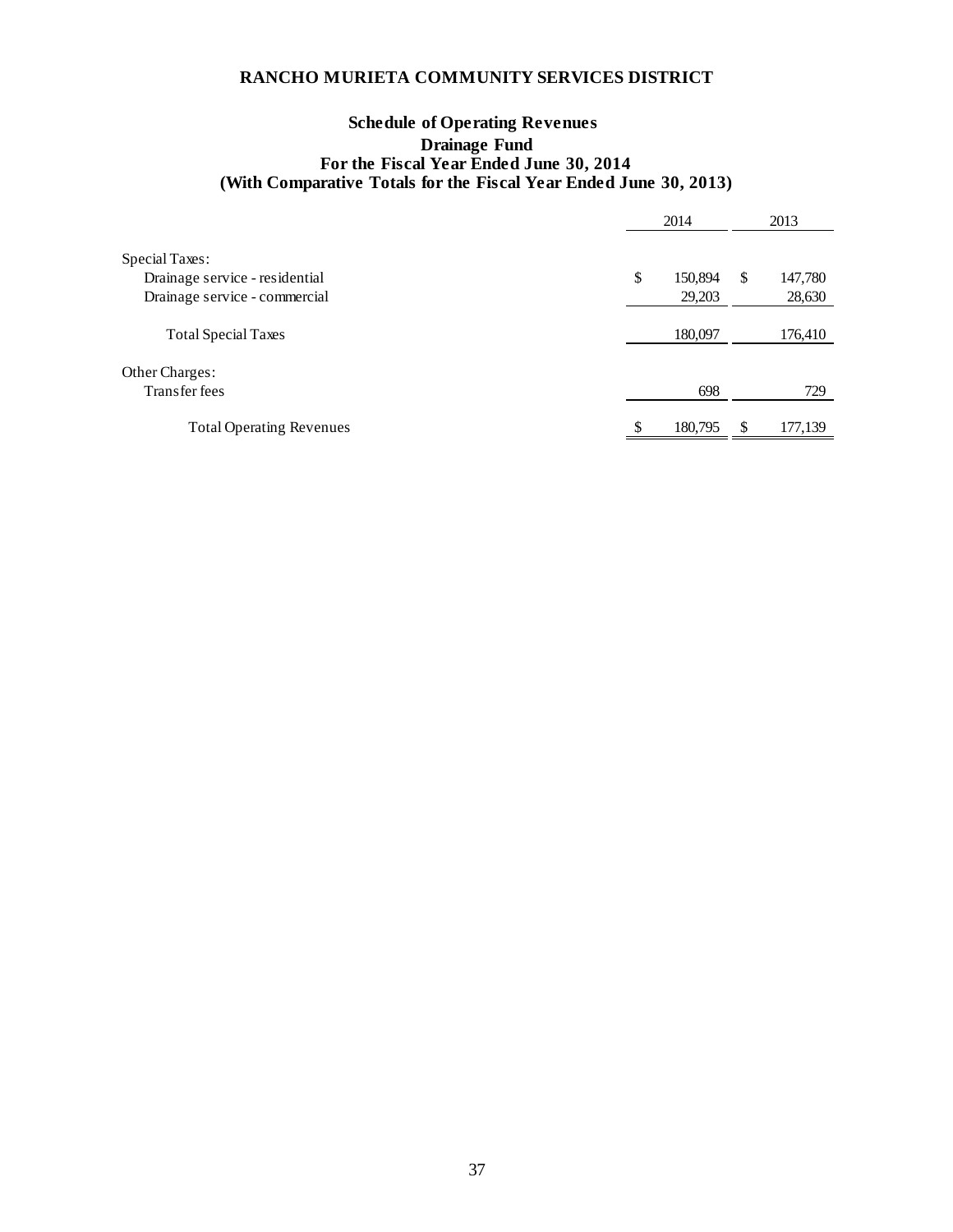# **Schedule of Operating Expenses Drainage Fund For the Fiscal Year Ended June 30, 2014 (With Comparative Totals for the Fiscal Year Ended June 30, 2013)**

| Drainage:<br>\$<br>Wages and salaries<br>49,914<br>\$<br>46,034<br>Maintenance and repairs<br>24,618<br>26,965<br>Purchased power<br>9,840<br>14,990<br>Employer costs<br>24,592<br>21,375<br>Equipment rental<br>1,411<br>3,267<br>Legal and audit<br>1,256<br>$\overline{a}$<br>Chemicals<br>2,599<br>1,838<br>Supplies<br>1,744<br>Improvements<br>$\overline{a}$<br>Permits<br>4,852<br>4,852<br>Uniforms<br>733<br>Miscellaneous<br>4,527<br>2,303<br>124,830<br>122,880<br><b>Total Drainage</b><br>General and Administrative:<br>Wages and salaries<br>33,999<br>31,533<br>Employer costs<br>16,222<br>16,675<br>Clerical expense<br>2,207<br>453<br>Communications<br>909<br>468<br>Insurance<br>3,348<br>2,740<br>6,570<br>Maintenance and repairs<br>7,417<br>Vehicle Expenses<br>204<br>8<br>Directors' meeting and expenses<br>1,325<br>1,499<br>Uniforms<br>Office supplies<br>1,462<br>Legal and audit<br>3,258<br>921<br>Postage<br>1,320<br>1,208<br>Consulting services<br>9,192<br>64<br>Miscellaneous<br>750<br>1,262<br>639<br>Travel and meeting<br>582<br>Tuition reimbursement<br>24<br>47<br>Memberships<br>732<br>539<br>Training and safety<br>232<br>533<br>508<br>Purchased power<br>472<br>142<br>Equipment lease<br>171<br>Total General and Administrative<br>82,685<br>66,950<br>$\boldsymbol{\mathsf{S}}$<br>207,515<br>\$<br>189,830<br><b>Total Operating Expenses</b> | 2014 |  | 2013 |
|------------------------------------------------------------------------------------------------------------------------------------------------------------------------------------------------------------------------------------------------------------------------------------------------------------------------------------------------------------------------------------------------------------------------------------------------------------------------------------------------------------------------------------------------------------------------------------------------------------------------------------------------------------------------------------------------------------------------------------------------------------------------------------------------------------------------------------------------------------------------------------------------------------------------------------------------------------------------------------------------------------------------------------------------------------------------------------------------------------------------------------------------------------------------------------------------------------------------------------------------------------------------------------------------------------------------------------------------------------------------------------------------------------|------|--|------|
|                                                                                                                                                                                                                                                                                                                                                                                                                                                                                                                                                                                                                                                                                                                                                                                                                                                                                                                                                                                                                                                                                                                                                                                                                                                                                                                                                                                                            |      |  |      |
|                                                                                                                                                                                                                                                                                                                                                                                                                                                                                                                                                                                                                                                                                                                                                                                                                                                                                                                                                                                                                                                                                                                                                                                                                                                                                                                                                                                                            |      |  |      |
|                                                                                                                                                                                                                                                                                                                                                                                                                                                                                                                                                                                                                                                                                                                                                                                                                                                                                                                                                                                                                                                                                                                                                                                                                                                                                                                                                                                                            |      |  |      |
|                                                                                                                                                                                                                                                                                                                                                                                                                                                                                                                                                                                                                                                                                                                                                                                                                                                                                                                                                                                                                                                                                                                                                                                                                                                                                                                                                                                                            |      |  |      |
|                                                                                                                                                                                                                                                                                                                                                                                                                                                                                                                                                                                                                                                                                                                                                                                                                                                                                                                                                                                                                                                                                                                                                                                                                                                                                                                                                                                                            |      |  |      |
|                                                                                                                                                                                                                                                                                                                                                                                                                                                                                                                                                                                                                                                                                                                                                                                                                                                                                                                                                                                                                                                                                                                                                                                                                                                                                                                                                                                                            |      |  |      |
|                                                                                                                                                                                                                                                                                                                                                                                                                                                                                                                                                                                                                                                                                                                                                                                                                                                                                                                                                                                                                                                                                                                                                                                                                                                                                                                                                                                                            |      |  |      |
|                                                                                                                                                                                                                                                                                                                                                                                                                                                                                                                                                                                                                                                                                                                                                                                                                                                                                                                                                                                                                                                                                                                                                                                                                                                                                                                                                                                                            |      |  |      |
|                                                                                                                                                                                                                                                                                                                                                                                                                                                                                                                                                                                                                                                                                                                                                                                                                                                                                                                                                                                                                                                                                                                                                                                                                                                                                                                                                                                                            |      |  |      |
|                                                                                                                                                                                                                                                                                                                                                                                                                                                                                                                                                                                                                                                                                                                                                                                                                                                                                                                                                                                                                                                                                                                                                                                                                                                                                                                                                                                                            |      |  |      |
|                                                                                                                                                                                                                                                                                                                                                                                                                                                                                                                                                                                                                                                                                                                                                                                                                                                                                                                                                                                                                                                                                                                                                                                                                                                                                                                                                                                                            |      |  |      |
|                                                                                                                                                                                                                                                                                                                                                                                                                                                                                                                                                                                                                                                                                                                                                                                                                                                                                                                                                                                                                                                                                                                                                                                                                                                                                                                                                                                                            |      |  |      |
|                                                                                                                                                                                                                                                                                                                                                                                                                                                                                                                                                                                                                                                                                                                                                                                                                                                                                                                                                                                                                                                                                                                                                                                                                                                                                                                                                                                                            |      |  |      |
|                                                                                                                                                                                                                                                                                                                                                                                                                                                                                                                                                                                                                                                                                                                                                                                                                                                                                                                                                                                                                                                                                                                                                                                                                                                                                                                                                                                                            |      |  |      |
|                                                                                                                                                                                                                                                                                                                                                                                                                                                                                                                                                                                                                                                                                                                                                                                                                                                                                                                                                                                                                                                                                                                                                                                                                                                                                                                                                                                                            |      |  |      |
|                                                                                                                                                                                                                                                                                                                                                                                                                                                                                                                                                                                                                                                                                                                                                                                                                                                                                                                                                                                                                                                                                                                                                                                                                                                                                                                                                                                                            |      |  |      |
|                                                                                                                                                                                                                                                                                                                                                                                                                                                                                                                                                                                                                                                                                                                                                                                                                                                                                                                                                                                                                                                                                                                                                                                                                                                                                                                                                                                                            |      |  |      |
|                                                                                                                                                                                                                                                                                                                                                                                                                                                                                                                                                                                                                                                                                                                                                                                                                                                                                                                                                                                                                                                                                                                                                                                                                                                                                                                                                                                                            |      |  |      |
|                                                                                                                                                                                                                                                                                                                                                                                                                                                                                                                                                                                                                                                                                                                                                                                                                                                                                                                                                                                                                                                                                                                                                                                                                                                                                                                                                                                                            |      |  |      |
|                                                                                                                                                                                                                                                                                                                                                                                                                                                                                                                                                                                                                                                                                                                                                                                                                                                                                                                                                                                                                                                                                                                                                                                                                                                                                                                                                                                                            |      |  |      |
|                                                                                                                                                                                                                                                                                                                                                                                                                                                                                                                                                                                                                                                                                                                                                                                                                                                                                                                                                                                                                                                                                                                                                                                                                                                                                                                                                                                                            |      |  |      |
|                                                                                                                                                                                                                                                                                                                                                                                                                                                                                                                                                                                                                                                                                                                                                                                                                                                                                                                                                                                                                                                                                                                                                                                                                                                                                                                                                                                                            |      |  |      |
|                                                                                                                                                                                                                                                                                                                                                                                                                                                                                                                                                                                                                                                                                                                                                                                                                                                                                                                                                                                                                                                                                                                                                                                                                                                                                                                                                                                                            |      |  |      |
|                                                                                                                                                                                                                                                                                                                                                                                                                                                                                                                                                                                                                                                                                                                                                                                                                                                                                                                                                                                                                                                                                                                                                                                                                                                                                                                                                                                                            |      |  |      |
|                                                                                                                                                                                                                                                                                                                                                                                                                                                                                                                                                                                                                                                                                                                                                                                                                                                                                                                                                                                                                                                                                                                                                                                                                                                                                                                                                                                                            |      |  |      |
|                                                                                                                                                                                                                                                                                                                                                                                                                                                                                                                                                                                                                                                                                                                                                                                                                                                                                                                                                                                                                                                                                                                                                                                                                                                                                                                                                                                                            |      |  |      |
|                                                                                                                                                                                                                                                                                                                                                                                                                                                                                                                                                                                                                                                                                                                                                                                                                                                                                                                                                                                                                                                                                                                                                                                                                                                                                                                                                                                                            |      |  |      |
|                                                                                                                                                                                                                                                                                                                                                                                                                                                                                                                                                                                                                                                                                                                                                                                                                                                                                                                                                                                                                                                                                                                                                                                                                                                                                                                                                                                                            |      |  |      |
|                                                                                                                                                                                                                                                                                                                                                                                                                                                                                                                                                                                                                                                                                                                                                                                                                                                                                                                                                                                                                                                                                                                                                                                                                                                                                                                                                                                                            |      |  |      |
|                                                                                                                                                                                                                                                                                                                                                                                                                                                                                                                                                                                                                                                                                                                                                                                                                                                                                                                                                                                                                                                                                                                                                                                                                                                                                                                                                                                                            |      |  |      |
|                                                                                                                                                                                                                                                                                                                                                                                                                                                                                                                                                                                                                                                                                                                                                                                                                                                                                                                                                                                                                                                                                                                                                                                                                                                                                                                                                                                                            |      |  |      |
|                                                                                                                                                                                                                                                                                                                                                                                                                                                                                                                                                                                                                                                                                                                                                                                                                                                                                                                                                                                                                                                                                                                                                                                                                                                                                                                                                                                                            |      |  |      |
|                                                                                                                                                                                                                                                                                                                                                                                                                                                                                                                                                                                                                                                                                                                                                                                                                                                                                                                                                                                                                                                                                                                                                                                                                                                                                                                                                                                                            |      |  |      |
|                                                                                                                                                                                                                                                                                                                                                                                                                                                                                                                                                                                                                                                                                                                                                                                                                                                                                                                                                                                                                                                                                                                                                                                                                                                                                                                                                                                                            |      |  |      |
|                                                                                                                                                                                                                                                                                                                                                                                                                                                                                                                                                                                                                                                                                                                                                                                                                                                                                                                                                                                                                                                                                                                                                                                                                                                                                                                                                                                                            |      |  |      |
|                                                                                                                                                                                                                                                                                                                                                                                                                                                                                                                                                                                                                                                                                                                                                                                                                                                                                                                                                                                                                                                                                                                                                                                                                                                                                                                                                                                                            |      |  |      |
|                                                                                                                                                                                                                                                                                                                                                                                                                                                                                                                                                                                                                                                                                                                                                                                                                                                                                                                                                                                                                                                                                                                                                                                                                                                                                                                                                                                                            |      |  |      |
|                                                                                                                                                                                                                                                                                                                                                                                                                                                                                                                                                                                                                                                                                                                                                                                                                                                                                                                                                                                                                                                                                                                                                                                                                                                                                                                                                                                                            |      |  |      |
|                                                                                                                                                                                                                                                                                                                                                                                                                                                                                                                                                                                                                                                                                                                                                                                                                                                                                                                                                                                                                                                                                                                                                                                                                                                                                                                                                                                                            |      |  |      |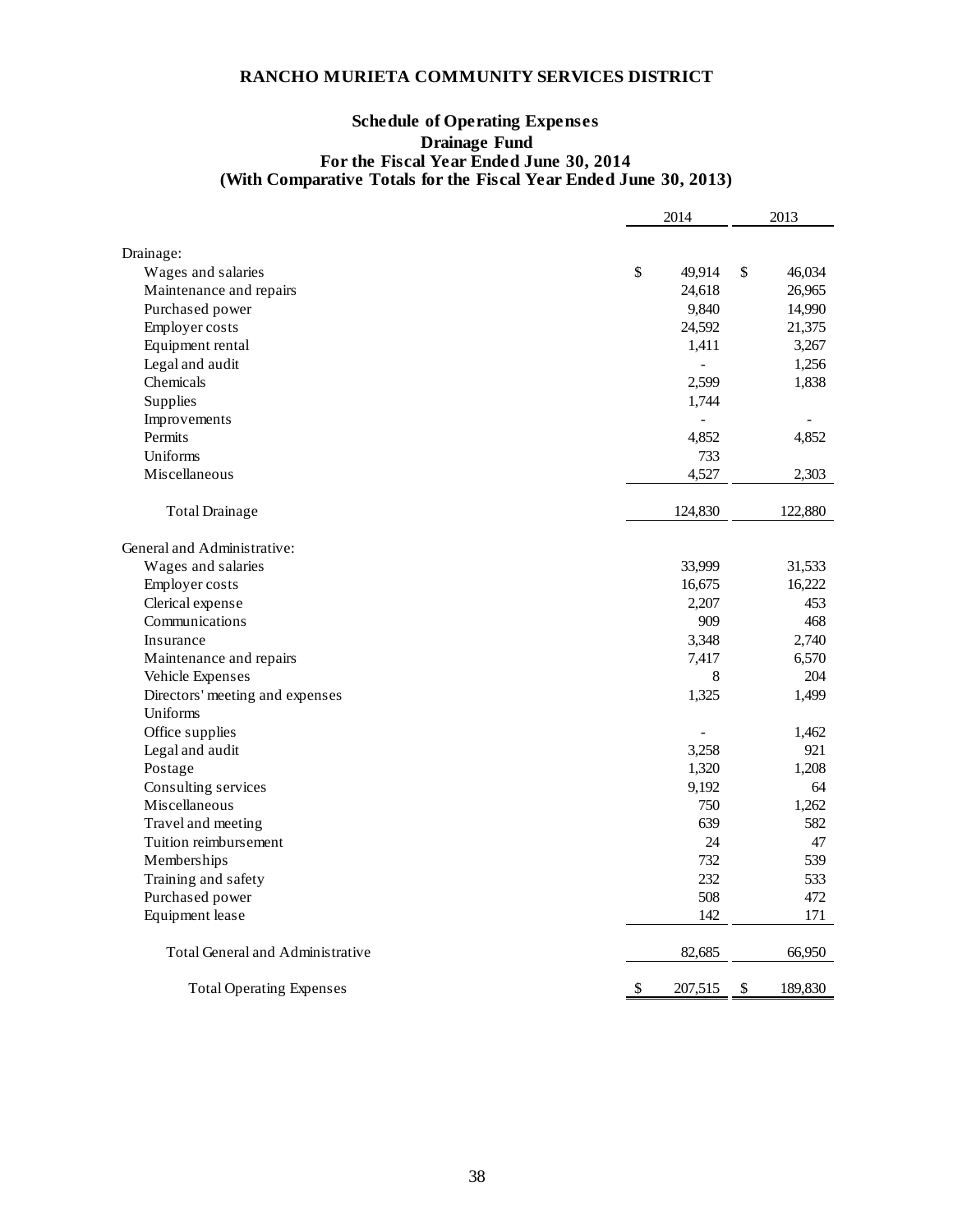# **Schedule of Operating Revenues Solid Waste Fund For the Fiscal Year Ended June 30, 2014 (With Comparative Totals for the Fiscal Year Ended June 30, 2013)**

|                                 | 2014 |         | 2013 |         |
|---------------------------------|------|---------|------|---------|
| Service Charges:                |      |         |      |         |
| Solid Waste - residential       | \$   | 622.521 |      | 616,974 |
| <b>Total Service Charges</b>    |      | 622,521 |      | 616,974 |
| <b>Total Operating Revenues</b> | S.   | 622.521 |      | 616,974 |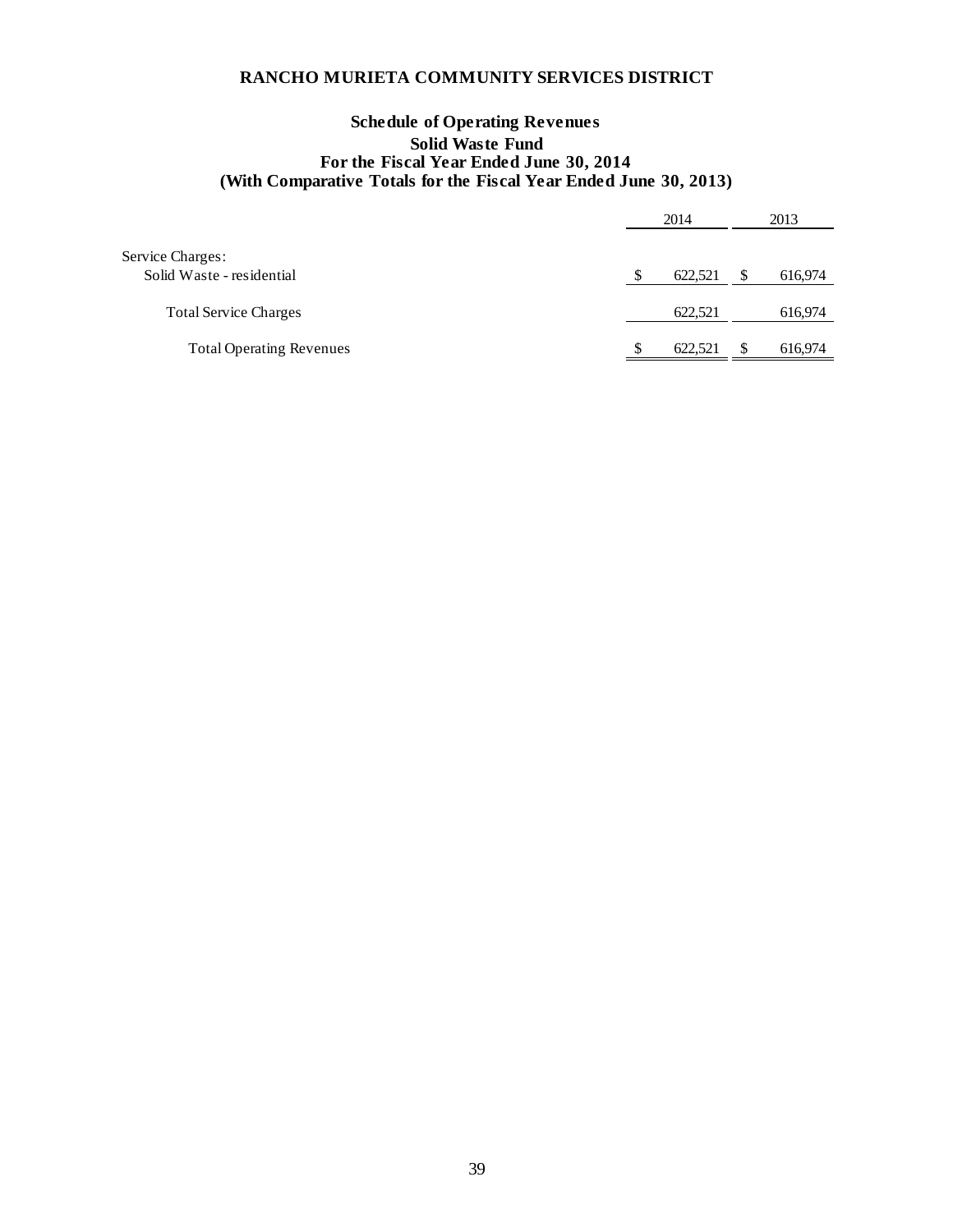# **Schedule of Operating Expenses Solid Waste Fund For the Fiscal Year Ended June 30, 2014 (With Comparative Totals for the Fiscal Year Ended June 30, 2013)**

|                                  | 2014          |    | 2013    |  |
|----------------------------------|---------------|----|---------|--|
| Solid Waste:                     |               |    |         |  |
| Contract charges                 | \$<br>545,023 | \$ | 535,189 |  |
| E-Waste disposal cost            |               | \$ | 23,568  |  |
| Miscellaneous                    | 35,045        |    | 34,246  |  |
|                                  |               |    |         |  |
| <b>Total Solid Waste</b>         | 580,068       |    | 593,003 |  |
| General and Administrative:      |               |    |         |  |
| Wages and salaries               | 27,868        |    | 25,847  |  |
| Employer costs                   | 13,668        |    | 13,296  |  |
| Travel-Meetings                  | 524           |    | 477     |  |
| Tuition reimbursement            | 20            |    | 38      |  |
| Clerical reimbursement           | 1,809         |    | 371     |  |
| Office supplies                  | 1,430         |    | 1,199   |  |
| Mail machine lease               | 116           |    | 140     |  |
| Insurance                        | 2,744         |    | 2,246   |  |
| Postage                          | 1,082         |    | 990     |  |
| Professional services            | 6,963         |    | 5,685   |  |
| <b>Utilities</b>                 | 658           |    | 634     |  |
| Maintenance and repairs          | 1,964         |    | 3,031   |  |
| Consulting                       | 2,061         |    |         |  |
| Miscellaneous                    | 1,719         |    | 1,231   |  |
| Directors' meeting and expenses  | 1,086         |    | 1,012   |  |
| Total General and Administrative | 63,712        |    | 56,197  |  |
| <b>Total Operating Expenses</b>  | \$<br>643,780 | \$ | 649,200 |  |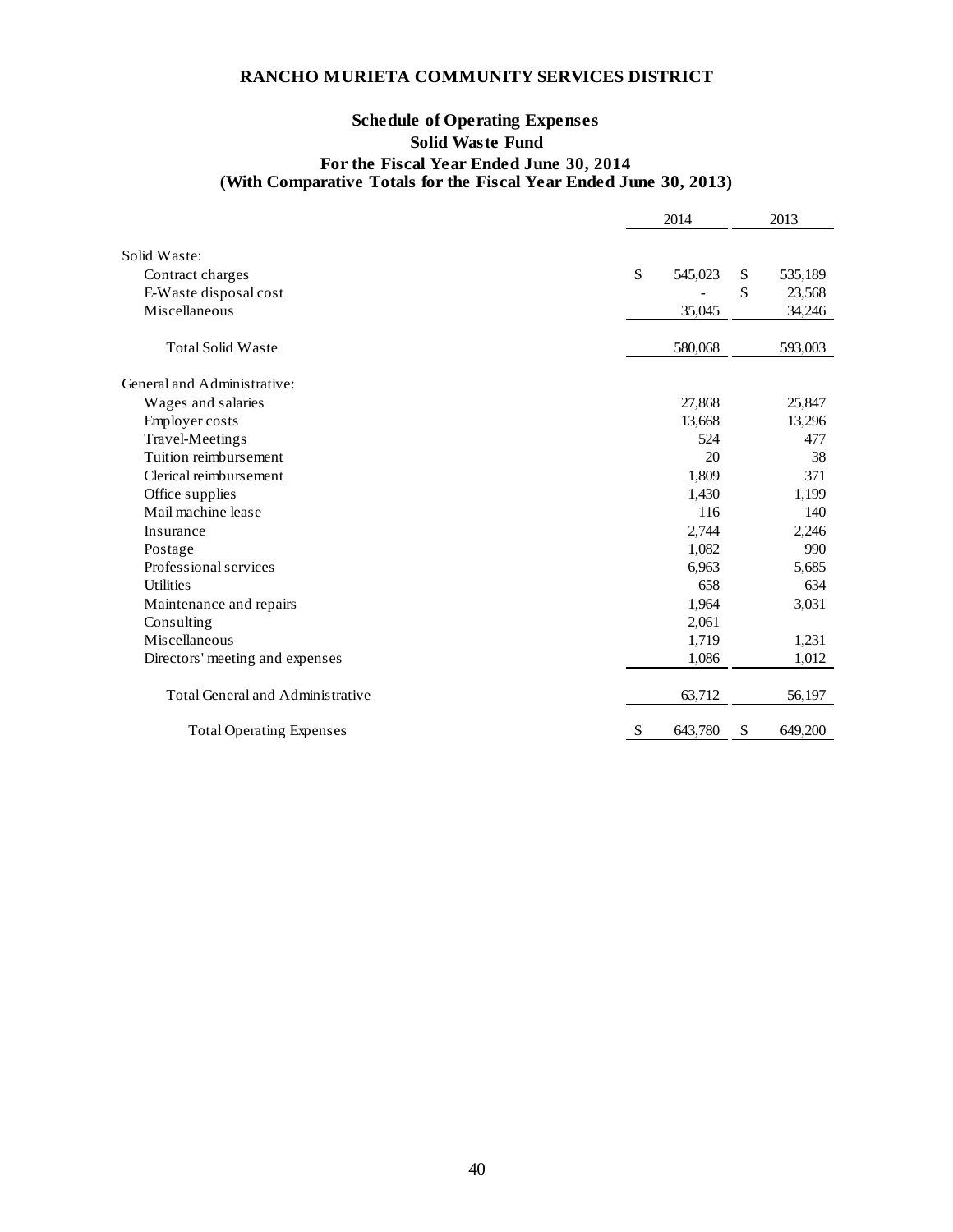# **Schedule of Operating Revenues Security Fund For the Fiscal Year Ended June 30, 2014 (With Comparative Totals for the Fiscal Year Ended June 30, 2013)**

|                                 | 2014            | 2013          |           |
|---------------------------------|-----------------|---------------|-----------|
| Special Taxes:                  |                 |               |           |
| Security service - residential  | \$<br>1,017,538 | \$            | 1,001,675 |
| Security service - commercial   | 168,574         |               | 165,900   |
| <b>Total Special Taxes</b>      | 1,186,112       |               | 1,167,575 |
| Other Charges:                  |                 |               |           |
| Late charges                    | 30,880          |               | 36,121    |
| Transfer fees                   | 8,024           |               | 8,626     |
| Fines and permits               | 9,977           |               | 9,980     |
| Other                           | 6,408           |               | 3,984     |
| <b>Total Other Charges</b>      | 55,289          |               | 58,711    |
| <b>Total Operating Revenues</b> | 1,241,401       | <sup>\$</sup> | 1,226,286 |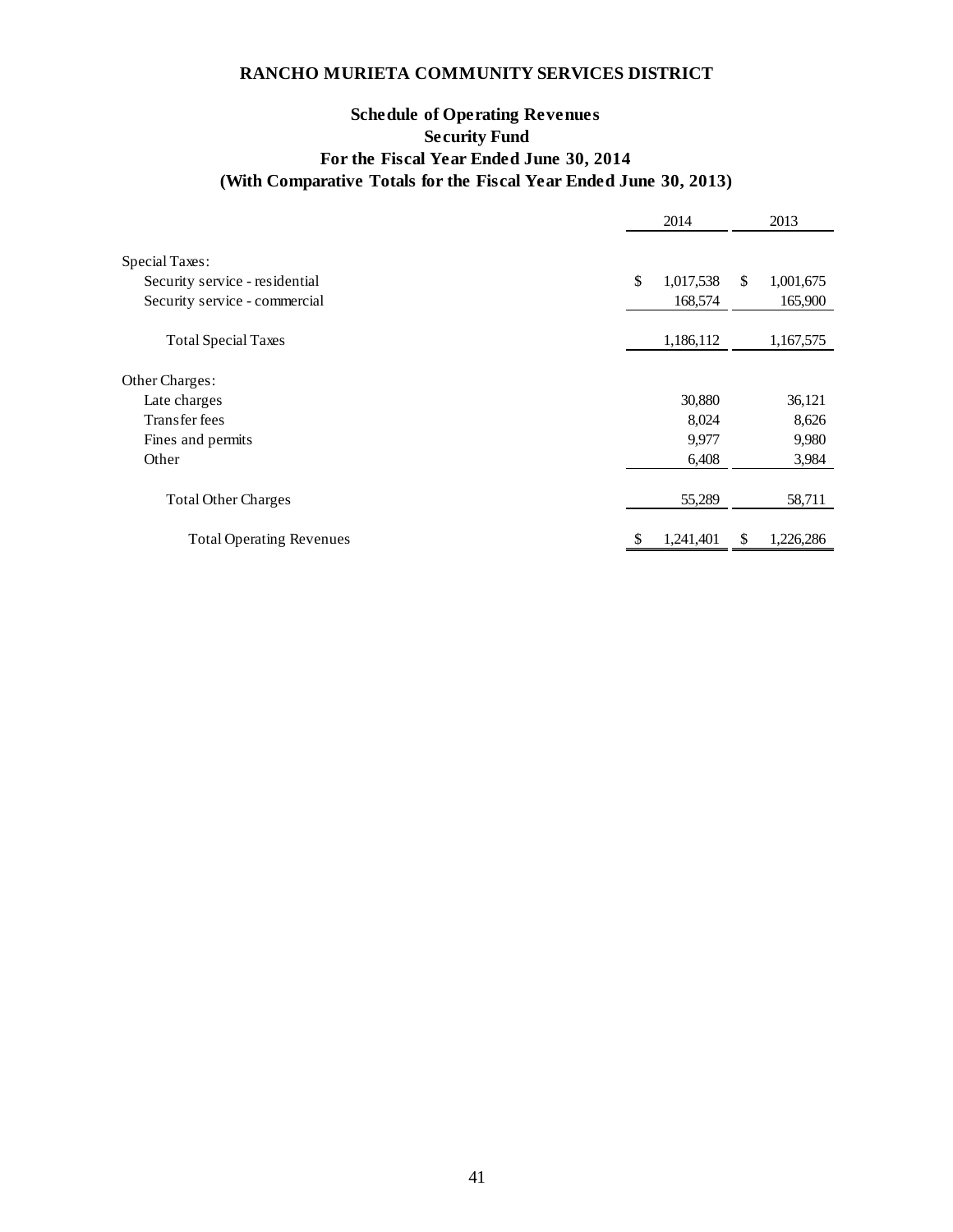# **Schedule of Operating Expenses Security Fund For the Fiscal Year Ended June 30, 2014 (With Comparative Totals for the Fiscal Year Ended June 30, 2013)**

|                                     | 2014 |         | 2013 |         |
|-------------------------------------|------|---------|------|---------|
|                                     |      |         |      |         |
| Gate Services:                      |      |         |      |         |
| Wages and salaries                  | \$   | 277,671 | \$   | 277,630 |
| Employer costs                      |      | 192,769 |      | 163,998 |
| Miscellaneous                       |      | 2,527   |      | 4,972   |
| Equipment repairs and maintenance   |      | 19,608  |      | 20,193  |
| Supplies                            |      | 4,471   |      | 5,872   |
| Communications                      |      | 3,667   |      | 5,680   |
| Janitor and pest controls           |      | 6,541   |      | 3,157   |
| Purchased power                     |      | 2,323   |      | 2,408   |
| Training and safety                 |      | 1,695   |      |         |
| Uniforms                            |      | 2,379   |      | 1,795   |
| <b>Total Gate Services</b>          |      | 513,651 |      | 485,705 |
| Patrol Services:                    |      |         |      |         |
| Wages and salaries                  |      | 241,924 |      | 229,563 |
| Employer costs                      |      | 122,024 |      | 123,134 |
| Vehicle fuel                        |      | 19,366  |      | 18,259  |
| Off-duty sheriff patrol             |      | 3,762   |      | 8,689   |
| Vehicle maintenance                 |      | 11,198  |      | 9,450   |
| Uniforms                            |      | 1,206   |      | 1,054   |
| Miscellaneous                       |      | 253     |      | 1,268   |
| Cellular phone                      |      | 3,049   |      | 3,461   |
| Equipment repairs and maintenance   |      | 4,611   |      | 278     |
| Janitor and pest control            |      | 1,948   |      | 2,133   |
| Supplies                            |      |         |      |         |
| Travel/meetings                     |      | 4,171   |      | 2,212   |
| Tuition reimbursement               |      | 81      |      | 155     |
| Training and safety                 |      | 772     |      | 1,891   |
| <b>Total Patrol Services</b>        |      | 414,365 |      | 401,547 |
| General and Administrative:         |      |         |      |         |
| Wages and salaries                  |      | 210,005 |      | 191,876 |
| Employer costs                      |      | 90,528  |      | 88,058  |
| Clerical services                   |      | 7,345   |      | 1,506   |
| Insurance                           |      | 11,142  |      | 9,117   |
| Legal and audit                     |      | 12,108  |      | 13,886  |
| Supplies                            |      | 11,594  |      | 12,220  |
| Directors' meetings and expenses    |      | 4,408   |      | 4,988   |
| Training and safety                 |      | 1,145   |      | 4,081   |
| Consulting                          |      | 8,368   |      | 213     |
| Uniforms                            |      |         |      |         |
| Purchased power                     |      | 1,692   |      | 1,571   |
|                                     |      |         |      |         |
| Subtotal General and Administrative |      | 358,335 |      | 327,516 |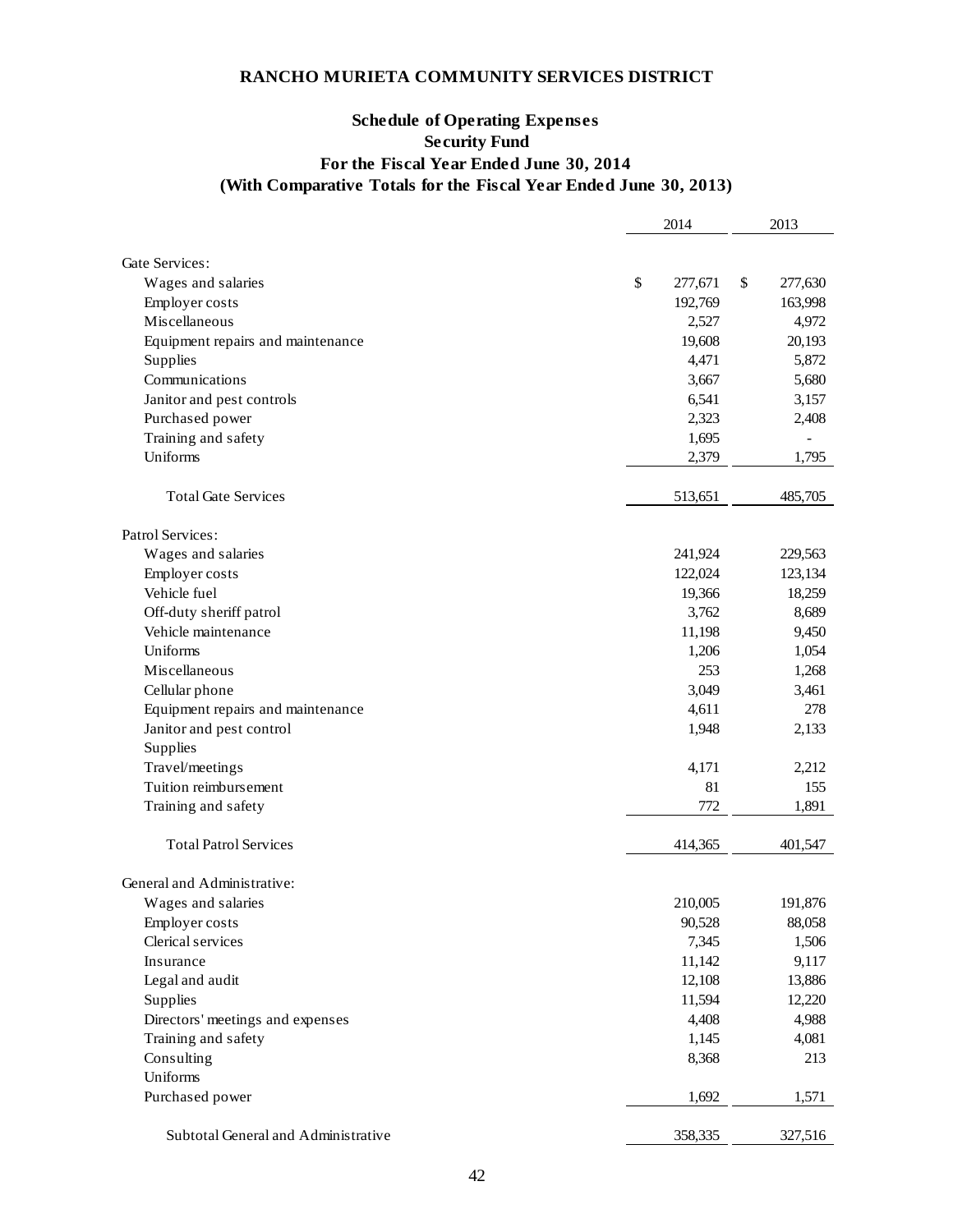# **Schedule of Operating Expense (Continued) Security Fund For the Fiscal Year Ended June 30, 2014 (With Comparative Totals for the Fiscal Year Ended June 30, 2013)**

|                                      | 2014 |           | 2013 |           |
|--------------------------------------|------|-----------|------|-----------|
|                                      |      |           |      |           |
| Subtotal General and Administrative: | \$   | 358,335   | \$   | 327,516   |
| Communications                       |      | 3,489     |      | 2,002     |
| Equipment repairs and maintenance    |      | 24,475    |      | 21,897    |
| Postage                              |      | 4,393     |      | 4,021     |
| Bad debts                            |      |           |      |           |
| Travel and meetings                  |      |           |      |           |
| Miscellaneous                        |      | 6,431     |      | 6,398     |
| Memberships                          |      | 2,437     |      | 1,792     |
| Equipment lease                      |      | 473       |      | 568       |
| Vehicle expenses                     |      |           |      |           |
| Uniform                              |      |           |      |           |
| Total General and Administrative     |      | 400,033   |      | 364,194   |
|                                      |      |           |      |           |
| Depreciation                         |      | 33,378    |      | 37,562    |
| <b>Total Operating Expenses</b>      |      | 1,361,427 | S    | 1,289,008 |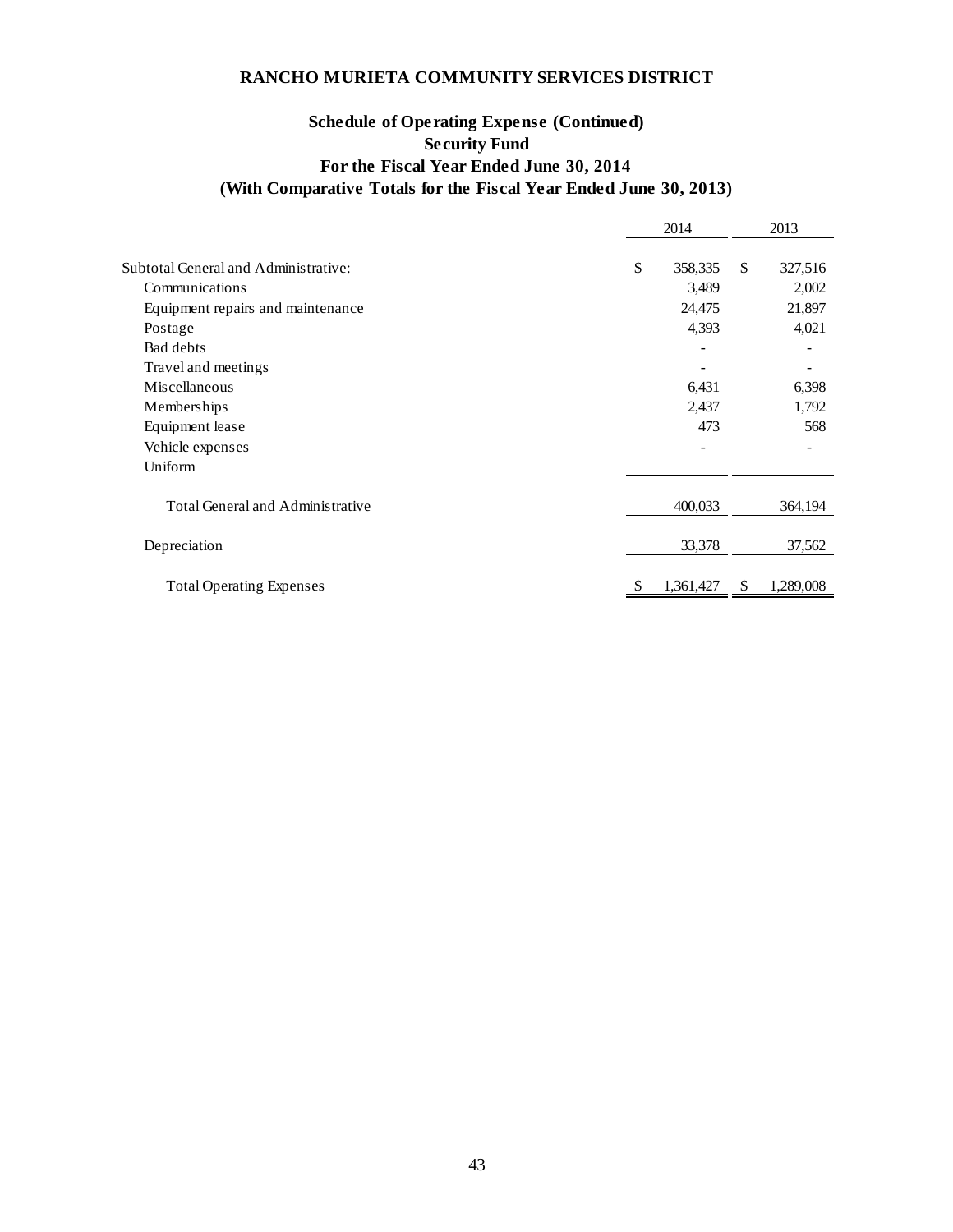# LARRY BAIN, CPA

An Accounting Corporation

2148 Frascati Drive, El Dorado Hills, CA 95762 / 916.601-8894 [lpbain@sbcglobal.net](mailto:auditor@marcello-cpa.com)

# **INDEPENDENT AUDITOR'S REPORT ON INTERNAL CONTROL OVER FINANCIAL REPORTING**

Board of Directors Rancho Murieta Community Services District Rancho Murieta, California

We have audited the Financial Statements of the Rancho Murieta Community Services District (District) as of and for the fiscal year ended June 30, 2014, and have issued our report thereon dated February 18, 2015. In our audit report we issued an unqualified opinion. We conducted our audit in accordance with auditing standards generally accepted in the Unites States of America.

# **Internal Control over Financial Reporting**

In planning and performing our audit, we considered District's internal control over financial reporting as a basis for designing our auditing procedures for the purpose of expressing our opinion on the financial statements, but not for the purpose of expressing an opinion on the effectiveness of the District's internal control over financial reporting. Accordingly we do not express an opinion on the effectiveness of the District's internal control over financial reporting.

A deficiency in internal control exists when the design or operation of a control does not allow management or employees, in the normal course of performing their assigned functions, to prevent, or detect and correct misstatements on a timely basis. A material weakness is a deficiency or a combination of deficiencies in internal control, such that there is a reasonable possibility that material misstatement of the entity's financial statements will not be prevented, or detected and corrected on a timely basis.

Our consideration of the internal control over financial reporting was for the limited purpose described in the preceding paragraph and would not necessarily identify all deficiencies in internal control that might be significant deficiencies or material weaknesses and, therefore, there can be no assurance that all such deficiencies have been identified. We did not identify any deficiencies in internal control that we consider to be material weaknesses.

A significant deficiency is a deficiency, or combination of deficiencies, in internal control that is less severe than a material weakness, yet important enough to merit attention by those charged with governance. We consider finding 14-1, and 14-2 in the following schedule of findings to be significant deficiencies in the District's internal control: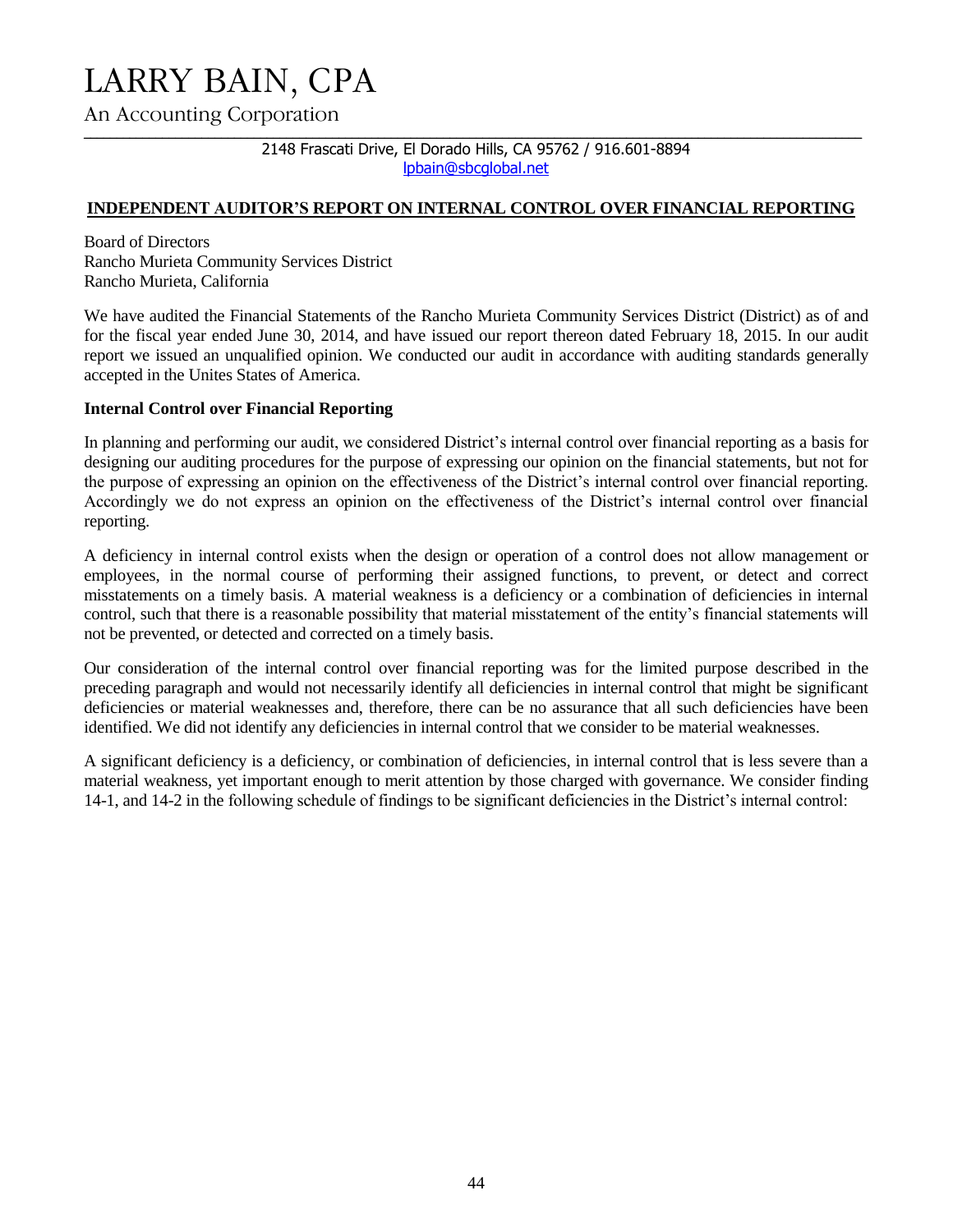#### **Purpose of this Report**

The purpose of this report is solely to describe the scope of our testing of internal controls over financial reporting and the result of that testing, and not to provide an opinion on the effectiveness of the District's internal control. This report is an integral part of an audit performed in accordance with auditing standards generally accepted in the United States of America in considering the District's internal control over financial reporting accordingly this report is not suitable for any other purpose.

This report is intended solely for the information and use of the Board of Directors, management, the Sacramento County Auditor Controller's Office and the Controller's Office of the State of California and is not intended to be and should not be used by anyone other than these specified parties.

*Larry Bain, CPA, An Accounting Corporation* February 18, 2015